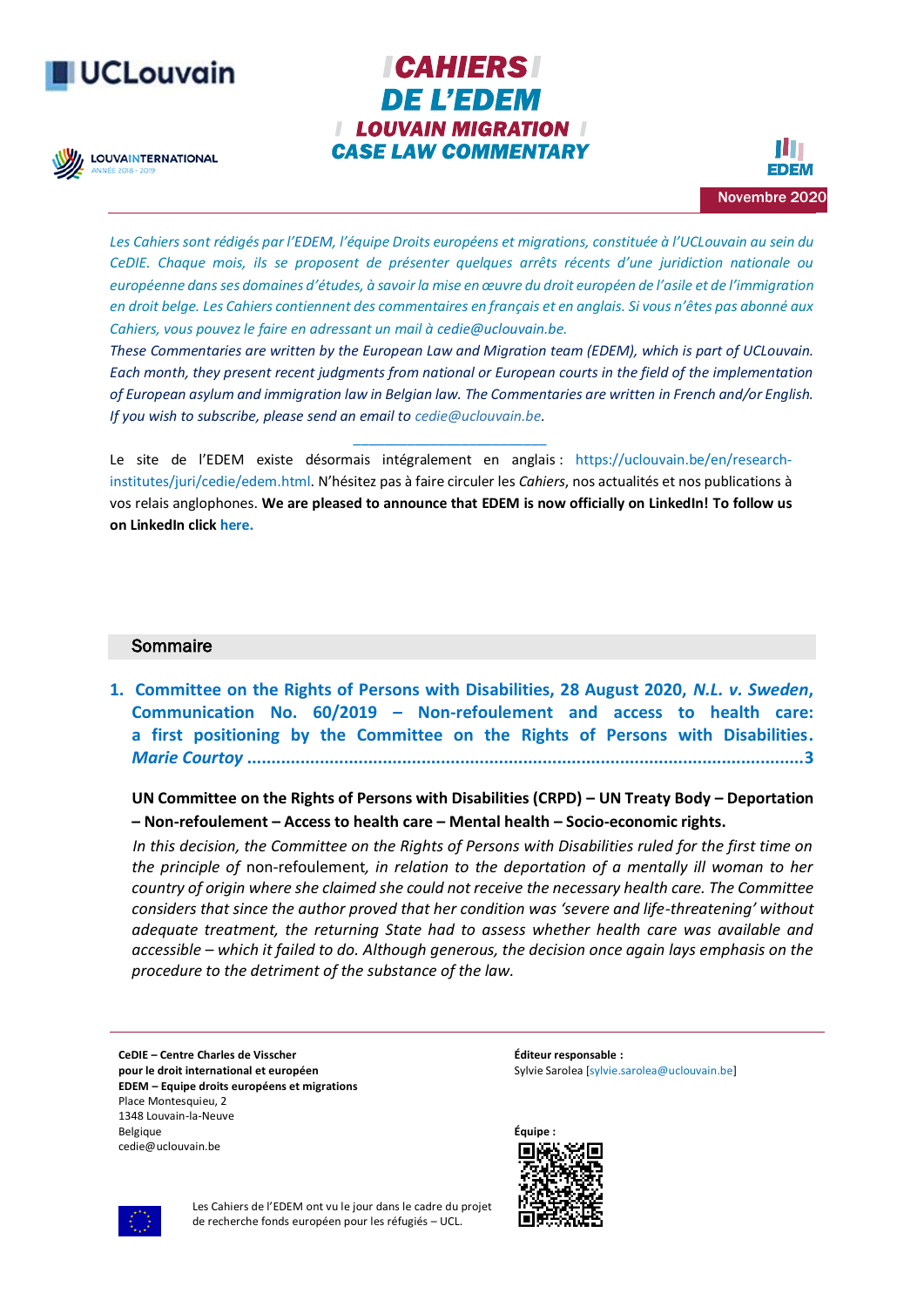2. Cour eur. D.H., 15 octobre 2020, *[Muhammad et Muhammad c. Roumanie](#page-12-0)*, **req. n° 80982/12 — [Garanties procédurales lors de l'expulsion d'étrangers au regard de](#page-12-0)  [l'article 1 du protocole n°7 à la CEDH](#page-12-0) : la protection de la « substance » des droits***. Eugénie Delval [...............................................................................................................](#page-12-0)* **13**

**Arts. 1 protocole 7, 6 CEDH – Art. 47 Charte – Directive 2004/38/UE – garanties procédurales lors de l'expulsion d'étrangers – substance des droits – Protection de la sécurité nationale ou de l'ordre public – droit à une protection juridictionnelle effective.**

*La Cour européenne des droits de l'homme examine la compatibilité de restrictions apportées aux garanties procédurales prévues lors de l'expulsion d'étrangers pour des motifs de sécurité nationale avec l'article 1 du protocole n°7 à la CEDH. Elle insiste sur le fait qu'un étranger ne peut pas utilement contester les allégations des autorités selon lesquelles la sécurité nationale est en cause ni faire raisonnablement valoir les raisons qui militent contre son expulsion sans connaître les éléments factuels pertinents qui sous-tendent la décision d'expulsion. Elle adopte un raisonnement similaire à celui qui découle de sa jurisprudence relative à l'article 6 en précisant que les restrictions apportées aux droits procéduraux ne peuvent réduire à néant la protection procédurale assurée par l'article 1 du protocole n° 7 en touchant à la substance même des garanties prévues. Dès lors, seules les restrictions dûment justifiées à la lumière des circonstances de l'espèce et qui sont suffisamment contrebalancées par des facteurs compensateurs de manière à préserver la substance même des droits, sont admises.*

**3. Conseil d'État, arrêt n° 248.424 du 1er octobre 2020 [: Quand se renvoyer la balle](#page-21-0)  [transforme les voies de recours en matière de détention](#page-21-0) des enfants migrants en un dédale kafkaïen.** *[Germain Haumont et Emmanuelle Bribosia](#page-21-0)***........................................22**

**Arrêté royal du 22 juillet 2018 – Détention des familles avec enfants mineurs – « maisons familiales » – Centre 127bis – Conseil d'État – nature du contrôle – annulation partielle – Convention de sauvegarde des droits de l'homme et des libertés fondamentales.**

*Dans ce qu'il convient probablement d'appeler « la saga » des recours juridictionnels tendant à remettre en cause la détention des enfants migrants, l'arrêt du Conseil d'État du 1er octobre 2020 réduit, par son approche formaliste, les espoirs que l'arrêt en suspension avait pu faire naître. Si trois dispositions de l'arrêté royal du 22 juillet 2018 édictant certaines prérogatives du personnel des centres fermés sont annulées, cette décision laisse persister les lacunes dénoncées par les associations requérantes en termes de protection de la vie privée et familiale des familles et des enfants migrants, voire de risque de traitement inhumain ou dégradant.*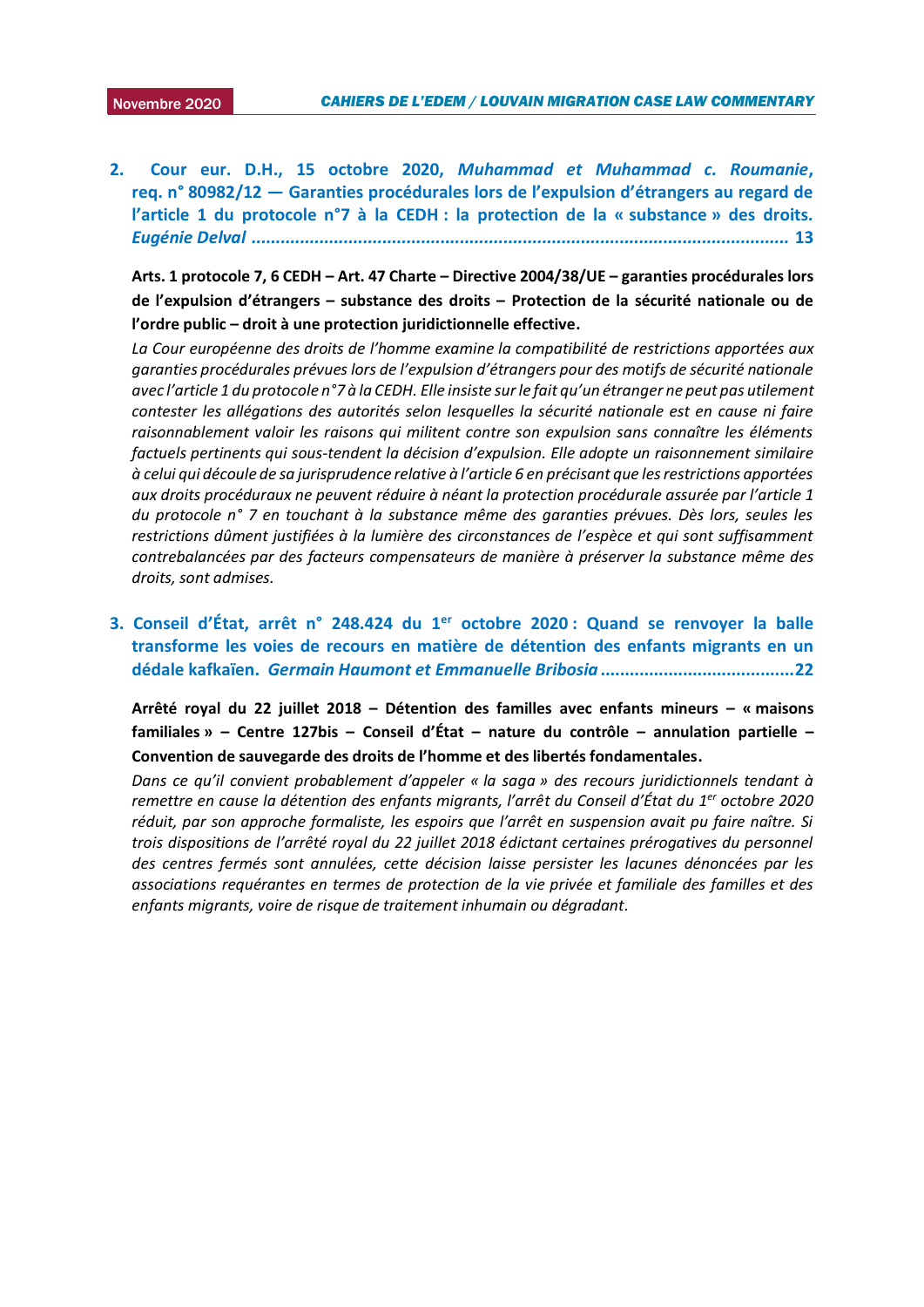# <span id="page-2-0"></span>**1. COMMITTEE ON THE RIGHTS OF PERSONS WITH DISABILITIES, 28 AUGUST 2020,** *N.L. V. SWEDEN***, COMMUNICATION NO. 60/2019**

**Non-refoulement** *and access to health care: a first positioning by the Committee on the Rights of Persons with Disabilities*

 *Marie Courtoy*

### **A. Facts and Ruling**

The author, an Iraqi national, initially applied for asylum in Sweden alleging that she was fearing persecution from her family who disapproved of her relationship with a man – application which was denied (1). She invoked her state of health at a later stage, in support of her three applications for impediment of enforcement of the expulsion order when the latter had become final. Those applications were also rejected by the Swedish authorities (2) and led to the complaint before the [Committee on the Rights of Persons with Disabilities](https://www.ohchr.org/en/hrbodies/crpd/pages/crpdindex.aspx) ("the Committee") (3).

### *1. Domestic decisions on asylum claim*

The author arrived in Sweden on 13 March 2013. There, she motivated her need for international protection by the fact that she had received death threats from her relatives because of her relationship with a man of which they disapproved. She first received a Dublin decision of transfer to France and, when the timeframe for enforcing the transfer order expired, she submitted a new claim for asylum on 27 February 2015. The application was then examined on the merits by the Migration Agency which denied it on 14 February 2017. Both the Migration Court and the Migration Court of Appeal upheld the decision, respectively on 28 April 2017 and on 29 June 2017. The author indicates to the Committee that "the claims she raised in her initial application for asylum is not the subject matter of her complaint before the Committee" (see footnote 2 of the commented decision)<sup>1</sup>.

### *2. Domestic decisions on impediment of enforcement of expulsion decision*

After the deportation order became final, the author applied on three occasions for a residence permit citing impediments to the enforcement of the deportation order. In support of her first application, she referred both to her physical health which had deteriorated as she was diagnosed with diabetes and high blood pressure, and to her mental health since she claimed that she was suffering from a sleeping disorder and anxiety and that she had "started to think that death was the only solution". The Migration Agency denied her application on 15 January 2018, considering that "it had not been substantiated that the author suffered from severe and life-threatening mental or physical illness" (para 2.3). The Migration Court and the Migration Court of Appeal confirmed the decision.

**.** 

<sup>1</sup> This background information is important since the domestic authorities constantly referred to it when assessing the credibility of the claim. Member Lászlo Gábor Lovaszy, in his dissenting opinion, also found that "the author failed to prove her credibility during the process and used a personal threat to derail the procedure" and based his finding on the facts that she did not invoke her health condition in her initial asylum claim, that she did not respect the Dublin decision and that she first claimed that she was eligible for teaching (paras 1-3).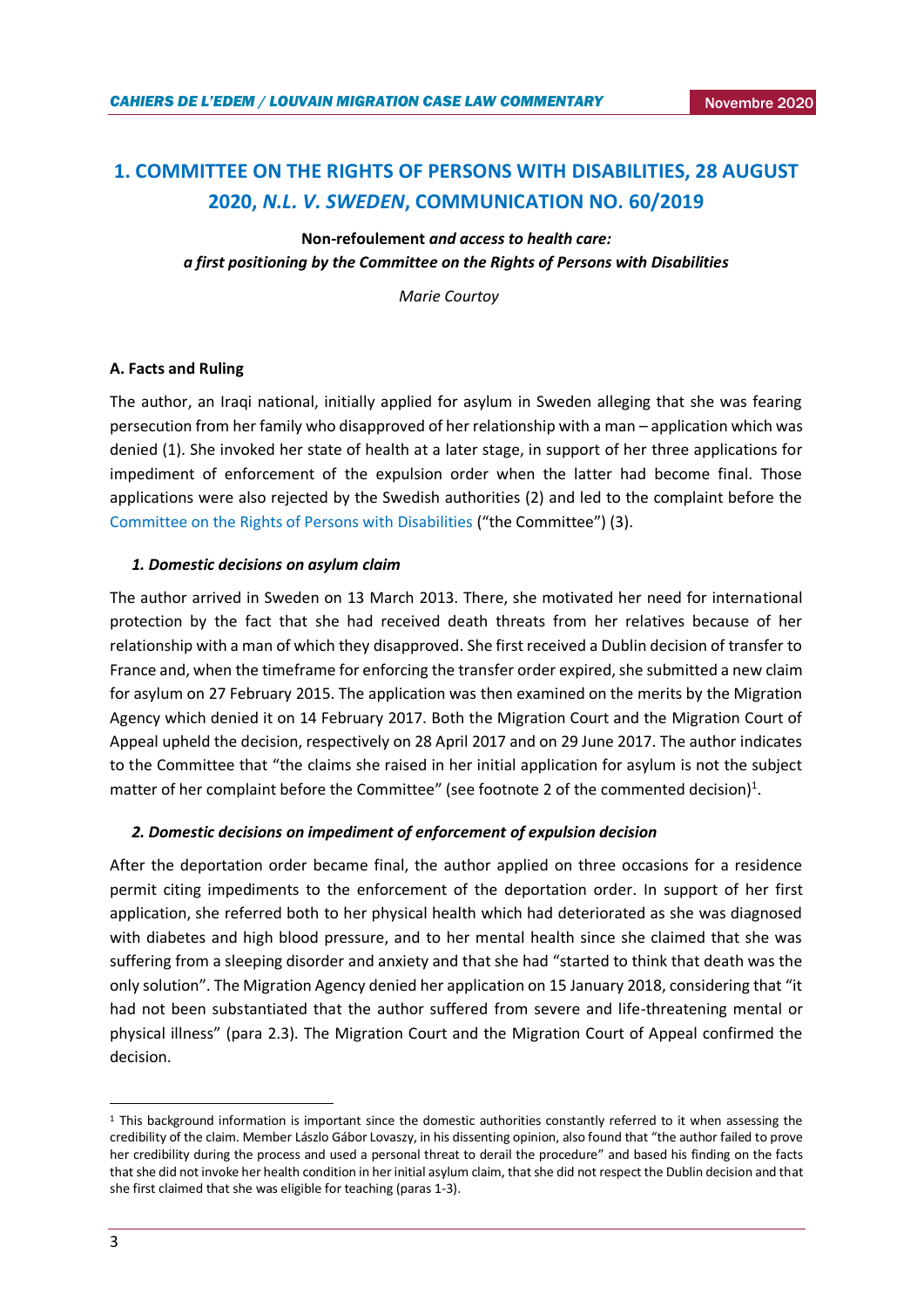On 25 April 2018, the author submitted her second application. She restated her claim about physical 2015 illness and provided new medical certificates to attest to her deteriorating mental health. The reports noted a severe depression with psychotic features and a high risk of suicide, which justified admission for compulsory psychiatric care and heavy treatment on her release. The triggering factor was identified to be the negative decisions on her asylum application. The author explained that she was first able to handle her traumatic experiences from Iraq as she felt relieved to arrive in Sweden, but that the expulsion decisions made her mental illness "worse and acute" (para 2.4).

The Migration Agency rejected the application on 16 October 2018, considering that the author had not been able to prove that she was suffering "a severe mental illness that was not temporary in nature". The Agency noticed in particular the fact that she did not invoke her mental illness during her initial asylum process and the fact that she herself linked her mental illness to the expulsion decisions, which must then rather be seen as an expression of disappointment or despair (para 2.5). The Migration Court confirmed the decision on 21 December 2018. While it did not contest the author's mental illness, it did not consider that this condition was lasting since it seemed to have deteriorated as a result of the rejected asylum claim (para 2.7). The Court therefore found no reason to further assess the possibility of receiving psychiatric care in Iraq (para 4.3). Regarding diabetes, it considered that it was not established that the author would not be able to receive adequate care (para 2.7). The Migration Court of Appeal upheld the decision on 21 January 2019.

Eventually, the author's third and last application – which was introduced after the submission of the communication to the present Committee – was denied by the Migration Agency on 7 August 2019. Despite acknowledging that the author was mentally unwell and in need of medical treatment and professional psychiatric contact, the Court did not find that she was suffering a severe mental illness that could be deemed to be of a lasting nature, since her state of health was primarily linked to her disappointment at her asylum process and had improved since then (para 4.4).

### *3. The Committee on the Rights of Persons with Disabilities' decision*

The author submitted a communication to the Committee on 10 May 2019. She claims that, by deporting her to Iraq, Sweden will violate her rights under Articles 6 (women with disabilities), 10 (right to life), 12 (equal recognition before the law) and 15 (freedom from torture or cruel, inhuman or degrading treatment or punishment) of the [Convention on the Rights of Persons with Disabilities](https://www.ohchr.org/en/hrbodies/crpd/pages/conventionrightspersonswithdisabilities.aspx) ("the Convention"). Pending examination of the communication, the Committee issued an interim measure requesting Sweden to refrain from deporting her to Iraq on 21 May 2019. The views were adopted on 28 August 2020. After establishing the facts and the arguments as submitted by the parties, the Committee delivers its decision on admissibility (i) and on the merits (ii).

### *i. Decision on admissibility*

In addition to a general argument that the author's claims is inadmissible as manifestly ill-founded – which the Committee does not address –, the Swedish government considers the author's claims inadmissible *ratione materiae* for the part relating to Articles 10 and 15 of the Convention and *ratione materiae* as well as *ratione loci* for the part relating to Articles 6 and 12.

The Government holds that Articles 10 and 15 of the Convention do not encompass the principle of *non-refoulement* since related claims can already be lodged with several international human rights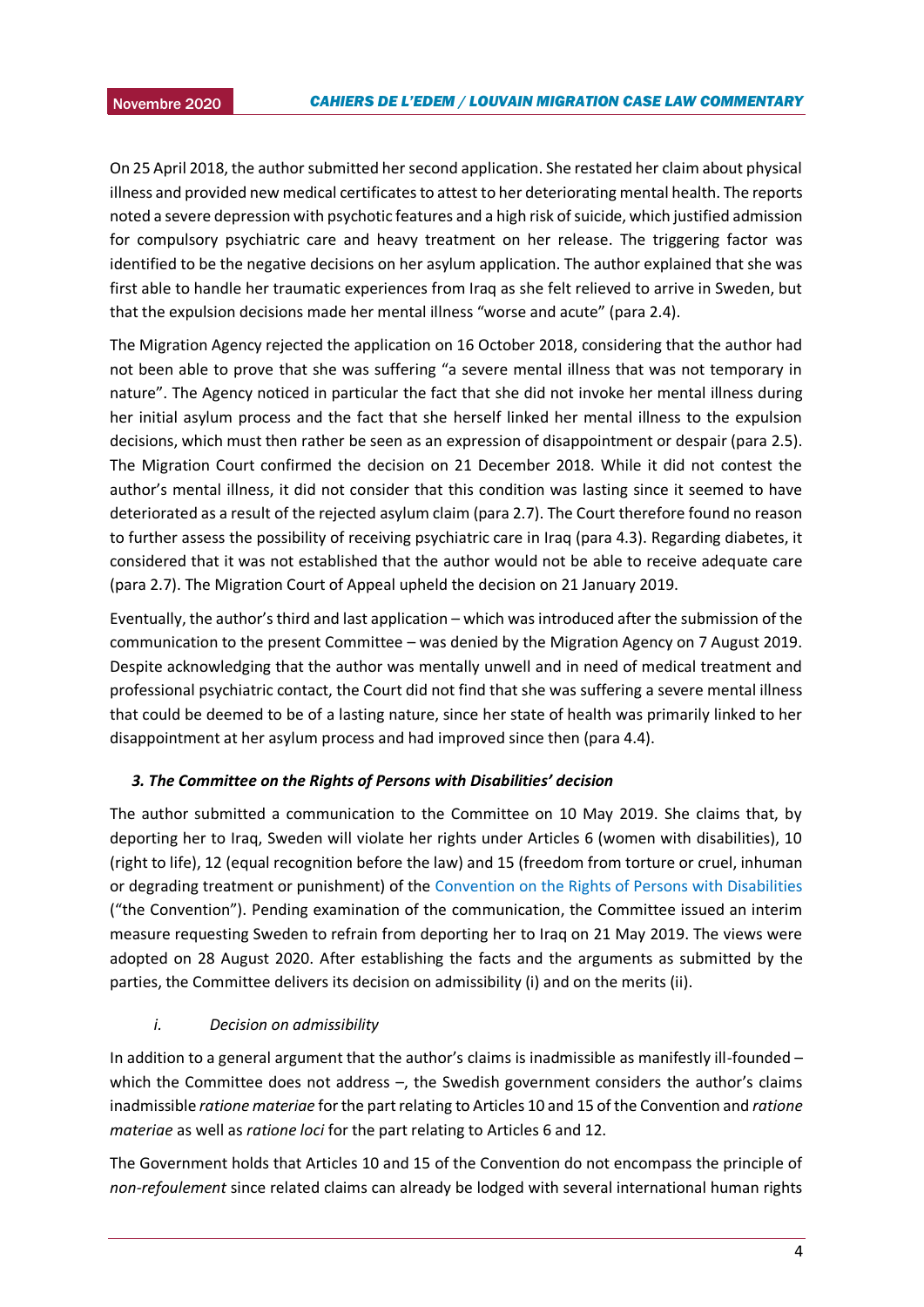institutions, citing the Human Rights Committee, the Committee against Torture and the European Court of Human Rights. In the alternative, the Government submits that, even if such a principle could be inferred from Articles 10 and 15 of the Convention, this obligation should only apply to claims relating to an alleged risk of torture (para 4.7). The Committee rejects the argument by referring to its jurisprudence in *[O.O.J. v. Sweden](https://tbinternet.ohchr.org/_layouts/15/treatybodyexternal/Download.aspx?symbolno=CRPD%2fC%2f18%2fD%2f28%2f2015&Lang=en)* where it recognized the principle of *non-refoulement* (para 6.4).

However, the Committee finds for the Government with regard to the author's claims under Articles 6 and 12 of the Convention and sets aside the claims in this regard. The author invoked her special vulnerability as a woman with disabilities and without a family network in Iraq. In addition, she pointed out that the Swedish authorities focused on the reasons for her health condition rather than on the risk in case of removal to Iraq, thereby violating her right to equal recognition before the law. However, the Committee considers that she had not provided any specific information or explain why these claims would amount to a real and personal risk of irreparable harm if she were removed to Iraq (para 6.5).

### *ii. Decision on the merits*

The Committee starts with an analysis of the principle of *non-refoulement* as interpreted by the UN Treaty Bodies, notably the Human Rights Committee and the Committee against Torture, as well as the regional body that is the European Court of Human Rights (paras 7.3-7.5). It "notes" the findings of the Human Rights Committee both through its [General Comment No. 31](https://www.refworld.org/docid/478b26ae2.html) and through its case law, in particular the case *[Abdilafir Abubakar Ali and Mayul Ali Mohamad v. Denmark](https://tbinternet.ohchr.org/_layouts/15/treatybodyexternal/Download.aspx?symbolno=CCPR%2fC%2f116%2fD%2f2409%2f2014&Lang=en)* where the Human Rights Committee stated that the State has to undertake an individualized assessment of the risk in case of removal which includes access to adequate medical care. The Committee further "notes" the findings of the Committee against Torture in the case *[Adam Harun v. Switzerland](https://tbinternet.ohchr.org/_layouts/15/treatybodyexternal/Download.aspx?symbolno=CAT%2fC%2f65%2fD%2f758%2f2016&Lang=en)* that an individualized assessment of the risk to which the complainant would be exposed if returned must take into account his particular vulnerability, including his health status. The Committee finally "notes" the jurisprudence of the European Court of Human Rights in *[Paposhvili v. Belgium](https://hudoc.echr.coe.int/eng#{%22itemid%22:[%22001-169662%22]})* and recalls its main findings, both on the threshold to be reached by persons who are not in imminent danger of death in order to prevent their removal and on the assessment to be undertaken by the State party regarding the availability and accessibility of care once the applicant has substantiated his claim.

The Committee then goes into its examination of the present case in one paragraph (para 7.8). After noting "that it is undisputed between the parties that the author has been diagnosed with depression" but "that the parties disagree on the severity of the author's health condition and whether it is lasting in nature", the Committee considers that the author had proven with several medical certificates that her health condition was "severe and life-threatening without the treatment" received in Sweden and that is was then up to Sweden to assess "whether the author would in fact be able to access adequate medical care if removed to Iraq" – which the State failed to do, as both parties agree. The Committee therefore finds a violation of Article 15 of the Convention, with no need to separately consider the author's claim under Article 10.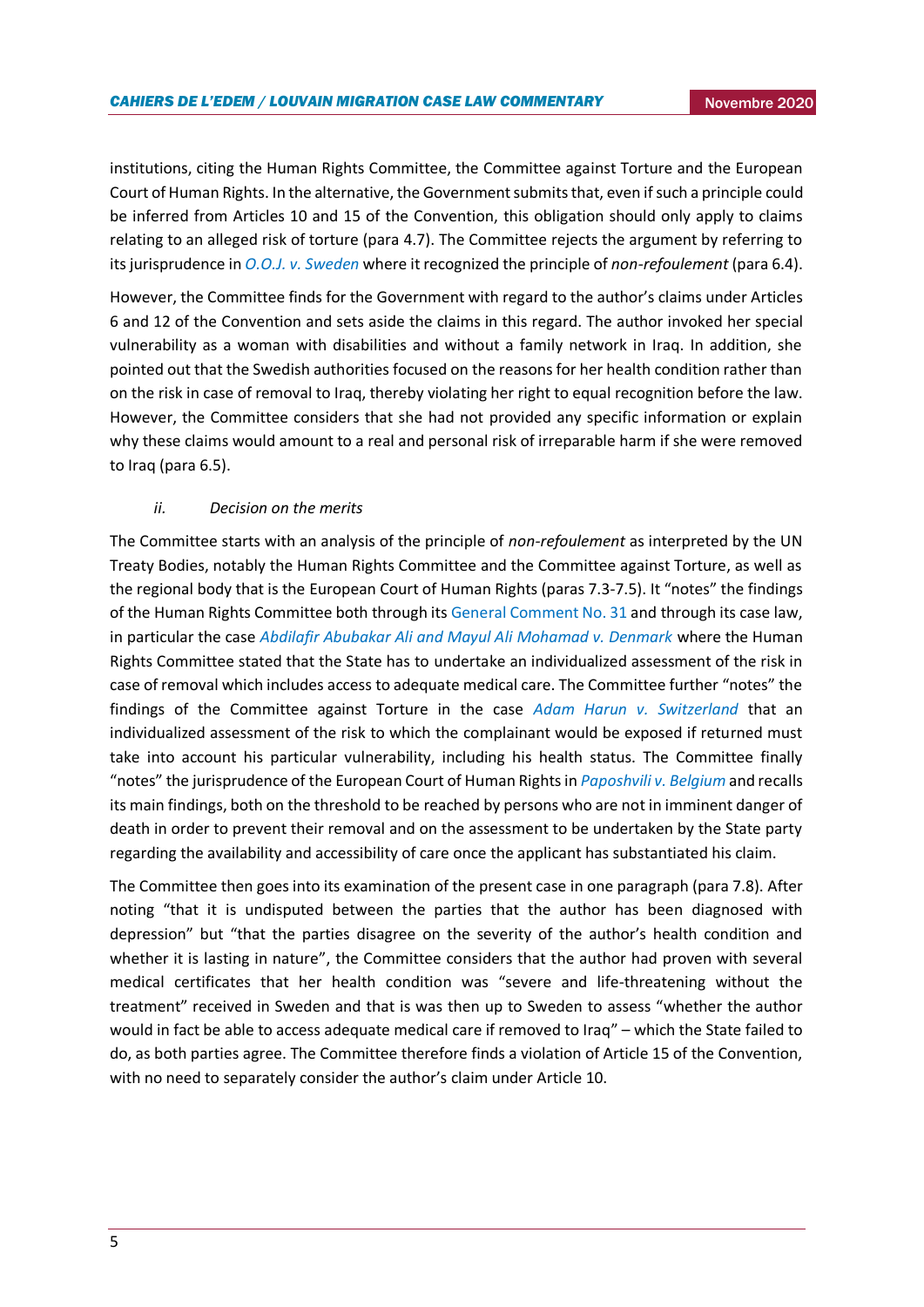#### **B. Discussion**

**.** 

The Convention on the Rights of Persons with Disabilities<sup>2</sup> was negotiated in four years – which is very quick in UN time – to be adopted by the UN General Assembly on 13th December 2006. It was open to signatures on 30<sup>th</sup> March 2007 and came into force on 3<sup>rd</sup> May 2008 following ratification by the 20<sup>th</sup> State Party. It is now widel[y ratified](https://treaties.un.org/Pages/ViewDetails.aspx?src=TREATY&mtdsg_no=IV-15&chapter=4&clang=_en) as 182 States have acceded to it. While this could suggest a smooth process, the fact that the discussions only started at the beginning of the 21<sup>st</sup> century is a clear indicator of the resistance met by the international disability community to be heard<sup>3</sup>. It took decades to make their leitmotiv "Nothing about us without us" come true with a convention that regards all persons with disabilities as legally capable and that insists on their necessary participation in decision-making.

As usual in the UN human rights treaty system, the Convention establishes a Committee composed of experts in charge of monitoring its implementation, mostly through the consideration of state reports. The [Optional Protocol,](https://www.ohchr.org/EN/HRBodies/CRPD/Pages/OptionalProtocolRightsPersonsWithDisabilities.aspx) which came into force on the same day as the Convention and is [ratified](https://treaties.un.org/Pages/ViewDetails.aspx?src=TREATY&mtdsg_no=IV-15-a&chapter=4&clang=_en) by 96 States today, introduces two additional mandates for the Committee: the examination of individual complaints – as it is the case here – and the undertaking of inquiries. The Committee's "views" under the individual claims procedure are not legally binding and the Optional Protocol is silent on the response expected from the State, but the Committee's Rules of Procedure still provide for a follow-up procedure<sup>4</sup>.

The present case is, to our knowledge<sup>5</sup>, the first case on *non-refoulement* that the Committee is examining on the merits. The Committee had already received a communication about a deportation, *[O.O.J. v. Sweden](https://tbinternet.ohchr.org/_layouts/15/treatybodyexternal/Download.aspx?symbolno=CRPD%2fC%2f18%2fD%2f28%2f2015&Lang=en)*, where it confirmed that the principle of *non-refoulement* can be induced from the Convention and to which it refers in its present views, but the communication in question was declared inadmissible for non-exhaustion of domestic remedies.

In deciding to declare the communication admissible, the Committee embarked on a case law already shared by several human rights institutions – as the Swedish government argued to convince the Committee of the inadmissibility of the claim. We will compare the Committee's decision to other bodies' jurisprudence on *non-refoulement* with regard to three important aspects, *i.e.* the notion of *non-refoulement* when it comes to socio-economic rights (1), the required severity of the violation in

<sup>2</sup> In the context of migration, it is worth noting that Article 18 of the Convention guarantees liberty of movement and nationality. For an analysis, see R. Cera, "Article 18 [Freedom of Movement and Nationality", *in* V. Della Fina, R. Cera and G. Palmisano (eds.), *The United Nations Convention on the Rights of Persons with Disabilities: A Commentary*, Cham, Springer, 2017, pp. 339-352.

<sup>&</sup>lt;sup>3</sup> For an overview of the different phases preceding the adoption of the Convention, see T. Degener and A. Begg, "From Invisible Citizens to Agents of Change: A Short History of the Struggle for the Recognition of the Rights of Persons with Disabilities at the United Nations", *in* V. Della Fina, R. Cera and G. Palmisano (eds.), *The United Nations Convention on the Rights of Persons with Disabilities: A Commentary*, Cham, Springer, 2017, pp. 1-39.

<sup>4</sup> For more details, see O. Ferrajolo, "Optional Protocol to the Convention on the Rights of Persons with Disabilities", *in* V. Della Fina, R. Cera and G. Palmisano (eds.), *The United Nations Convention on the Rights of Persons with Disabilities: A Commentary*, Cham, Springer, 2017, pp. 711-721.

<sup>5</sup> We made a search in the UN Treaty body database for "jurisprudence" by the "CRPD" containing "refoulement", "deportation" or "removal" and we only found *O.J.J. v. Sweden*. We looked at the chapters of the book *The United Nations Convention on the Rights of Persons with Disabilities: A Commentary* (published in 2017) respectively dedicated to Article 10 (G. C. Bruno, pp. 243-251) and Article 15 (A. Marchesi, pp. 307-316) of the Convention, but no mention is made of the principle of *non-refoulement*. We finally looked at the case law inventory of the CRPD views on individual communications made by the International Disability Alliance (which seems to stop on 20 September 2018), and we again only found *O.J.J. v. Sweden*.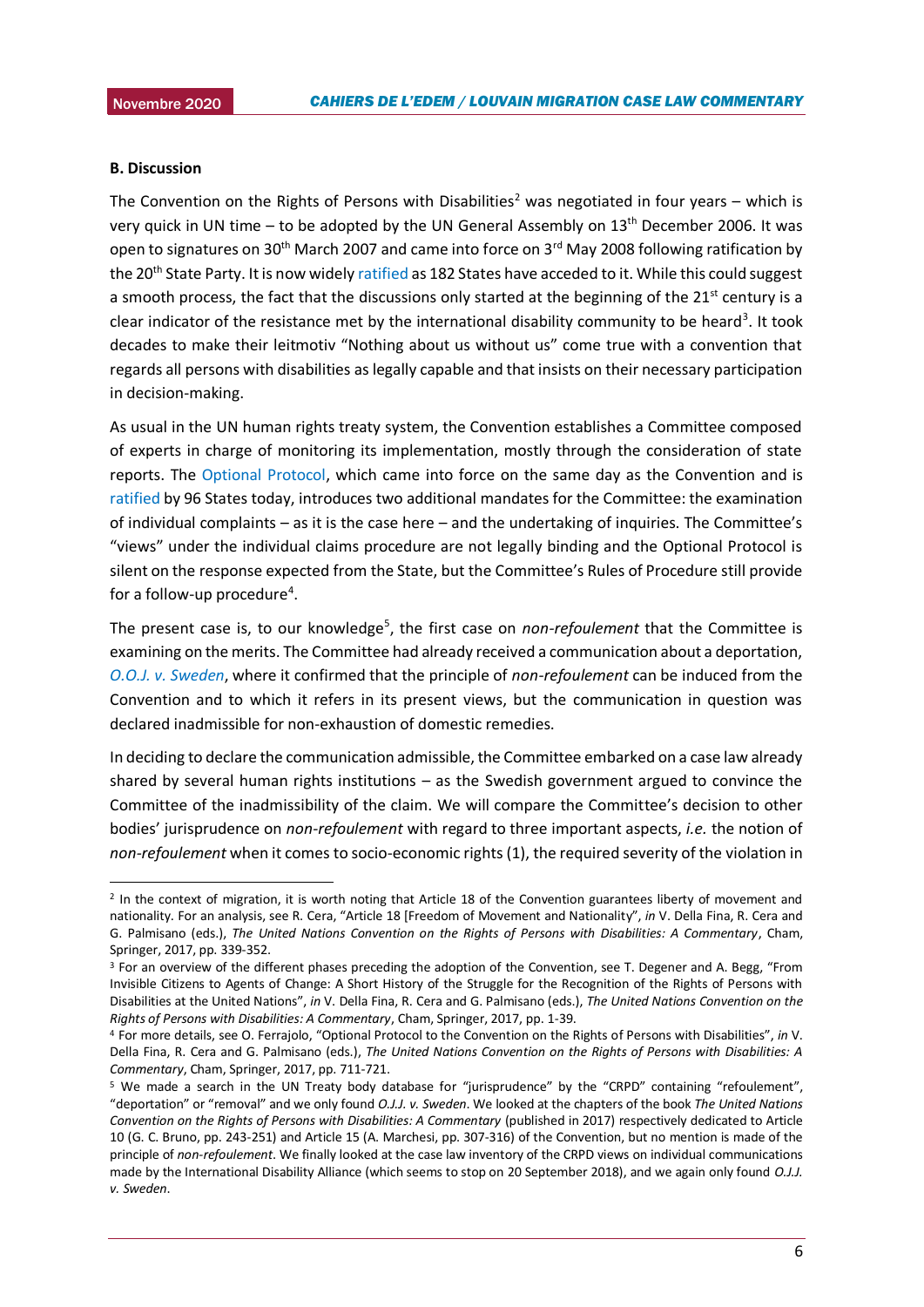health cases (2) and the burden of proof (3), before providing tentative conclusions on the weight of the present views in this context (4).

### *1. Non-refoulement and socio-economic rights: disguise to better convince*

In *[O.O.J. v. Sweden](https://tbinternet.ohchr.org/_layouts/15/treatybodyexternal/Download.aspx?symbolno=CRPD%2fC%2f18%2fD%2f28%2f2015&Lang=en)*, the Committee carefully engages with the principle of *non-refoulement* with the following sentence:

"The Committee is of the view that the removal by a State party of an individual to a jurisdiction where he or she would *risk* facing *violations of the Convention* may, under certain circumstances, engage the responsibility of the removing State under the Convention" (para 10.3; emphasis added)

In the present case, it starts by the exact same sentence, referring to its jurisprudence, but goes a little further and adds that:

"The Committee considers that the principle of non-refoulement imposes a duty on a State party to refrain from removing a person from its territory when there is a *real risk* that the person would be subjected to *serious violations of Convention rights* amounting to a *risk of irreparable harm*, such as but not limited to - those enshrined in articles 10 and 15 of the Convention" (para 6.4; emphasis added)

As we can see, the principle of *non-refoulement* is triggered if there is a real risk of serious violations of Convention rights in case of removal. But which Convention rights? In theory, any of them, as the Committee indicates. However, as [McAdam](https://www.unhcr.org/4dff16e99.pdf) perfectly explained:

"Although, in theory, any human rights violation may give rise to a non-refoulement obligation, in most cases 'it will be virtually impossible for an applicant to establish that control on immigration was disproportionate to any breach' of a human right. […] For this reason, it is common for a violation of a socio-economic right […] to be re-characterized as a form of inhuman treatment, which is a right giving rise to international protection." (at p. 17)

No surprise then if the author did not invoke Article 25 of the Convention (right to the enjoyment of the highest attainable standard of health) in order to prevent her return to Iraq, but rather chose to highlight the threat to her right to life (Article 10) and her freedom from torture or cruel, inhuman or degrading treatment or punishment (Article 15).

### *2. The threshold in health cases: exceptionality as the rule*

Even with this legal ploy, the exercise remains complicated since, a[s McAdam](https://www.unhcr.org/4dff16e99.pdf) continues, "courts have carefully circumscribed the meaning of 'inhuman or degrading treatment' so that it cannot be used as a remedy for general poverty, unemployment, or lack of resources or medical care except in the most exceptional circumstances." (at p. 17) This extremely high threshold when it comes to socioeconomic rights can be seen in the case law on health matters.

The Human Rights Committee indeed asks for exceptional circumstances, as can be seen in *[Z. v.](https://tbinternet.ohchr.org/_layouts/15/treatybodyexternal/Download.aspx?symbolno=CCPR/C/111/D/2049/2011&Lang=en)  [Australia](https://tbinternet.ohchr.org/_layouts/15/treatybodyexternal/Download.aspx?symbolno=CCPR/C/111/D/2049/2011&Lang=en)* where the Human Rights Committee rejected the complaint of an author suffering from chronic heart condition that may require further surgery in the future, considering that "the file does not show that the author's medical condition in itself is of such an exceptional nature as to trigger the State party's non-refoulement obligations under article 7" (para 9.5). Violations of the ICCPR in case of deterioration of health condition will only be found on rare occasions and often with little elaboration on the legal basis, as in *[A.H.G. v. Canada](https://tbinternet.ohchr.org/_layouts/15/treatybodyexternal/Download.aspx?symbolno=CCPR/C/113/D/2091/2011&Lang=en)* where the Human Rights Committee found what member Yuval Shany called a "contextual violation" in a concurring opinion. He explains: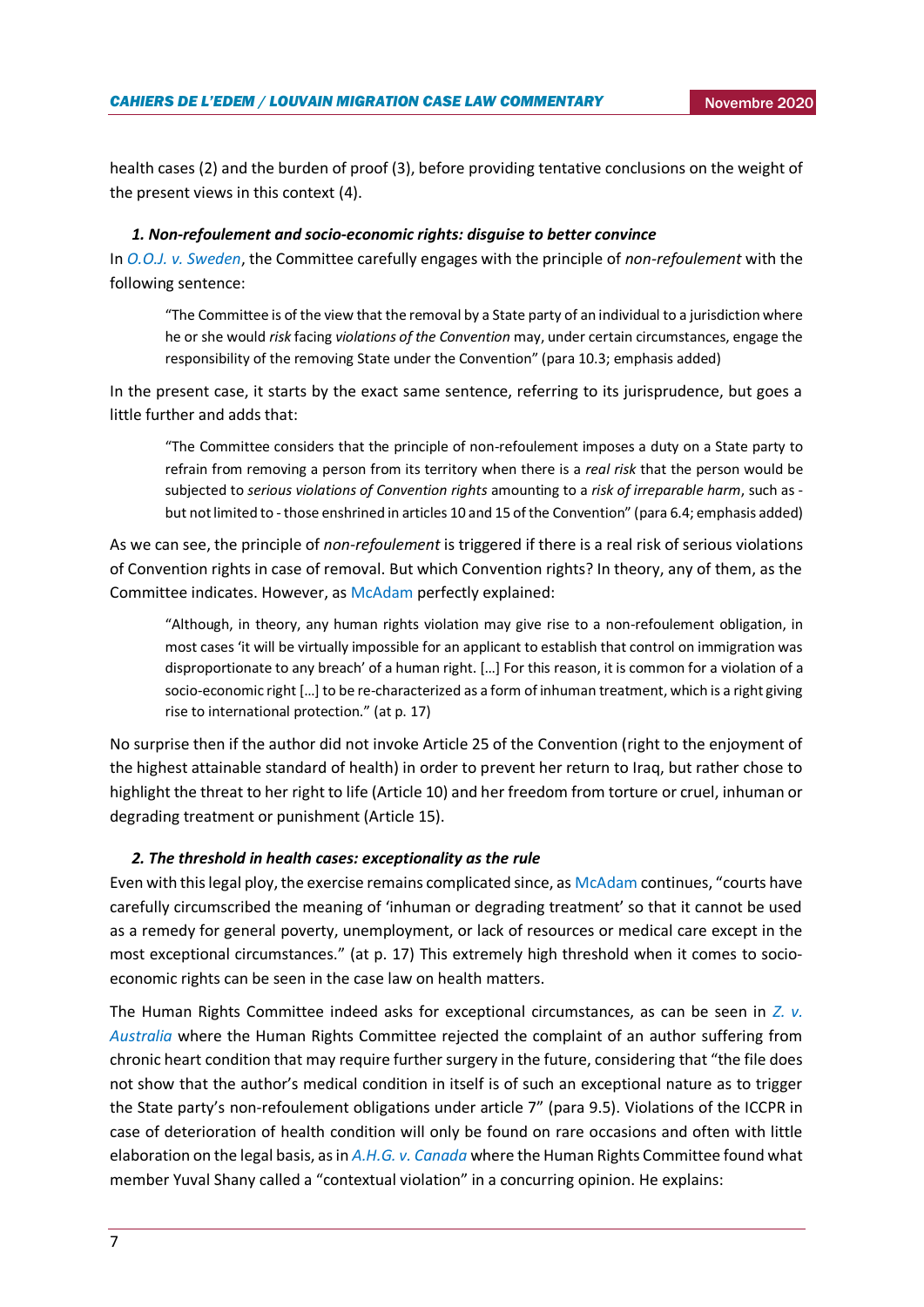2015 "Under the circumstances, it was a disproportionate response, since it caused an extremely vulnerable person significant harm, on account of a risk for which he was responsible to a limited degree only, notwithstanding the availability of other, less harmful alternatives for addressing the risk. I cannot exclude the possibility that in other circumstances, involving a less vulnerable individual, posing a greater risk to society, and who cannot be treated in the territory of a State party, the Committee would not find the decision to deport to violate article 7 of the Covenant." (Appendix II, para 4)

The Committee against Torture, which used to be even more restrictive, recently softened its position with its [General Comment No. 4](https://www.ohchr.org/Documents/HRBodies/CAT/CAT-C-GC-4_EN.pdf) (2017) where it recognized that victims of torture who need specialized rehabilitation services should not be removed to a State where those are not available or guaranteed (para 22) – in opposition to its previous jurisprudence (in particular, *[K.K. v. Switzerland](https://tbinternet.ohchr.org/_layouts/15/treatybodyexternal/Download.aspx?symbolno=CAT%2fC%2f31%2fD%2f186%2f2001&Lang=en)* at para 6.8). A[s Cali, Costello and Cunningham](https://www.researchgate.net/publication/340509792_Hard_Protection_through_Soft_Courts_Non-Refoulement_before_the_United_Nations_Treaty_Bodies) noticed, this softening seems in turn to have influenced the Committee against Torture's case law on Dublin cases (at p. 372) and notably the case referred to by the Committee on the Rights of Persons with Disabilities in the present views, *i.e. [Adam Harun](https://tbinternet.ohchr.org/_layouts/15/treatybodyexternal/Download.aspx?symbolno=CAT%2fC%2f65%2fD%2f758%2f2016&Lang=en)  [v. Switzerland](https://tbinternet.ohchr.org/_layouts/15/treatybodyexternal/Download.aspx?symbolno=CAT%2fC%2f65%2fD%2f758%2f2016&Lang=en)*.

The European Court of Human Rights also departed from its very restrictive standard. While *[D. v. the](https://hudoc.echr.coe.int/eng#{%22itemid%22:[%22001-58035%22]})*  [United Kingdom](https://hudoc.echr.coe.int/eng#{%22itemid%22:[%22001-58035%22]}) (1997) was at the time often cited as an openness for socio-economic cases<sup>6</sup>, it was the *only* case in which socio-economic deprivation triggered the *non-refoulement* obligation for years and the circumstances were really exceptional since the applicant's removal was found to "further reduce his already limited life expectancy and subject him to acute mental and physical suffering" (para 52). The incredibly high threshold was particularly criticized in *[N. v. the United Kingdom](https://hudoc.echr.coe.int/eng#{%22itemid%22:[%22001-86490%22]})* (2008) where the Court declared that "[t]he fact that the applicant's circumstances, including his life expectancy, would be significantly reduced if he were to be removed from the Contracting State is not sufficient in itself to give rise to breach of Article 3" (para 42).

The *[N. v. the United Kingdom](https://hudoc.echr.coe.int/eng#{%22itemid%22:[%22001-86490%22]})* judgment nevertheless recognized that there could be "other very exceptional cases" (para 43) than the immediate death situation that could give rise to *nonrefoulement* obligations. These 'other cases' were "clarified"<sup>7</sup> by the Court in *[Paposhvili v. Belgium](https://hudoc.echr.coe.int/eng#{%22itemid%22:[%22001-169662%22]})*  $(2016)^8$  and amounted to an extension of the protection scope in favor of persons who:

"although not at imminent risk of dying, would face a real risk, on account of the absence of appropriate treatment in the receiving country or the lack of access to such treatment, of being exposed to a serious, rapid and irreversible decline in his or her state of health resulting in intense suffering or to a significant reduction in life expectancy." (para 183)

Despite some relaxation, the three international bodies' case law thus remains more than demanding. It is therefore surprising that the Committee on the Rights of Persons with Disabilities does not really seem to engage with the issue, mentioning only a 'severe and life-threatening' standard which it considers the author has met without further explanation. This is criticized by member Lászlo Gábor Lovaszy in his dissenting opinion who found the lack of "clear and reasonable

**.** 

<sup>6</sup> [McAdam](https://www.unhcr.org/4dff16e99.pdf) at p. 26.

<sup>7</sup> According to the official interprétation of the Court: see European Court of Human Rights, « [Immigration](https://echr.coe.int/Documents/Guide_Immigration_ENG.pdf) », *Guide on the case-law of the European Convention on Human Rights*, 31 August 2020, pp. 21-22.

<sup>8</sup> For a commentary, see L. Leboeuf, « [Expulsion d'étrangers gravement malades.](https://uclouvain.be/fr/instituts-recherche/juri/cedie/actualites/cour-eur-d-h-grande-chambre-13-decembre-2016-paposhvili-c-belgique-req-n-41738-10.html) Une clarification du seuil de gravité [conventionnel couplée à une responsabilisation des autorités nationales](https://uclouvain.be/fr/instituts-recherche/juri/cedie/actualites/cour-eur-d-h-grande-chambre-13-decembre-2016-paposhvili-c-belgique-req-n-41738-10.html) », *Newsletter EDEM*, février 2017.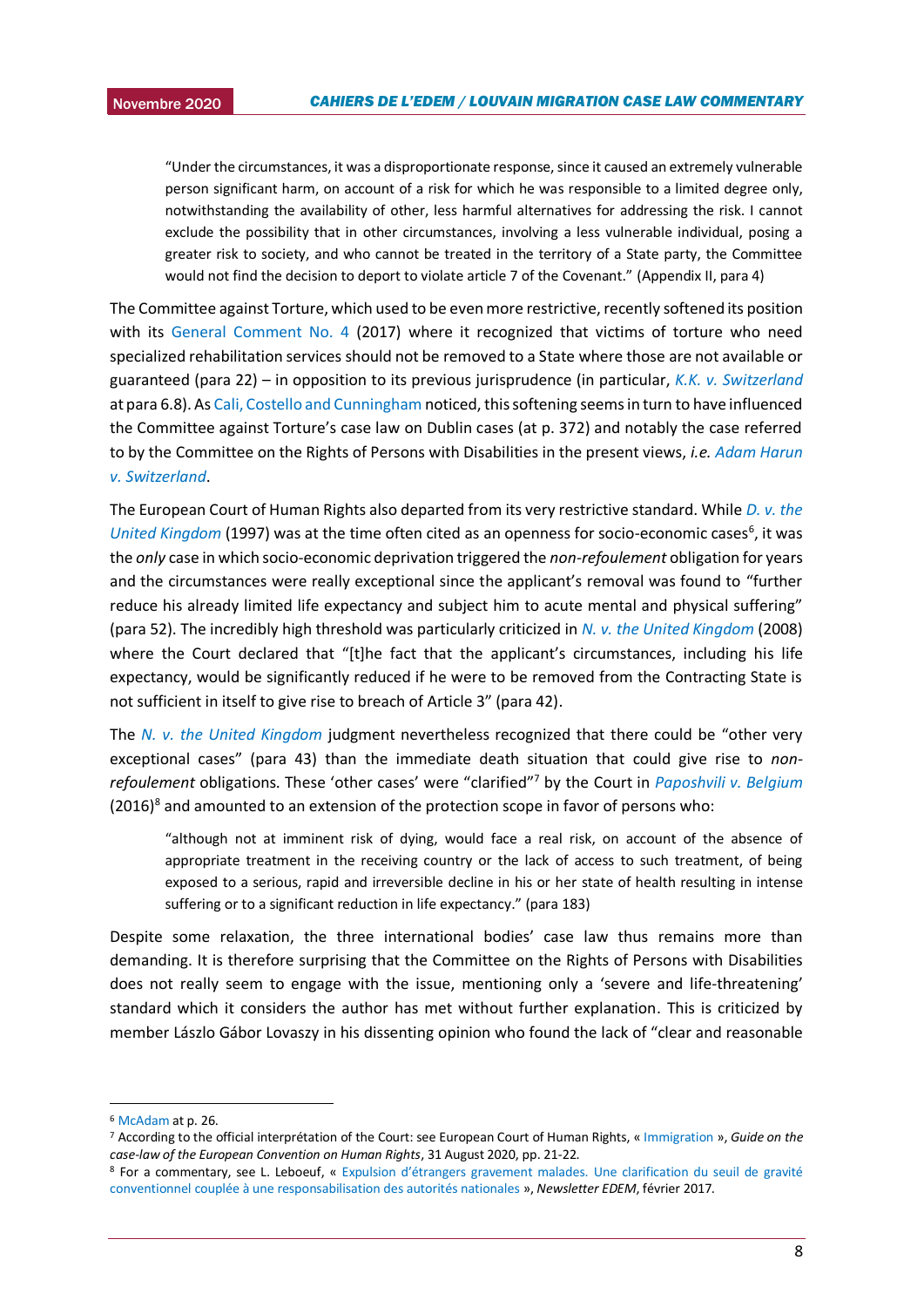restriction" problematic, pointing out that "[a] State party cannot overtake the responsibility of other State party's in terms of the quality of social and health care services in general" (para 4).

Interesting for comparison will be the upcoming Grand Chamber judgment of the European Court of Human Rights in Savran v. Denmark<sup>9</sup>, on a complaint introduced by a mentally ill Turkish national who was successful in the [Chamber judgment](https://hudoc.echr.coe.int/eng#{%22itemid%22:[%22001-196152%22]}) – which is cited in the present views – before the case be referred to the Grand Chamber at the request of the State.

### *3. The burden of proof: a reversal for more equity*

The question of who bears the burden of proof, although merely a procedural issue, is of considerable practical importance. While it is commonplace that the burden of proof lies predominantly on the complainant, it remains to determine whether the State shares the burden of finding or establishing the facts. The different international institutions do not adopt the same approach.

The Human Rights Committee does not recognize any kind of reverse or shared burden of proof, which therefore falls solely on the author. The Committee Against Torture is the most progressive since its new [General Comment No. 4](https://www.ohchr.org/Documents/HRBodies/CAT/CAT-C-GC-4_EN.pdf) provides for a reversal of the burden of proof to be borne by the State "when complainants are in a situation where they cannot elaborate on their case, such as when they have demonstrated that they have no possibility of obtaining documentation relating to their allegation of torture or have been deprived of their liberty" (para 38). This statement seems to go beyond the existing case law of the Committee against Torture which has so far only shifted the burden of proof to the State in cases where the complainant had already sufficiently substantiated its claim<sup>10</sup> – hence suggesting a willingness to go further in involving the State in this task<sup>11</sup>.

The European Court of Human Rights recognizes a reversal of the burden of proof once the applicants have provided sufficient evidence to substantiate their case<sup>12</sup>. The Court indeed considers that while it is for the applicant to prove individual circumstances, it is for the State to assess the general situation in the country<sup>13</sup>. The Court of Justice of the European Union adopts the same approach and deems it "necessary for the Member State concerned to cooperate actively with the applicant, at that stage of the procedure, so that all the elements needed to substantiate the application may be assembled", recognizing that "[a] Member State may also be better placed than an applicant to gain access to certain types of documents"<sup>14</sup>. With regard to health cases, the European Court of Human Rights clarified in *[Paposhvili v. Belgium](https://hudoc.echr.coe.int/eng#{%22itemid%22:[%22001-169662%22]})* that it must be verified "whether the care generally available in the receiving State is sufficient and appropriate in practice for the treatment of the applicant's illness so as to prevent him or her being exposed to treatment contrary to Article 3" (para 189) and "the extent to which the individual in question will actually have access to this care and these facilities in the receiving State" (para 190).

<sup>9</sup> European Court of Human Rights – Press Unit, « [Persons with disabilities and the European Convention on Human Rights](https://www.echr.coe.int/Documents/FS_Disabled_ENG.pdf) », *Factsheet*, September 2020, p. 10.

<sup>10</sup> [Cali, Costello and Cunningham](https://www.researchgate.net/publication/340509792_Hard_Protection_through_Soft_Courts_Non-Refoulement_before_the_United_Nations_Treaty_Bodies) at p. 375-376. They give the example of *[J.K. v. Canada](https://juris.ohchr.org/Search/Details/2064)*, para 10.4.

<sup>11</sup> *Ibid*.

<sup>12</sup> See *[Saadi v. Italy](https://hudoc.echr.coe.int/eng#{%22itemid%22:[%22001-85276%22]})* (2008), para 129: "It is in principle for the applicant to adduce evidence capable of proving that there are substantial grounds for believing that, if the measure complained of were to be implemented, he would be exposed to a real risk of being subjected to treatment contrary to Article 3 […]. Where such evidence is adduced, it is for the Government to dispel any doubts about it."

<sup>13</sup> See *[J.K. and Others v. Sweden](https://hudoc.echr.coe.int/eng#{%22itemid%22:[%22001-165442%22]})* (2016), para 98.

<sup>14</sup> See *[M. M. v. Minister for Justice, Equality and Law Reform, Ireland, Attorney General](http://curia.europa.eu/juris/document/document.jsf?text=&docid=130241&pageIndex=0&doclang=en&mode=lst&dir=&occ=first&part=1&cid=15434285)* (2012), para 66.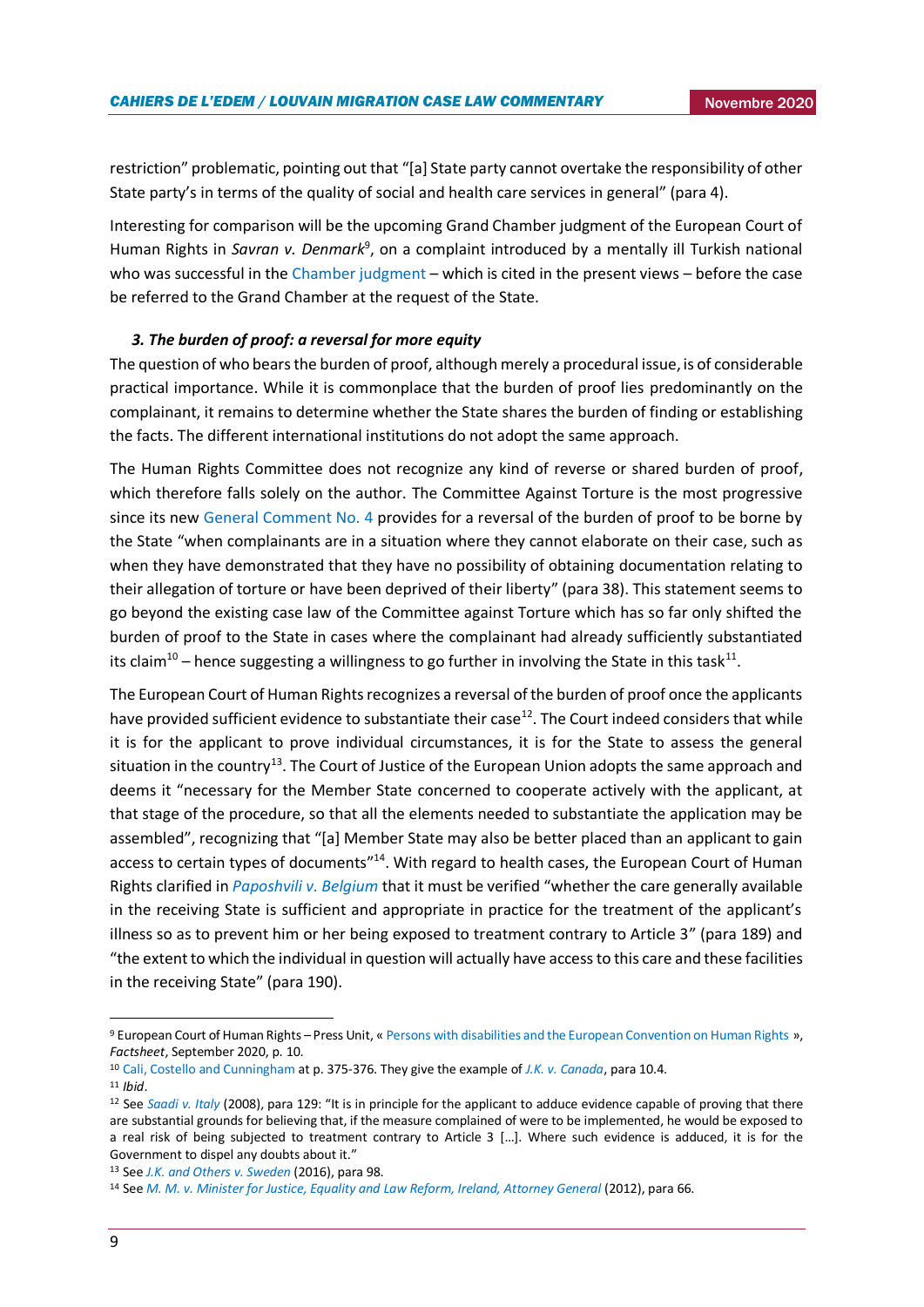The Committee on the Rights of Persons with Disabilities also seems to have chosen to follow this path. It even seems to base its conclusion on this almost purely procedural problem, holding that:

"taking into account that the author submitted several medical certificates before domestic authorities in which her health condition was assessed as severe and life-threatening without the treatment she is receiving in the State party, the State party authorities should, in light of the information available during the domestic proceedings, have assessed whether the author would in fact be able to access adequate medical care if removed to Iraq" (para 7.8)

Observing that it is undisputed between the parties that the State has failed to make such an assessment, the Committee concludes that there has been a violation of Article 15 of the Convention.

### *4. Tentative conclusions: proceduralization as a useful way to avoid the real debate*

In these views, the Committee on the Rights of Persons with Disabilities was awaited. It entered into the already much discussed jurisprudence on *non-refoulement*, which is even more sensitive when it comes to socio-economic rights. While it had already received a communication on *non-refoulement*, this was the first case it was considering on the merits.

Its answer is potentially powerful. In its first decision, the Committee is resolutely committed to the protection of the sick, and thus anchors a jurisprudence that is rather favorable to future applications. Perhaps this generous position indeed stems from its single-issue focus: *in fine*, the Committee is there to speak for a very vulnerable category that has long been left behind, less concerned with the logic of migration control that often guides jurisprudence<sup>15</sup>.

However, its answer is also disappointing in that it relies on a merely procedural issue: the burden of proof, of which the State has not assumed its share. No indication is given as to the severity required, apart from an empty reference to a 'severe and life-threatening' standard. The cross-fertilization with other international bodies remains limited to the procedural requirement of careful scrutiny, thus hiding the key substantial question of the level of severity.

In this way, the decision fits into a broader jurisprudential trend towards the proceduralization of rights. Although this trend may seem progressive at first glance, it should be closely watched. As Edouard Dubout rightly observed:

"the procedure must remain an *accessory* to the substance, and not the other way round. In other words, proceduralization in itself is not a virtue. It can only make sense if it is specifically designed to strengthen respect for substantive rights."<sup>16</sup>

Let us remember, after all, that this is only a first decision on the issue. It will undoubtedly be followed by others, which will have to be looked at closely to see what direction the Committee really decides to take.

**.** 

<sup>15</sup> [Cali, Costello and Cunningham](https://www.researchgate.net/publication/340509792_Hard_Protection_through_Soft_Courts_Non-Refoulement_before_the_United_Nations_Treaty_Bodies) at p. 383.

<sup>16</sup> E. Dubout, « La procéduralisation des obligations relatives aux droits fondamentaux substantiels par la Cour européenne des droits de l'homme », *Rev. trim. dr. h*., 2007, n° 70, pp. 424-425 (free translation; footnote omitted).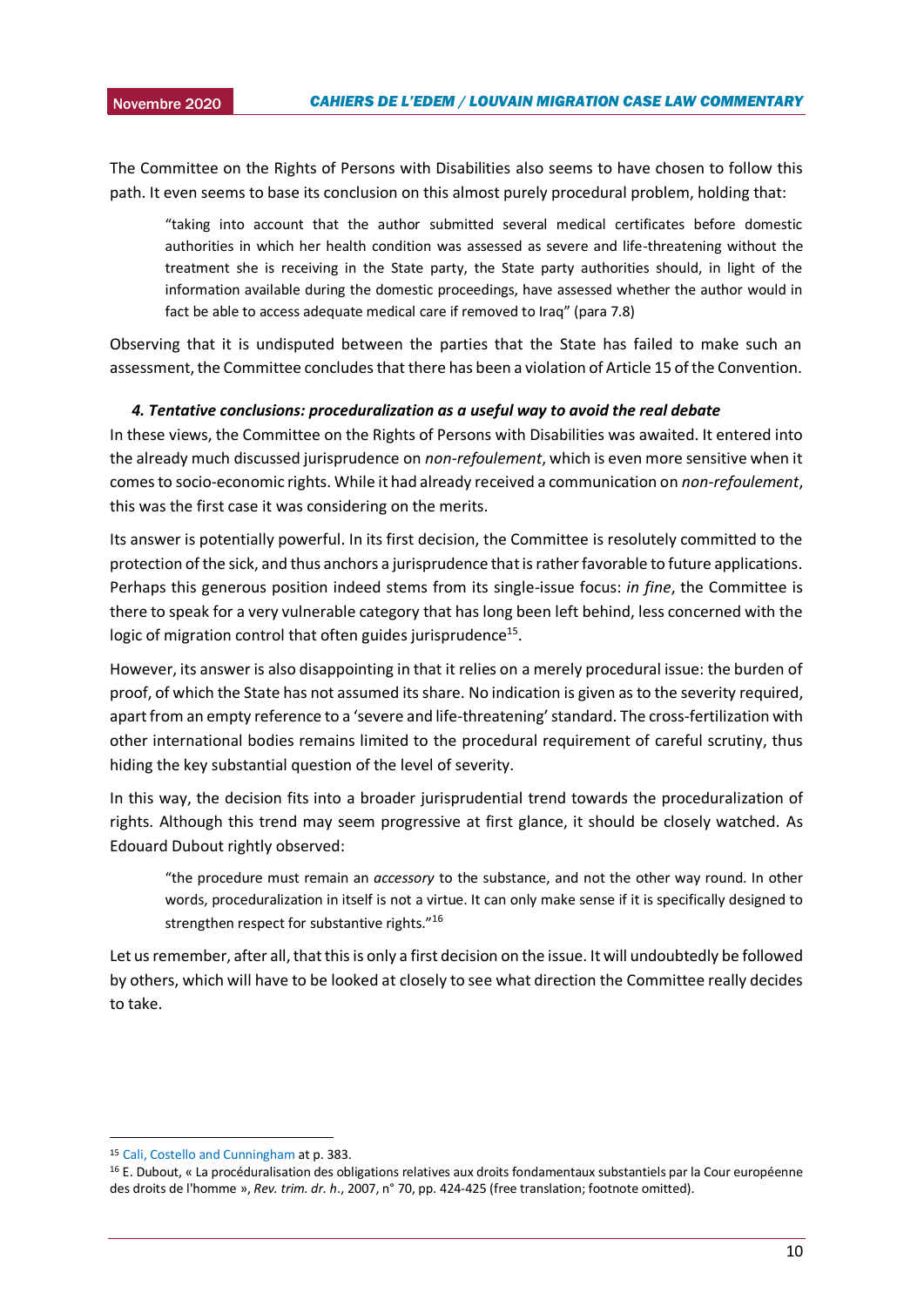### **C. Suggested Reading**

**To read the case:** CRPD, 28 August 2020, *[N.L. v. Sweden](https://tbinternet.ohchr.org/_layouts/15/treatybodyexternal/Download.aspx?symbolno=CRPD%2fC%2f23%2fD%2f60%2f2019&Lang=en)*, Communication No. 60/2019.

### **Case law:**

CCPR, 29 March 2016, *[Abdilafir Abubakar Ali and Mayul Ali Mohamad v. Denmark](https://tbinternet.ohchr.org/_layouts/15/treatybodyexternal/Download.aspx?symbolno=CCPR%2fC%2f116%2fD%2f2409%2f2014&Lang=en)*, Communication No. 2409/2014.

CCPR, 25 March 2015, *[A.H.G. v. Canada](https://tbinternet.ohchr.org/_layouts/15/treatybodyexternal/Download.aspx?symbolno=CCPR/C/113/D/2091/2011&Lang=en)*, Communication No. 2091/2011.

CCPR, 18 July 2014, *[Z. v. Australia](https://tbinternet.ohchr.org/_layouts/15/treatybodyexternal/Download.aspx?symbolno=CCPR/C/111/D/2049/2011&Lang=en)*, Communication No. 2049/2011.

CAT, 6 December 2018, *[Adam Harun v. Switzerland](https://tbinternet.ohchr.org/_layouts/15/treatybodyexternal/Download.aspx?symbolno=CAT%2fC%2f65%2fD%2f758%2f2016&Lang=en)*, Communication No. 758/2016.

CAT, 23 November 2015, *[J.K. v. Canada](https://juris.ohchr.org/Search/Details/2064)*, Communication No. 562/2013.

CAT, 11 November 2003, *[K.K. v. Switzerland](https://tbinternet.ohchr.org/_layouts/15/treatybodyexternal/Download.aspx?symbolno=CAT%2fC%2f31%2fD%2f186%2f2001&Lang=en)*, Communication No. 186/2001.

CPRD, 18 August 2017, *[O.O.J. v. Sweden](https://tbinternet.ohchr.org/_layouts/15/treatybodyexternal/Download.aspx?symbolno=CRPD%2fC%2f18%2fD%2f28%2f2015&Lang=en)*, Communication No. 28/2015.

ECHR, 1st October 2019, *[Savran v. Denmark](https://hudoc.echr.coe.int/eng#{%22itemid%22:[%22001-196152%22]})*, Application No. 57467/15.

ECHR (GC), 13 December 2016, *[Paposhvili v. Belgium](https://hudoc.echr.coe.int/eng#{%22itemid%22:[%22001-169662%22]})*, Application No. 41738/10.

ECHR (GC), 23 August 2016, *[J.K. and Others v. Sweden](https://hudoc.echr.coe.int/eng#{%22itemid%22:[%22001-165442%22]})*, Application No. 59166/12.

ECHR (GC), 27 May 2008, *[N. v. the United Kingdom](https://hudoc.echr.coe.int/eng#{%22itemid%22:[%22001-86490%22]})*, Application No. 26565/05.

ECHR (GC), 28 February 2008, *[Saadi v. Italy](https://hudoc.echr.coe.int/eng#{%22itemid%22:[%22001-85276%22]})*, Application No. 37201/06.

ECHR, 2 May 1997, *[D. v. the United Kingdom](https://hudoc.echr.coe.int/eng#{%22itemid%22:[%22001-58035%22]})*, Application No. 30240/96.

CJEU, 22 November 2012, *[M. M. v. Minister for Justice, Equality and Law Reform, Ireland, Attorney](http://curia.europa.eu/juris/document/document.jsf?text=&docid=130241&pageIndex=0&doclang=en&mode=lst&dir=&occ=first&part=1&cid=15434285)  [General](http://curia.europa.eu/juris/document/document.jsf?text=&docid=130241&pageIndex=0&doclang=en&mode=lst&dir=&occ=first&part=1&cid=15434285)*, Case C‑277/11.

### **Doctrine:**

B. CALI, C. COSTELLO and S. CUNNINGHAM, « [Hard Protection through Soft Courts?](https://www.researchgate.net/publication/340509792_Hard_Protection_through_Soft_Courts_Non-Refoulement_before_the_United_Nations_Treaty_Bodies) *Non-Refoulement* [before the United Nations Treaty Bodies](https://www.researchgate.net/publication/340509792_Hard_Protection_through_Soft_Courts_Non-Refoulement_before_the_United_Nations_Treaty_Bodies) », *German Law Journal*, 2020, Vol. 21(3), pp. 355-384.

J.-Y. CARLIER and S. SAROLEA, *Droit des étrangers*, Bruxelles, Larcier, 2016.

V. DELLA FINA, R. CERA and G. PALMISANO (eds.), *The United Nations Convention on the Rights of Persons with Disabilities: A Commentary*, Cham, Springer, 2017.

E. DUBOUT, « La procéduralisation des obligations relatives aux droits fondamentaux substantiels par la Cour européenne des droits de l'homme », *Rev. trim. dr. h*., 2007, n° 70, pp. 397-425.

European Court of Human Rights, « [Immigration](https://echr.coe.int/Documents/Guide_Immigration_ENG.pdf) », *Guide on the case-law of the European Convention on Human Rights*, 31 August 2020, pp. 21-22.

European Court of Human Rights – Press Unit, « [Persons with disabilities and the European](https://www.echr.coe.int/Documents/FS_Disabled_ENG.pdf)  [Convention on Human Rights](https://www.echr.coe.int/Documents/FS_Disabled_ENG.pdf) », *Factsheet*, September 2020, pp. 8-10.

L. LEBOEUF, « [Expulsion d'étrangers gravement malades. Une clarification du seuil de gravité](https://uclouvain.be/fr/instituts-recherche/juri/cedie/actualites/cour-eur-d-h-grande-chambre-13-decembre-2016-paposhvili-c-belgique-req-n-41738-10.html)  [conventionnel couplée à une responsabilisation des autorités nationales](https://uclouvain.be/fr/instituts-recherche/juri/cedie/actualites/cour-eur-d-h-grande-chambre-13-decembre-2016-paposhvili-c-belgique-req-n-41738-10.html) », *Newsletter EDEM*, février 2017.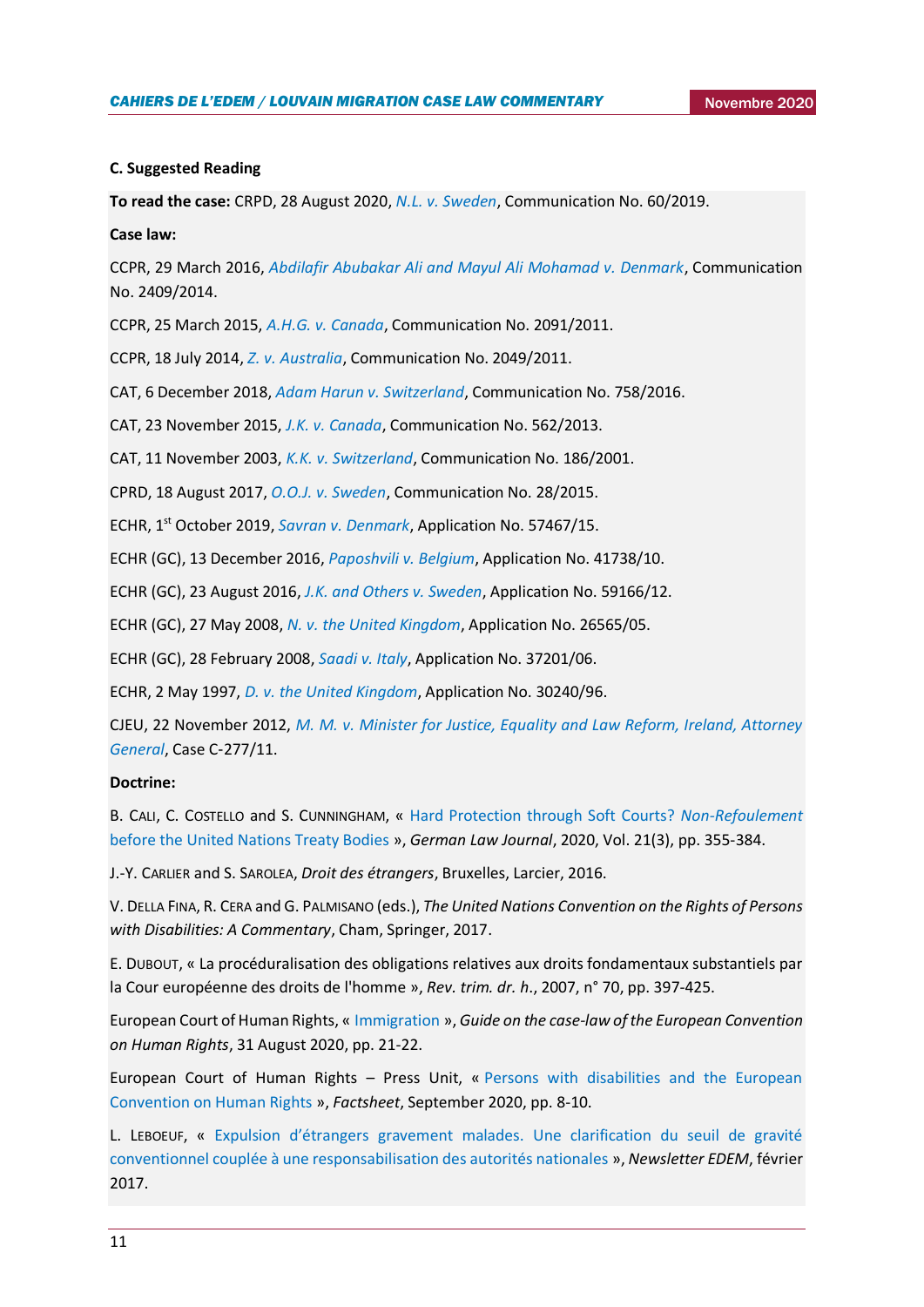J. MCADAM, « Climate Change Displacement and International Law: Complementary Protection [Standards](https://www.unhcr.org/4dff16e99.pdf) », *UNHCR Legal and Protection Policy Research Series*, No. 19, May 2011, PPLA/2011/03.

**To cite this contribution**: M. COURTOY, "*Non-refoulement* and access to health care: a first positioning by the Committee on the Rights of Persons with Disabilities", *Cahiers de l'EDEM*, November 2020.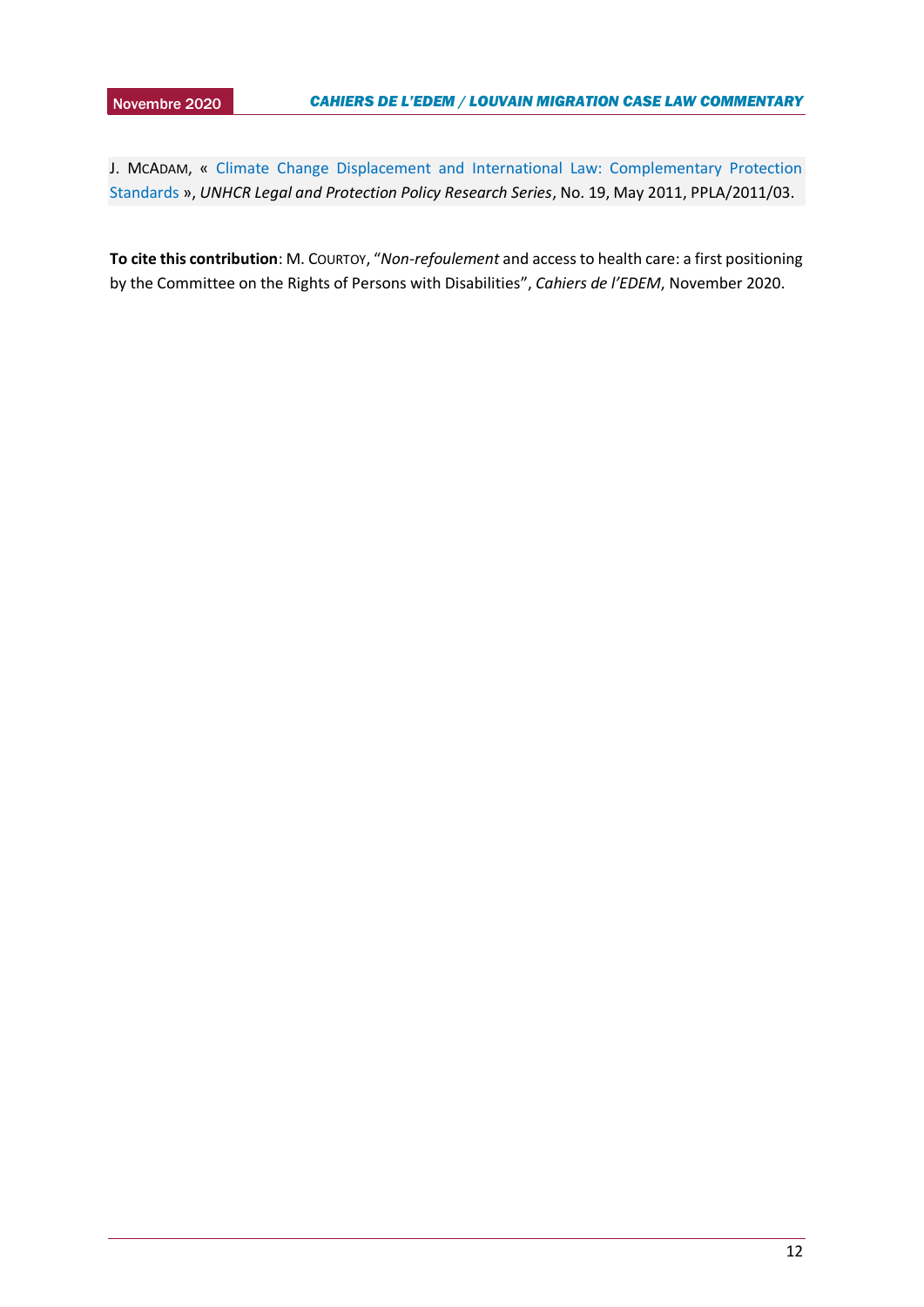## <span id="page-12-0"></span>**2. COUR EUR. D.H., 15 OCTOBRE 2020,**  *MUHAMMAD et MUHAMMAD c. ROUMANIE***, REQ. N° 80982/12**

**Garanties procédurales lors de l'expulsion d'étrangers au regard de l'article 1 du protocole n°7 à la CEDH : la protection de la « substance » des droits** 

*Eugénie Delval*

### **A. Arrêt**

Dans cette [affaire,](https://hudoc.echr.coe.int/fre#{%22fulltext%22:[%22muhammad%22],%22documentcollectionid2%22:[%22GRANDCHAMBER%22,%22CHAMBER%22],%22itemid%22:[%22001-205510%22]}) la Cour européenne des droits de l'homme (ci-après, « la Cour » ou « la Cour EDH ») examine une requête introduite en décembre 2012 par deux ressortissants pakistanais contre la Roumanie. Ceux-ci allèguent une violation, par la Roumanie, de l'article 13 de la Convention [européenne des droits de l'homme](https://www.echr.coe.int/Documents/Convention_FRA.pdf) (ci-après, « la CEDH ») qui consacre le droit à un recours effectif, ainsi que de l'article 1 du [protocole n° 7](https://rm.coe.int/168007a08b) à la Convention lequel consacre les garanties procédurales qui doivent présider lors de l'expulsion d'étrangers. Les requérants se plaignent d'avoir été expulsés de la Roumanie vers le Pakistan à l'issue d'une procédure au terme de laquelle ils ont été déclarés indésirables sur le territoire roumain pour des motifs de sécurité nationale, sur la base de documents classés « secrets » qui n'ont pas été communiqués aux requérants. Le 26 février 2019, la chambre à laquelle l'affaire avait été attribuée s'est dessaisie au profit de la Grande Chambre.

### *1. Les faits*

Le premier requérant, Adeel Muhammad, est né en 1993 et réside au Pakistan. Le second, Ramzan Muhammad, est né en 1982 et demeure aux Émirats Arabes Unis. Le premier requérant est entré en Roumanie en septembre 2012 sur base d'un visa étudiant valable pour une durée de trois ans. Il bénéficiait d'une bourse d'études *Erasmus Mundus* et a ainsi entamé ses études à l'Université de Sibiu. Le second requérant est entré en Roumanie en février 2009 sur base d'un visa étudiant longséjour. Il fréquentait la même université que Adeel et bénéficiait de la même bourse *Erasmus*. Sa femme l'a rejoint en Roumanie en avril 2012.

Le 4 décembre 2012, le parquet saisit la Cour d'appel de Bucarest d'une demande par laquelle il la priait de déclarer les deux requérants indésirables sur le territoire roumain. A l'appui de sa demande, le parquet transmis des documents classés « secrets » que lui avait communiqués le Service roumain du renseignement (« le SRI ») et indiquait que, selon les informations contenues dans ces documents, il existait des indices sérieux de croire que les requérants prévoyaient de mener des activités susceptibles de porter atteinte à la sécurité nationale. Dans le cadre de la procédure menée en première instance devant la Cour d'appel le 5 décembre 2012, les requérants furent déclarés indésirables sur le territoire de la Roumanie pour une période de 15 ans et furent placés en rétention administrative dans l'attente de leur éloignement. La Cour d'appel accorda aux requérants le temps de prendre connaissance de l'acte introductif d'instance, avec l'assistance d'un interprète. Les requérants indiquèrent lors de l'audience qu'ils ne comprenaient pas les raisons de leur convocation étant donné que l'acte introductif ne contenait que des références à des textes de loi, sans mention aucune des faits reprochés. La Cour leur répondit que les documents du dossier étaient classés « secrets » et que seul le juge y avait accès. La Cour d'appel admit en tant qu'éléments de preuve les informations classées « secrètes », tandis que les requérants n'avaient aucune preuve à produire, et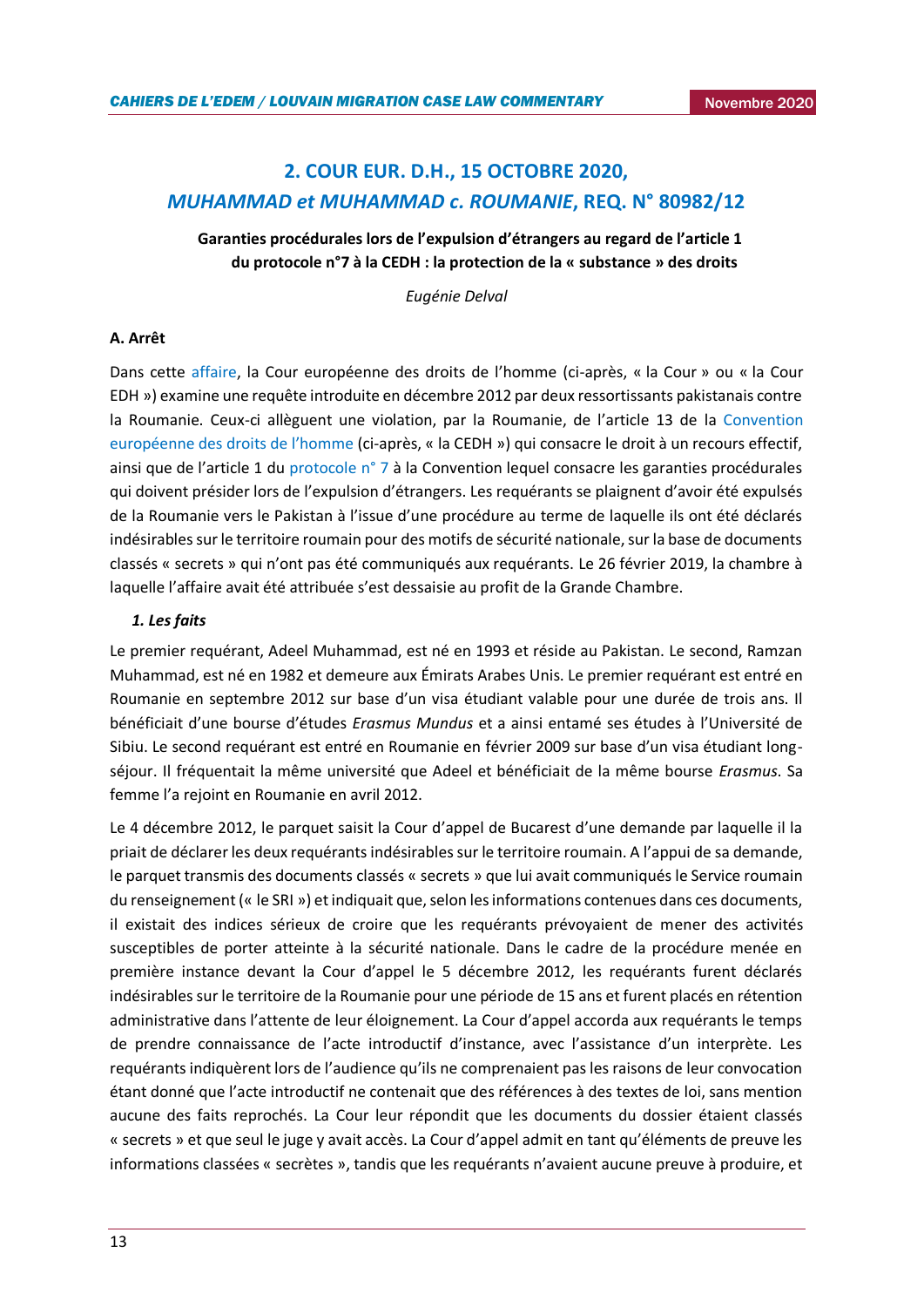2015 rejeta leur demande d'accès à un avocat commis d'office pour tardiveté parce que celle-ci aurait dû être formulée avant l'ouverture des débats au fond.

Le lendemain, le SRI publia un communiqué de presse contenant des détails et exemples des activités dont les requérants étaient accusés, lesquelles étaient supposément en lien avec une structure extrémiste affiliée idéologiquement à l'organisation Al-Qaïda. Les requérants formèrent un recours devant la Haute Cour de cassation et de justice (« la Haute Cour ») contre l'arrêt rendu par la Cour d'appel. Ils se plaignaient de ne pas avoir été informés de la procédure à suivre pour solliciter l'assistance d'un avocat. En outre, ils alléguaient que la Cour d'appel n'avait pas indiqué quels étaient les éléments fondant l'interdiction de séjour mais s'était bornée à renvoyer au niveau de classification « secret » des documents versés au dossier et que, n'ayant pas du tout été informés par la Cour d'appel des faits concrets qui leur étaient reprochés, ils avaient été mis dans l'impossibilité de présenter des preuves à décharge. La Haute Cour rejeta le recours des requérants, jugeant qu'il ressortait des éléments « secrets » dont elle disposait que la Cour d'appel avait retenu à bon droit l'existence d'indices tendant à démontrer que les requérants nourrissaient le projet de mener des activités de nature à porter atteinte à la sécurité nationale. La Haute Cour observa ensuite que, en vertu de la loi nationale, lorsque la décision d'interdiction de séjour était prononcée pour raisons de sécurité nationale, les juges ne pouvaient pas mentionner dans l'arrêt les données, les informations ni les raisons factuelles au vu desquelles ils avaient statué. Enfin, la Haute Cour précisa que les requérants avaient été mis en mesure de comprendre la raison pour laquelle ils avaient fait l'objet de la procédure d'éloignement et d'interdiction de séjour puisqu'ils s'étaient vu octroyés le temps nécessaire, avec l'aide d'un interprète, pour prendre connaissance de l'acte introductif d'instance.

En conséquence, les requérants quittèrent le territoire roumain le 27 décembre 2012.

Considérant que la Roumanie a violé l'article 1 para. 1 du protocole n° 7 à la CEDH ainsi que l'article 13 de la CEDH, en ce qu'ils n'ont pas bénéficié des garanties procédurales adéquates puisque les faits concrets qui leur étaient reprochés ne leur ont jamais été communiqués, les requérants décident de porter leur affaire devant la juridiction strasbourgeoise le 19 décembre 2012.

### *2. La décision de la Cour*

Tandis que les requérants ont invoqué l'article 1 du protocole n° 7 et l'article 13, la Cour estime approprié d'examiner les allégations des requérants sous le seul angle de l'article 1 du Protocole n°7. La Cour estime que la Roumanie a violé cette disposition, le paragraphe 1 de laquelle prévoit que :

« *Un étranger résidant régulièrement sur le territoire d'un État ne peut en être expulsé qu'en exécution d'une décision prise conformément à la loi et doit pouvoir :* 

- *a) faire valoir les raisons qui militent contre son expulsion,*
- *b) faire examiner son cas, et*
- c) *se faire représenter à ces fins devant l'autorité compétente ou une ou plusieurs personnes désignées par cette autorité.* »

La Cour précise qu'elle examinera successivement trois questions afin de déterminer si ces garanties procédurales sont violées lors de l'expulsion d'un étranger : est-ce que les droits revendiqués par les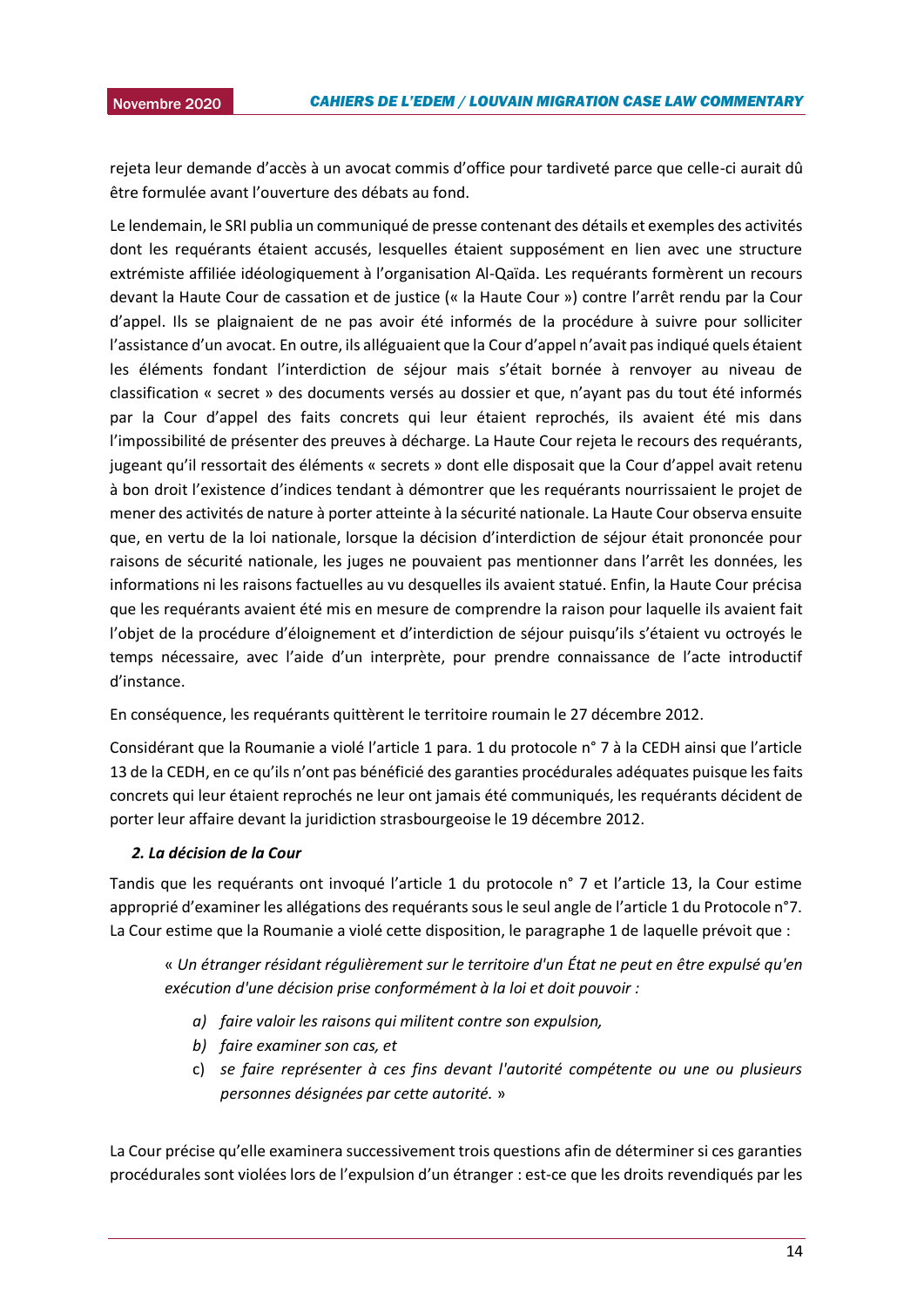requérants sont garantis par l'article 1 du protocole n°7 et dans l'affirmative, quelle est leur portée ? ; est-il possible d'y apporter des restrictions ? ; quels sont les critères à prendre en considération pour statuer sur la compatibilité d'une restriction apportée auxdits droits avec l'article 1 du protocole n°7 ?

### *- L'application de l'article 1 du protocole n°7 aux droits revendiqués par les requérants*

La Cour observe que les droits revendiqués par les requérants, à savoir le droit d'être informés des raisons de leur expulsion et celui d'avoir accès aux documents versés au dossier de l'affaire, sont couverts par l'article 1 du protocole n° 7 bien qu'ils n'y soient pas mentionnés expressément. En particulier, la Cour estime que l'information des éléments factuels qui ont fondé l'expulsion de l'intéressé est essentielle pour assurer un exercice effectif du droit consacré à l'article 1 para. 1 a) du protocole. Selon la Cour, « *un étranger ne peut pas utilement contester les allégations des autorités selon lesquelles la sécurité nationale est en cause ni faire raisonnablement valoir les raisons qui militent contre son expulsion sans connaître les éléments factuels pertinents qui ont conduit les autorités internes à considérer que l'intéressé met en danger la sécurité nationale* » (para. 126).

### *- Sur les restrictions qui peuvent être apportées aux droits découlant de l'article 1*

La Cour précise que les droits découlant de l'article 1 protocole n°7 ne sont pas absolus en ce qu'une procédure administrative d'expulsion peut être caractérisée par des intérêts concurrents qui doivent être mis en balance avec les droits des étrangers. Toutefois, la Cour insiste sur le fait que les restrictions apportées auxdits droits ne doivent pas réduire à néant la protection procédurale assurée par l'article 1 du protocole n° 7 en touchant à la *substance* même des garanties prévues (para. 133). Dès lors, seules les restrictions dûment justifiées à la lumière des circonstances de l'espèce et qui sont suffisamment contrebalancées par des facteurs compensateurs de manière à préserver la substance même des droits, sont admises au regard de l'article 1 protocole n°7. En l'occurrence, la Cour note que les juridictions nationales ont jugé qu'elles étaient contraintes par la loi de ne pas fournir aux requérants des informations concrètes sur les faits qui fondaient la demande d'expulsion, et que les requérants ne pouvaient pas avoir accès aux pièces du dossier classées « secrètes ». Il en résulte une limitation importante des droits procéduraux des requérants.

### *- Quant à la compatibilité de ces restrictions importantes avec l'article 1 du protocole n°7 : justification et facteurs compensateurs*

Cette dernière question conduit à une analyse très élaborée au cours de laquelle la Cour développe et applique d'une part, les critères permettant de déterminer si les restrictions aux droits procéduraux étaient dûment justifiées, et, d'autre part, les facteurs qui permettent de compenser les restrictions afin de préserver la substance même desdits droits.

Quant à la justification des restrictions, la Cour EDH précise que le contrôle des motifs fondant les restrictions doit être confié à une autorité indépendante. Dans l'hypothèse où cette autorité estimerait que la protection de la sécurité nationale s'oppose à la divulgation à l'intéressé du contenu des documents classifiés, la Cour devra rechercher si ladite autorité a dûment mis en balance les intérêts tenant à la préservation de la sécurité nationale et ceux des étrangers concernés. En l'espèce,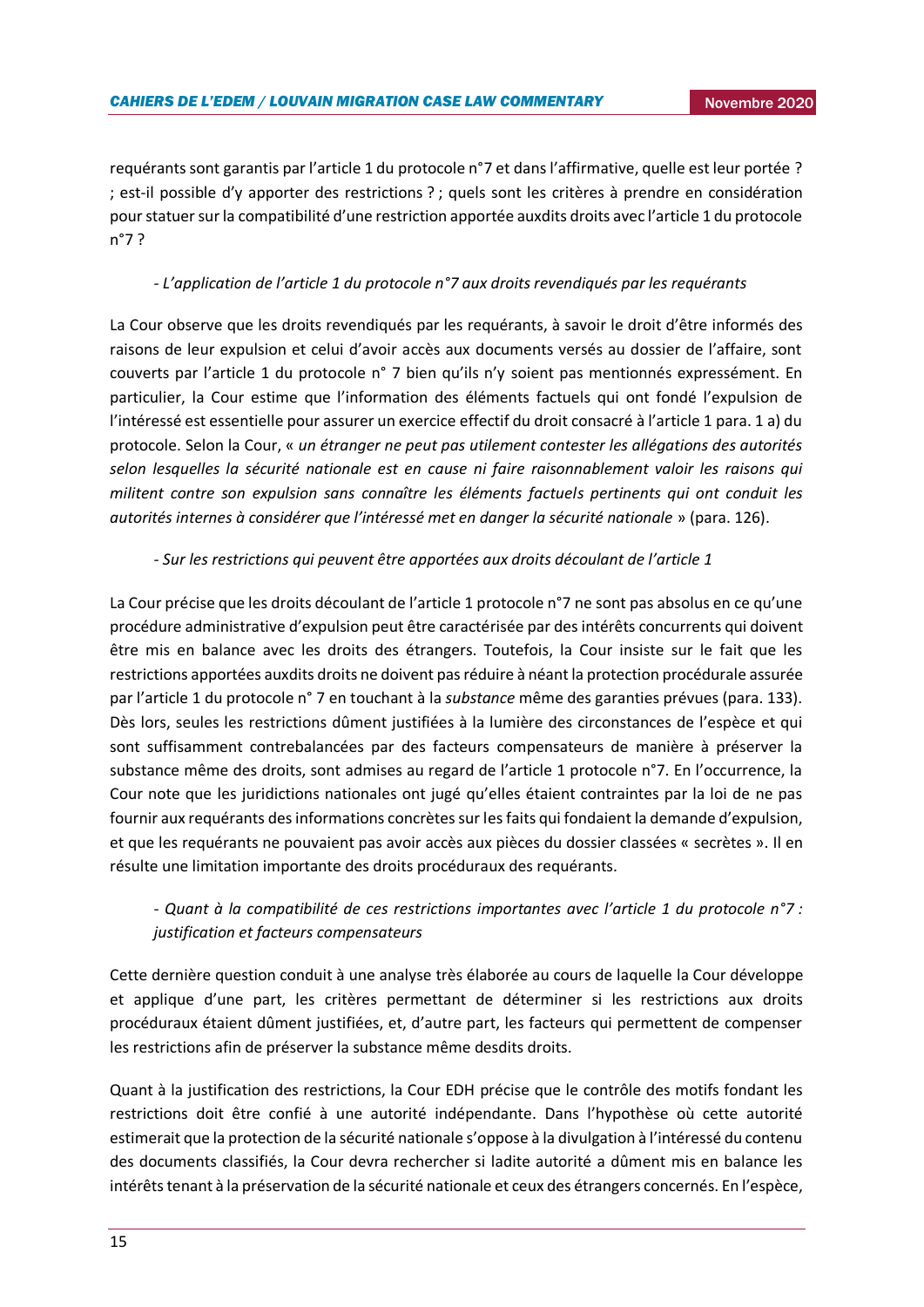à défaut de tout examen par les juridictions saisies de l'affaire de la nécessité de restreindre les droits procéduraux des requérants – celles-ci s'étant bornées à répéter que les requérants ne pouvaient avoir accès au dossier – les restrictions ne sont pas dûment justifiées. Toutefois, le fait que les autorités nationales n'aient pas examiné ou qu'elles aient insuffisamment examiné et justifié la nécessité de restrictions aux droits procéduraux des étrangers mis en cause ne suffit pas, à lui seul, à emporter violation de l'article 1 du protocole 7. Ceci implique néanmoins que la Cour exercera un contrôle strict pour établir si des éléments compensateurs ont été suffisants pour contrebalancer les effets des restrictions apportées aux droits des requérants (paras. 144, 165).

Dès lors, et dans un second temps, la Cour explicite (de manière non-limitative) des facteurs / des garanties adéquates et suffisantes susceptibles de compenser la limitation des droits procéduraux, en précisant que les États bénéficient d'une marge d'appréciation dans le choix des facteurs à appliquer (para. 149). Ces facteurs visent par exemple (i) la pertinence des informations communiquées aux étrangers quant aux raisons de leur expulsion et l'accès au contenu des documents sur lesquels les autorités se sont fondées ; (ii) l'information des étrangers quant au déroulement de la procédure et quant aux dispositifs prévus au niveau interne pour compenser la limitation de leurs droits ; (iii) la représentation des étrangers ; (iv) l'intervention d'une autorité indépendante dans la procédure.

En l'espèce, la Cour décide que les importantes restrictions subies par les requérants dans la jouissance de leurs droits n'ont pas été compensées de manière à préserver la substance même desdits doits. D'abord, la Cour relève qu'aucune information concrète n'a été transmise aux requérants dans le cadre de la procédure, que ce soit en première instance ou devant la Haute Cour. Les requérants n'ont reçu que des informations générales relatives à l'énumération des articles de loi pertinents et à la qualification juridique, tandis qu'aucun des faits spécifiques qui leur étaient reprochés n'a été communiqué. Ensuite, la Cour note d'importantes lacunes dans l'information fournie aux requérants au sujet du déroulement de la procédure d'appel et des droits dont ils auraient pu bénéficier. En particulier, la Cour d'appel n'a pas vérifié si les requérants savaient qu'ils avaient la possibilité de se faire représenter par un avocat et à quel moment de la procédure une demande de représentation pouvait être faite utilement, et ne leur a fourni aucune information quant à l'existence d'avocats titulaires d'un certificat les autorisant à avoir accès aux documents classés « secrets », ni quant aux moyens par lesquels ils pouvaient se faire représenter par de tels avocats. Au vu de la célérité de la procédure, ces lacunes ont eu pour effet *d'anéantir* les garanties procédurales dont les requérants avaient le droit de jouir devant cette juridiction (paras. 182, 191). Enfin, la Cour juge qu'aucune vérification n'a été réalisée par les juridictions nationales quant à la crédibilité et à la réalité des informations transmises par le SRI et le parquet, se limitant à indiquer qu'il ressortait des preuves instruites l'existence d'indices forts quant aux projets des requérants (para. 198-199). Par conséquent, la Cour juge que l'article 1 para. 1 du protocole n° 7 a été violé par la Roumanie.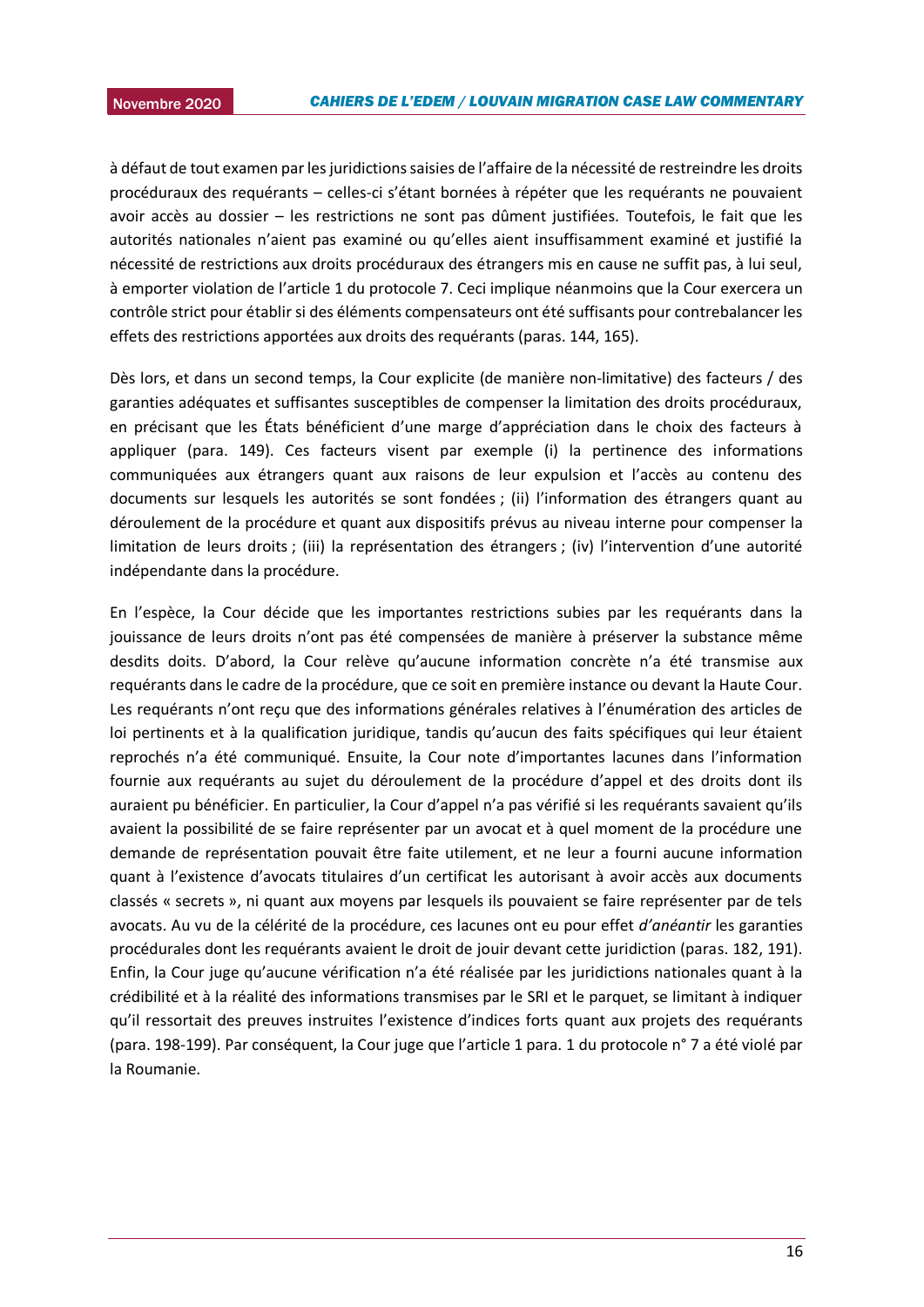### **B. Éclairage**

Tout d'abord, relevons que cet arrêt est le premier dans lequel non seulement la Grande Chambre de la Cour EDH conclut à la violation de l'article 1 du protocole n° 7 dans le cadre de l'expulsion d'étrangers, mais fournit également un examen approfondi des garanties procédurales prévues par cette disposition. En effet, tandis que la violation de cet article a été soulevée dan[s 16 affaires](https://www.echr.coe.int/Documents/Guide_Art_1_Protocol_7_FRA.pdf) portées devant la Cour EDH, la Grande Chambre n'avait jusqu'ici rendu [qu'un seul jugement](https://hudoc.echr.coe.int/eng#_Toc390872602) concernant l'article 1 du protocole n° 7 en 2014, dans lequel elle avait conclu à l'absence de violation puisqu'il n'était pas établi que des expulsions avaient eu lieu. Par conséquent, aucune analyse approfondie de l'article 1 protocole n° 7 n'avait été réalisée jusqu'à présent par la Cour EDH.

Il est intéressant de noter que l'expulsion d'étrangers pour raisons de sécurité nationale – et en particulier en raison de condamnations pour des faits de terrorisme – peut également soulever des questions relatives à l'article 3 de la CEDH lorsque le requérant allègue que son renvoi risque de le soumettre à des traitements inhumains ou dégradants, violant ainsi le principe de *non-refoulement* (par exemple *[Daoudi c. France](https://hudoc.echr.coe.int/eng?i=001-96005)*), et des questions relatives à l'article 8 de la CEDH lorsque la mesure d'expulsion porte atteinte au droit au respect de la vie familiale (par exemple *[Geleri c. Roumanie](https://hudoc.echr.coe.int/eng#{%22dmdocnumber%22:[%22881555%22],%22itemid%22:[%22001-103403%22]})*).

### *1. Des critères très précis pour examiner la compatibilité de restrictions aux garanties procédurales avec l'article 1 du Protocole 7*

L'arrêt *Muhammad et Muhammad c. Roumanie* énonce des critères très spécifiques qui doivent être pris en considération afin de déterminer si les restrictions imposées sur les droits procéduraux dans le cadre de l'expulsion d'étrangers sont compatibles avec l'article 1 du protocole n° 7. De telles garanties procédurales sont cruciales, non seulement en raison des effets qui peuvent être causés aux étrangers par leur éloignement, et ce, d'un point de vue personnel, professionnel et social (la Cour prend d'ailleurs compte des effets de l'expulsion sur les requérants en l'espèce : para. 161), mais aussi particulièrement à l'heure actuelle où les États multiplient les mesures nationales restreignant les libertés fondamentales au nom de la prévention du terrorisme (comme souligné par la Juge Elosegui dans son opinion concordante).

[Dans de précédentes affaires](https://www.echr.coe.int/Documents/Guide_Art_1_Protocol_7_FRA.pdf), la Cour avait conclu à la violation de l'article 1 du protocole n°7 en raison notamment du fait que l'acte de saisine n'avait [pas été notifié](https://hudoc.echr.coe.int/fre#{%22itemid%22:[%22001-75687%22]}) à l'intéressé ni aux avocats ; que les tribunaux avaient [refusé d'examiner](https://hudoc.echr.coe.int/fre#{%22itemid%22:[%22001-105641%22]}) au fond un recours contre la décision d'expulsion et qu'aucun organe indépendant et impartial n'avait examiné ladite décision ; que l'ordonnance d'expulsion du requérant reposait sur une base légale n'offrant pas les garanties suffisantes contre l'arbitraire de sorte que la décision d'expulsion n'avait pas été prise « conformément à la loi » (*voy*. par exemple [Baltaji](https://hudoc.echr.coe.int/fre#%7B%22itemid%22:%5B%22001-105641%22%5D%7D) ; [Lupsa](https://hudoc.echr.coe.int/fre#{%22itemid%22:[%22001-75687%22]})). En l'espèce, le droit roumain prévoyait l'expulsion pour des raisons de sécurité nationale, l'acte de saisine avait été notifié aux requérants, et tant la Cour d'appel que la Haute Cour roumaines – dont l'indépendance et impartialité ne semblent pas être remises en cause par la Cour EDH – avaient examiné la décision. Néanmoins, dans l'arrêt *Muhammad et Muhammad*, la Cour met en lumière que les garanties prévues par l'article 1 du protocole n° 7 n'impliquent pas seulement une « mise en scène » procédurale, mais disposent d'un véritable sens substantiel. En effet, la Cour rappelle qu'elle a toujours sanctionné l'absence de toute information fournie aux intéressés quant aux raisons qui fondent l'expulsion (*voy*. par exempl[e Baltaji,](https://hudoc.echr.coe.int/fre#{%22itemid%22:[%22001-105641%22]}) [Kaya](https://hudoc.echr.coe.int/eng#{%22itemid%22:[%22001-77454%22]}) et [Ahmed\)](https://hudoc.echr.coe.int/eng#{%22itemid%22:[%22001-99882%22]}). L'article 1 du protocole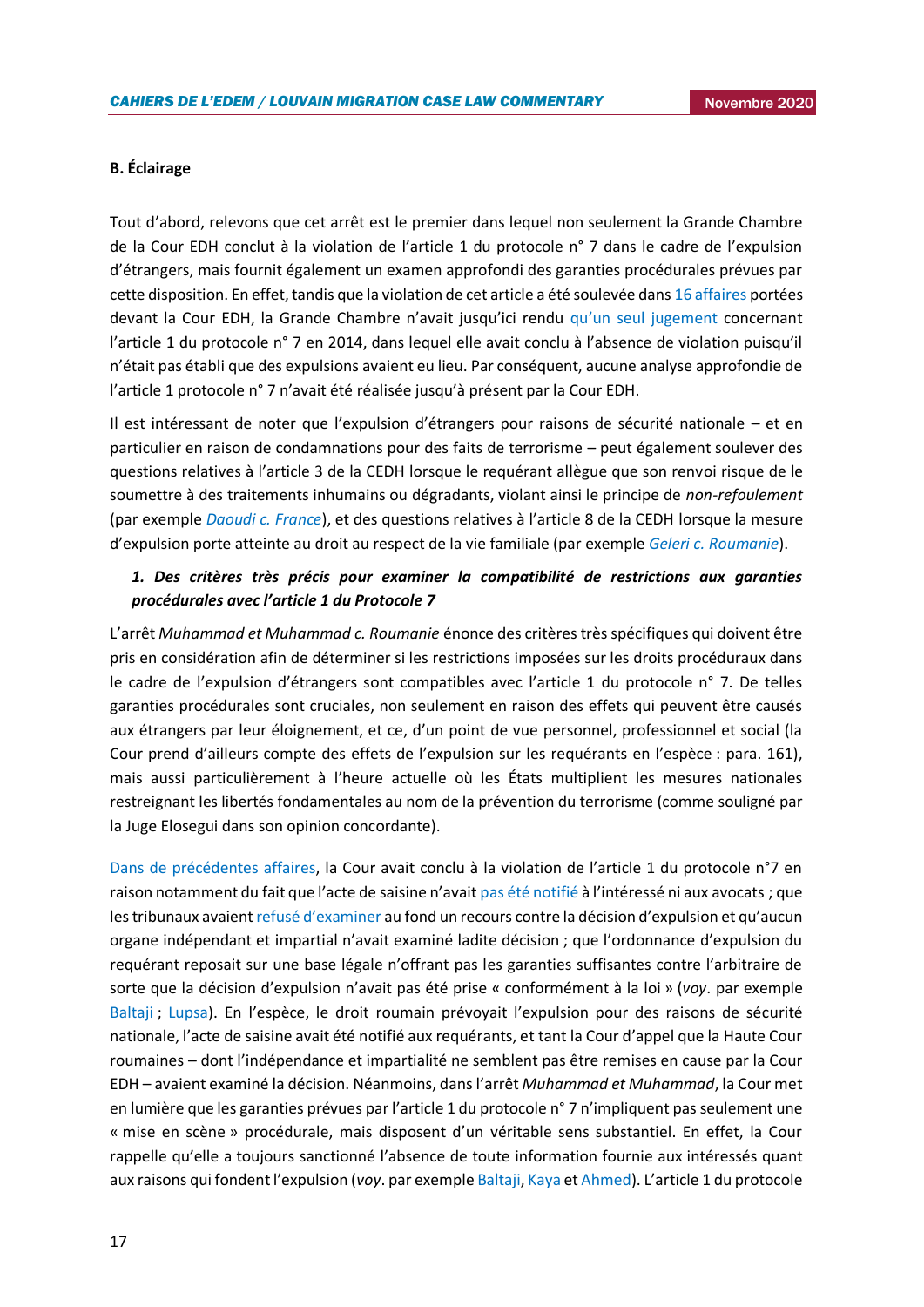n°7 impose un examen substantiel des raisons qui sous-tendent la décision d'expulsion pour s'assurer qu'elle ne soit pas arbitraire (para. 123), ce qui implique une réelle vérification par les instances nationales quant à la crédibilité et réalité de ces raisons, ainsi que les intéressés aient connaissance des reproches portés à leur encontre. En particulier, « *un étranger ne peut pas utilement contester les allégations des autorités selon lesquelles la sécurité nationale est en cause ni faire raisonnablement valoir les raisons qui militent contre son expulsion sans connaitre les éléments factuels pertinents qui ont conduit les autorités à considérer que l'intéressé met en danger la sécurité nationale* » (para. 126). Dès lors, une procédure nationale entièrement basée sur des informations classées « secrètes » ne permet pas de garantir que les droits des requérants soient « concrets et effectifs » (para. 125). L'arrêt de la Grande Chambre est donc particulièrement important en ce qu'il assure l'effet utile de l'article 1 du protocole 7, lequel est basé sur un principe de *justice naturelle*, pour reprendre les termes utilisés par le Juge Pinto dans son opinion concordante (p. 88).

#### *2. Les « indications utiles » que la Cour tire de l'Article 6 de la CEDH*

Comme le rappelle la Cour, l'article 6 de la CEDH qui consacre le droit à un procès équitable ne s'applique pas aux procédures d'expulsion puisque celles-ci, selon une jurisprudence constante de la Cour depuis l'arrêt *[Maaouia c. France](https://hudoc.echr.coe.int/fre#{%22itemid%22:[%22002-7189%22]})*, n'impliquent pas une décision sur des droits et obligations de caractère civil, ni une décision sur le bien-fondé d'une accusation en matière pénale. Par conséquent, les États ont adopté l'article 1 du protocole n° 7 qui définit des garanties procédurales applicables spécifiquement à ce type de procédure. Selon le [rapport explicatif](https://rm.coe.int/16800c972b) relatif au protocole n° 7, les États ont consenti à des garanties procédurales « minimales » en cas d'expulsion (point 7 du rapport), tandis que l'article 6 énumère plusieurs droits spécifiques. Cela n'empêche toutefois pas la Cour, dans *Muhammad et Muhammad*, d'utiliser la jurisprudence développée relativement à l'article 6 afin d'interpréter l'article 1 du protocole n° 7. La Cour note en effet que cette jurisprudence « *fournit des indications utiles quant à la méthodologie à suivre pour apprécier les restrictions apportées aux droits consacrés par l'article 1 du protocole n° 7* » (para. 135) En particulier, la Cour se base sur l'arrêt *[Regner v. the Czech Republic,](https://hudoc.echr.coe.int/eng#{%22fulltext%22:[%22regner%22],%22documentcollectionid2%22:[%22GRANDCHAMBER%22,%22CHAMBER%22],%22itemid%22:[%22001-177265%22]})* qui concernait une décision administrative ayant mis fin à la validité d'une attestation de sécurité dont le requérant avait besoin pour exercer de hautes fonctions. Le requérant invoquait la violation de l'article 6, se plaignant de ne pas avoir pu prendre connaissance d'un élément de preuve déterminant, qualifié d'information confidentielle. La prise en compte de cet arrêt conduit la Cour à considérer que la *substance* des garanties prévues par l'article 1 du protocole n°7 doit être préservée (para. 133) – notion en effet généralement utilisée dans le cadre des limitations apportées au droit à un procès équitable – de sorte que les restrictions doivent être dûment *justifiées* et suffisamment *contrebalancées* par des facteurs compensateurs. À ce titre, le juge Pinto de Albuquerque développe, dans son opinion concordante, une analyse fascinante de l'approche utilitariste de la Cour quant à la notion de substance des droits à laquelle il préfère une approche essentialiste. Ce parallèle entre l'article 6 et l'article 1 du protocole n° 7 permet d'assurer une cohérence dans le système de protection des droits fondamentaux relatifs aux garanties procédurales et de donner une consistance effective aux garanties prévalent lors de l'expulsion d'étrangers.

Toutefois, force est de constater que la Cour ne « s'inspire » pas seulement de sa jurisprudence relative à l'article 6 afin de développer une structure de réflexions qui soit propre à l'article 1 du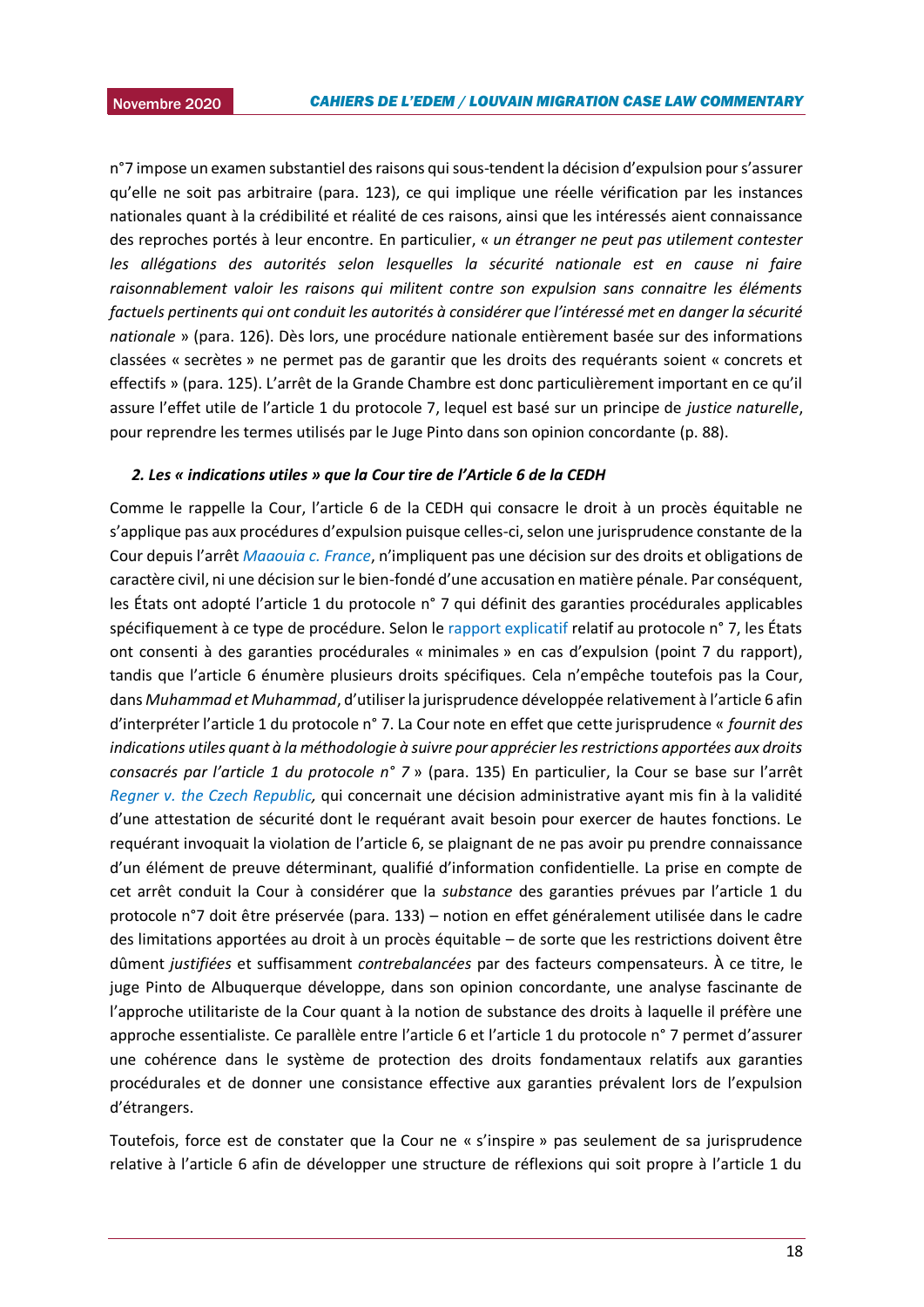protocole n° 7 et à sa fonction de « garanties minimales », mais, *in fine,* transpose et suit un raisonnement tout à fait similaire. Notamment, les facteurs compensateurs mentionnés par la Cour dans *Muhammad et Muhammad* sont ceux dont elle avait précisément tenu compte dans l'arrêt *Regner*. L'opinion dissidente commune note que les droits procéduraux reconnus aux justiciables par ces deux articles ne devraient pas avoir la même portée puisqu'ils sont différents et que l'un ne prévoit que des « garanties minimales », de sorte qu'il est même naturel que l'étendue des garanties offertes par l'article 1 du protocole 7 soit moins élevée. Or, le résultat est relativement contradictoire en l'espèce en ce que la jurisprudence relative à l'article 6 semble fournir plus d'exceptions au droit de recevoir des informations jugées « secrètes » contrairement aux possibilités de restriction de ce droit dans l'affaire *Muhammad et Muhammad*. En ce sens, les juges dissidents observent qu'il est paradoxal que la protection offerte par l'article 1 du protocole n°7 soit supérieure à celle conférée par l'article 6. En outre, il est surprenant que la Cour EDH utilise des critères établis dans le cadre de l'article 6 afin d'examiner les restrictions apportées aux droits procéduraux de l'article 1 du protocole n°7, sans même mentionner le paragraphe 2 de ce dernier qui autorise explicitement des restrictions : « *Un étranger peut être expulsé avant l'exercice des droits énumérés au paragraphe 1.a, b et c de cet article lorsque cette expulsion est nécessaire dans l'intérêt de l'ordre public ou est basée sur des motifs de sécurité nationale*. » Selon l'opinion concordante commune, puisque l'article 1 du protocole n° 7 fixe lui-même les conditions des restrictions possibles et ne permet dès lors pas d'exceptions implicites (contrairement à l'article 6), toute restriction aux droits procéduraux des étrangers doit nécessairement être prévue par ce paragraphe 2, sans qu'il ne soit pertinent d'appliquer la jurisprudence relative à l'article 6.

### *3. Le droit de l'Union européenne*

L'éloignement pour motifs de sécurité nationale est également prévu par le droit de l'Union européenne, tant vis-à-vis des citoyens européens, que vis-à-vis des ressortissants des pays tiers en séjour irrégulier.

Premièrement, la [directive 2004/38](https://eur-lex.europa.eu/legal-content/FR/TXT/PDF/?uri=CELEX:32004L0038&from=fr) relative au droit de libre circulation des citoyens de l'Union prévoit en son article 27 que les États Membres peuvent adopter une décision d'éloignement du territoire à l'encontre d'un citoyen de l'UE pour des raisons impérieuse de sécurité publique. L'article 30 de la directive prévoit qu'une telle décision doit être notifiée par écrit à l'intéressé (para. 1), et que « les motifs précis et complets d'ordre public, de sécurité publique ou de santé publique qui sont à la base d'une décision le concernant sont portés à la connaissance de l'intéressé, à moins que des motifs relevant de la sûreté de l'État ne s'y opposent » (para. 2). D'une part, la CJUE a déjà eu l'occasion de préciser ce que la notion de 'raisons impérieuses de sécurité nationale' recouvre (par exempl[e Tsakouridis](https://eur-lex.europa.eu/legal-content/FR/TXT/PDF/?uri=CELEX:62009CJ0145&from=FR)). D'autre part, la CJUE a également eu l'occasion de se prononcer sur l'obligation d'informer le citoyen concerné des motifs fondant la décision d'expulsion. En particulier, dans l'affaire [C-300/11](http://curia.europa.eu/juris/document/document.jsf?text=&docid=137981&pageIndex=0&doclang=FR&mode=lst&dir=&occ=first&part=1&cid=15674773) dans laquelle un citoyen de l'Union avait fait l'objet d'une décision d'expulsion du Royaume Uni sans s'être vu communiquer les éléments de fait fondant cette décision en raison de leur caractère dit « confidentiel », la Cour a été amenée à répondre à la question préjudicielle suivante : «*Le principe de la protection juridictionnelle effective, énoncé à l'article 30, paragraphe 2, de la directive 2004/38, (…) exige-t-il qu'une juridiction saisie d'un recours contre une décision interdisant à un citoyen de l'Union européenne l'accès au territoire d'un État membre pour des raisons d'ordre public et de sécurité publique (…) veille à ce que la substance des motifs retenus à l'encontre*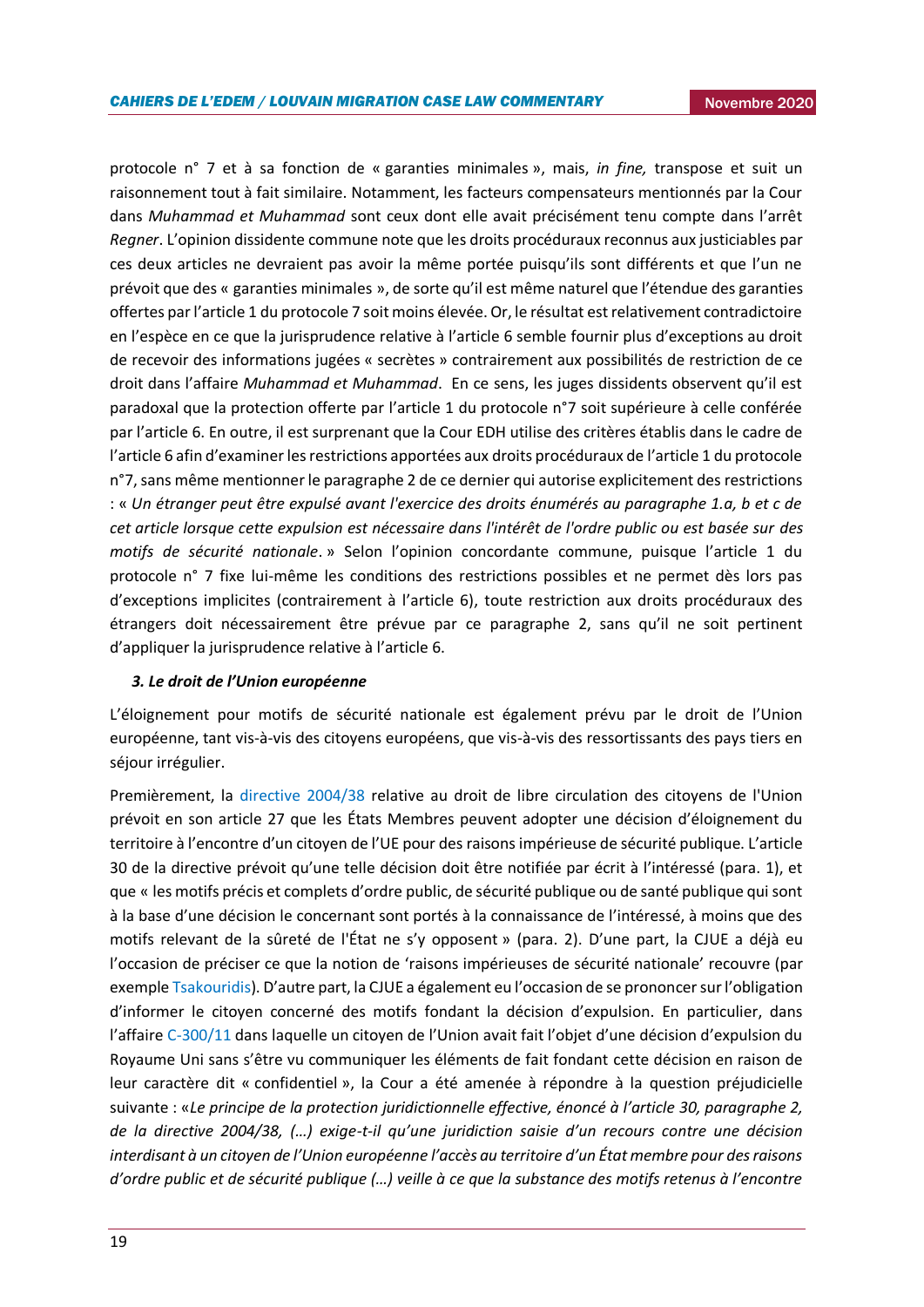2015 *du citoyen (…) européenne concerné soit portée à la connaissance de celui-ci, malgré le fait que les autorités de l'État membre et la juridiction nationale compétente (…) ont conclu que des raisons relevant de la sûreté de l'État s'opposeraient à la divulgation de la substance des motifs?»* (para. 34). Des similitudes peuvent être observées entre la réponse de la CJUE et l'arrêt *Muhammad et Muhammad* de la Cour Strasbourgeoise. La CJUE a précisé qu'il appartient au juge national de procéder à un examen indépendant de l'ensemble des éléments invoqués à l'appui la décision, afin d'apprécier si la sûreté de l'État s'oppose effectivement à une communication de ces éléments au citoyen concerné. Si tel est le cas, le contrôle juridictionnel doit être effectué dans le cadre d'une procédure qui met en *balance* les exigences découlant de la sûreté nationale et celles du droit à une protection juridictionnelle effective (Art. 47 [Charte UE\)](https://www.europarl.europa.eu/charter/pdf/text_fr.pdf) en limitant les ingérences dans l'exercice de ce droit au *strict nécessaire*. Ainsi, tout comme la Cour EDH, la CJUE impose de procéder à une mise en balance des intérêts en présence, tandis que la condition de « stricte nécessité » fait penser à la protection de la substance des droits procéduraux telle qu'avancée par la Cour EDH (*i.e.* un noyau nécessaire, substantiel, des droits individuels ne peut être atteint). Notamment, la CJUE a précisé qu'il importe « que soit communiqué à l'intéressé, *en tout état de cause*, la substance des motifs sur lesquels est fondée une décision de refus d'entrée » puisque cette décision ne peut « avoir pour effet de priver l'intéressé de son droit d'être entendu et, partant, de rendre ineffectif son droit de recours » (para. 65). Ceci semble presque faire effet miroir avec l'arrêt *Muhammad et Muhammad* qui juge qu'un étranger « ne peut pas raisonnablement faire valoir les raisons qui militent contre son expulsion sans connaitre les éléments factuels pertinents ». Par conséquent, le raisonnement de la Cour EDH dans l'affaire *Muhammad et Muhammad* semble coïncider au raisonnement de la CJUE.

Deuxièmement, [la directive 2008/115](https://eur-lex.europa.eu/legal-content/FR/TXT/PDF/?uri=CELEX:32008L0115&from=fr) « retour » des ressortissants de pays tiers en séjour irrégulier prévoit en son article 12, para. 1, que « les décisions de retour et, le cas échéant, les décisions d'interdiction d'entrée ainsi que les décisions d'éloignement sont rendues par écrit, indiquent leurs motifs de fait et de droit et comportent des informations relatives aux voies de recours disponibles. Les informations relatives aux motifs de fait peuvent être limitées lorsque le droit national permet de restreindre le droit à l'information, en particulier pour sauvegarder la sécurité nationale, la défense et la sécurité publique (…) ». A notre connaissance, la CJUE n'a pas encore eu l'occasion de se prononcer sur l'obligation d'informer le ressortissant des motifs qui sous-tendent la décision d'éloignement. Toutefois, il est fort à parier que des garanties similaires à celles applicables dans le cadre de la directive 2004/38 – ainsi que dans le cadre de l'art. 1 du protocole n°7 CEDH – trouvent à s'appliquer.

### *4. Conclusion*

En conclusion, nous pouvons dire que l'affaire *Muhammad et Muhammad c. Roumanie* a été saisie par la Grande Chambre de la Cour EDH comme l'occasion de développer une jurisprudence précise quant aux limitations apportées aux droits procéduraux des étrangers en cas d'expulsion. D'ailleurs, presque la moitié de ce long arrêt est consacrée aux opinions individuelles de plusieurs juges qui détaillent ou discutent davantage de l'un ou l'autre point.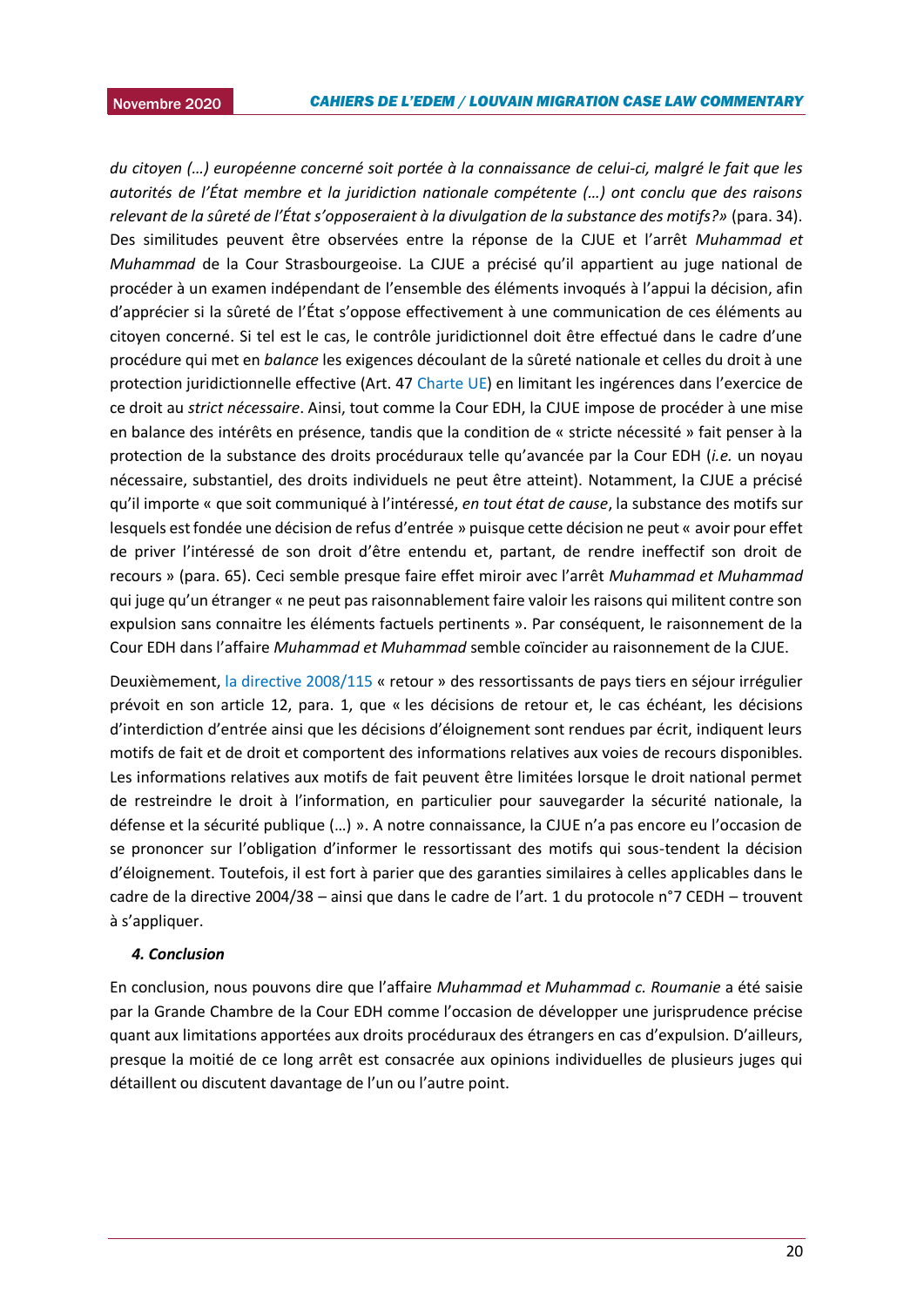### **C. Pour aller plus loin**

**Lire l'arrêt :** Cour eur. D.H., *[Muhammad et Muhammad c. Roumanie](https://hudoc.echr.coe.int/eng#{%22fulltext%22:[%2280982%22],%22documentcollectionid2%22:[%22GRANDCHAMBER%22,%22CHAMBER%22],%22itemid%22:[%22001-205510%22]})*, 15 octobre 2020.

### **Jurisprudence :**

Cour eur. D.H., *[Nolan et K. c. Russie](https://hudoc.echr.coe.int/fre#{%22itemid%22:[%22001-91302%22]})*, 12 février 2009. Cour eur. D.H., *[Baltaji c. Bulgarie,](https://hudoc.echr.coe.int/fre#{%22itemid%22:[%22001-105641%22]})* 12 juillet 2011. Cour eur. D.H., *[Lupsa c. Roumanie,](https://hudoc.echr.coe.int/fre#{%22itemid%22:[%22001-75687%22]})* 8 juin 2006. Cour eur. D.H., *[Al-Nashif c. Bulgarie](https://hudoc.echr.coe.int/eng#{%22itemid%22:[%22001-60522%22]})*, 20 juin 2002.

**Doctrine :** BESSON, S., et KLEBER, E., « Commentaire des articles 3, 5, 8, 12, 13, 14 et 16 CEDH et du Protocole no 7, CEDH » in SON NGUYEN, M. (éd.), *Code annoté de droit des migrations*, 2014, pp. 68- 72.

LENAERTS, K., « Limits on Limitations: The Essence of Fundamental Rights in the EU », *German Law Journal*, Vol. 20, numéro spécial 6, septembre 2019.

MACQ, C., « C.C.E., 8 décembre 2017, n° 196 353. L'éloignement d'un citoyen de l'Union de seconde génération : un retour en arrière entouré de 'garanties' suffisantes contre l'arbitraire ? »[, Cahiers de](https://uclouvain.be/fr/instituts-recherche/juri/cedie/actualites/c-c-e-8-decembre-2017-n-196-353.html#_ftn4)  [l'EDEM](https://uclouvain.be/fr/instituts-recherche/juri/cedie/actualites/c-c-e-8-decembre-2017-n-196-353.html#_ftn4), janvier 2018.

DATOUSSAID, S., « Les garanties du procès équitable visées à l'article 6 CEDH et le contentieux des étrangers », [Newsletter EDEM,](https://uclouvain.be/fr/instituts-recherche/juri/cedie/actualites/cour-eur-d-h-decision-d-irrecevabilite-15-avril-2014-n-autres-c-royaume-uni-req-n-16458-12.html) octobre 2014.

**Pour citer cet article :** E. DELVAL, « Garanties procédurales lors de l'expulsion d'étrangers au regard de l'article 1 du protocole n°7 à la CEDH : la protection de la « substance » des droits », *Cahiers de l'EDEM*, novembre 2020.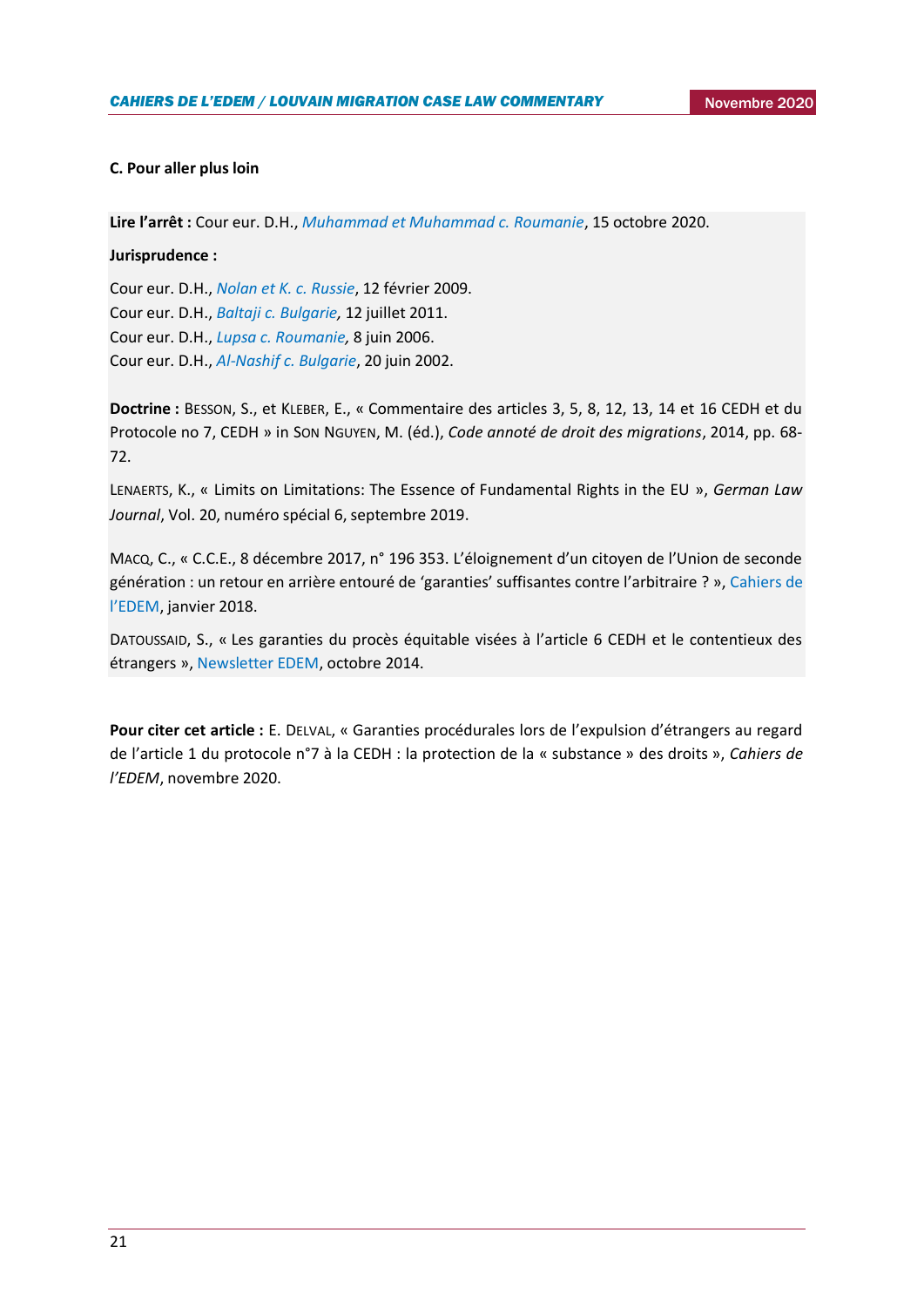### <span id="page-21-0"></span><sup>2015</sup> **3. CONSEIL D'ÉTAT, ARRÊT N° 248.424 DU 1er OCTOBRE 2020**

*Quand se renvoyer la balle transforme les voies de recours en matière de détention des enfants migrants en un dédale kafkaïen*

*Germain Haumont<sup>1</sup> et Emmanuelle Bribosia<sup>2</sup>*

### **A. Arrêt**

1

### *1. L'acte attaqué : l'arrêté royal du 22 juillet 2018 définissant le régime de détention des étrangers dans les « maisons familiales »*

L'arrêt c[ommenté](http://www.raadvst-consetat.be/Arrets/248000/400/248424.pdf#xml=http://www.raadvst-consetat.be/apps/dtsearch/getpdf.asp?DocId=37839&Index=c%3a%5csoftware%5cdtsearch%5cindex%5carrets%5ffr%5c&HitCount=2&hits=17+18+&01113442020917) résulte d'un recours en annulation introduit par quinze associations, francophones et néerlandophones, et l'ordre des barreaux francophones et germanophone contre la quasi-totalité des dispositions composant [l'arrêté royal du 22 juillet 2018](http://www.ejustice.just.fgov.be/eli/arrete/2018/07/22/2018031606/justel) définissant le régime de détention des familles d'étrangers avec enfants dans ce qu'il nomme les « maisons familiales »<sup>3</sup>.

Comme l'a constaté « avec une vive préoccupation » le Comité des droits de l'enfant à l'occasion de ses [observations finales de 2019 à propos de la Belgique](https://www.gamp.be/shared/file/droits/crc-c-bel-co-5-6-33811-e.pdf), dès l'entrée en vigueur de cet arrêté, « l'État partie a recommencé à détenir des familles avec des enfants, notamment dans des centres fermés ». Il n'a, en effet, fallu qu'une dizaine de jours pour qu'une première famille soit enfermée dans ce que l'arrêté qualifie de « maison familiale », à savoir une annexe fermée – mais « adaptée » – du centre 127bis à Steenokkerzeel<sup>4</sup>.

La détention d'enfants en centres fermés avait pourtant cessé, depuis 2009, après plusieurs condamnations de la Belgique par la Cour européenne des droits de l'homme, en raison des conditions de détention ayant cours dans ces centres<sup>5</sup>, condamnations auxquelles se réfère abondamment le rapport au Roi précédant l'arrêté du 22 juillet 2018. En instaurant le régime des « maisons familiales », le Gouvernement a précisément entendu rencontrer ces critiques tout en réinstaurant la possibilité de détenir des familles avec enfants.

L'article 1<sup>er</sup> de l'arrêté du 22 juillet 2018 décrit ainsi la « maison familiale » comme un « lieu se trouvant dans un centre et adapté aux besoins d'une famille avec enfants mineurs ». L'article 2 précise que « l'organisation et le fonctionnement du centre doivent être aménagés à ces fins, en veillant spécifiquement aux besoins des familles et des enfants mineurs » et dispose que, « pour les enfants mineurs, des activités ludiques adaptées à leur âge sont notamment prévues ainsi que,

<sup>1</sup> Avocat au Barreau de Bruxelles et assistant à la Faculté de Droit et de Criminologie de l'Université Libre de Bruxelles et à l'Université Saint-Louis.

<sup>2</sup> Professeure à la Faculté de Droit et de Criminologie de l'Université Libre de Bruxelles et Vice-Présidente de l'Institut d'Etudes européennes.

<sup>3</sup> Arrêté royal du 22 juillet 2018 modifiant l'arrêté royal du 2 août 2002 fixant le régime et les règles de fonctionnement applicables aux lieux situés sur le territoire belge, gérés par l'Office des Etrangers, où un étranger est détenu, mis à la disposition du gouvernement ou maintenu, en application des dispositions citées dans l'article 74/8, § 1er, de la loi du 15 décembre 1980 sur l'accès au territoire, le séjour, l'établissement et l'éloignement des étrangers, *M.B*., 1er août 2018. <sup>4</sup> Voir, à ce sujet [: La Libre,](https://www.lalibre.be/belgique/la-premiere-famille-est-arrivee-dans-le-nouveau-centre-ferme-5b72adec5532692548ae1b80) « La première famille est arrivée dans le centre fermé », 14 août 2018.

<sup>5</sup> Cour EDH, 12 octobre 2006, *Mubilanzila Mayeka et Kaniki Mitunga c. Belgique*, req. n° 13178/03 ; 19 janvier 2010, *Muskhadzhiyeva et autres c. Belgique*, req. n° 41442/07 ; 13 décembre 2011, *Kanagaratnam et autres c. Belgique*, req. n° 15297/09. Sur cette première salve d'arrêts, on lira J. FIERENS, « La privation de liberté des enfants et la Convention européenne des droits de l'homme », *J.T*., 2010, pp. 357-362.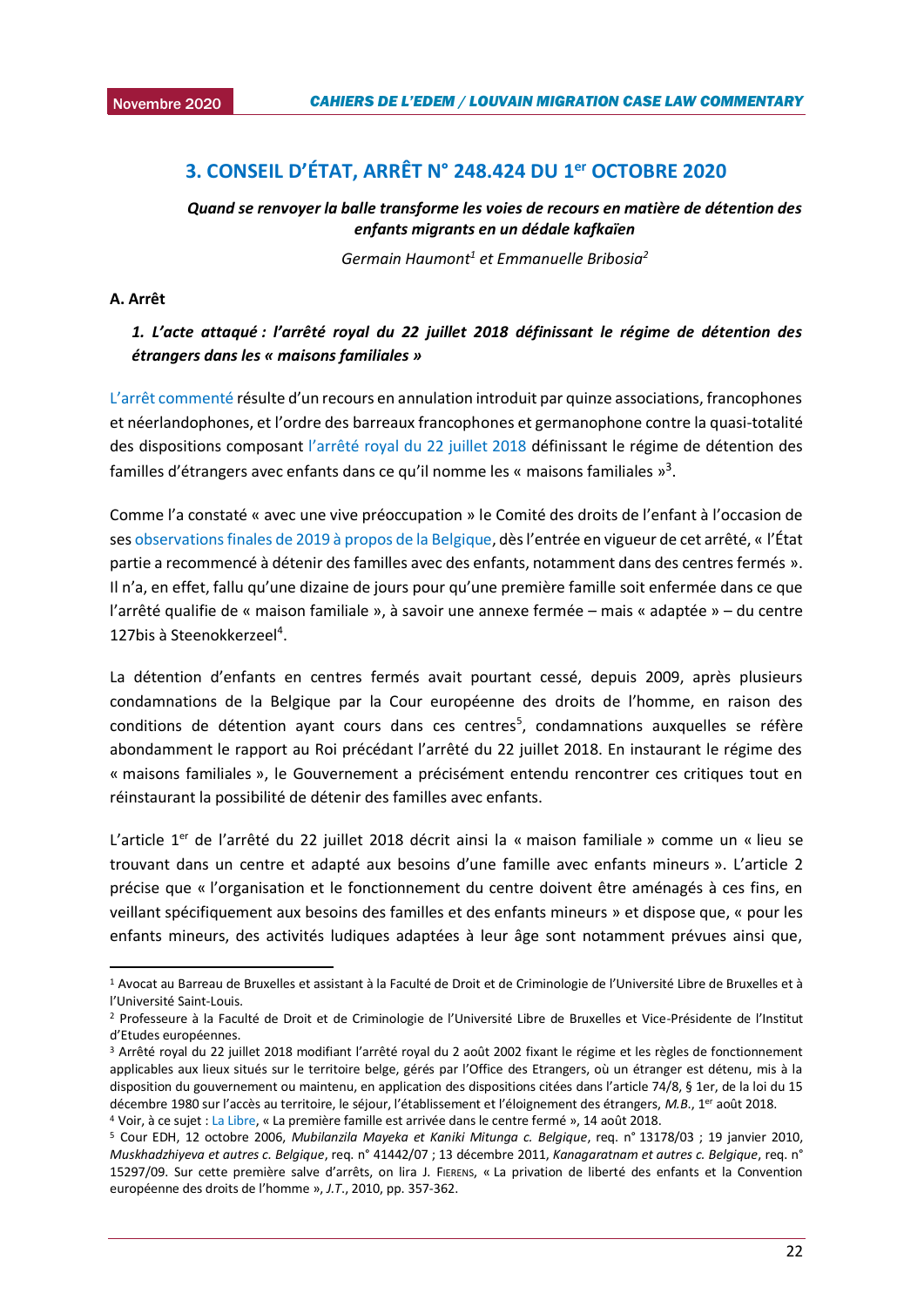durant l'année scolaire, la possibilité de suivre dans le centre un enseignement adapté à leur âge et à la durée limitée de leur séjour dans le centre ». Le lecteur attentif aura remarqué que l'auteur du texte a pris soin d'éviter le champ lexical carcéral. Il s'agit toutefois bien d'une détention, qui peut durer jusqu'à deux semaines, ce délai étant susceptible d'être renouvelé une fois<sup>6</sup>.

### *2. L'arrêt du Conseil d'État : une annulation de certaines dispositions litigieuses*

Dès l'entame de son raisonnement, le Conseil d'État fixe les limites de son analyse : « contrairement à ce que les parties requérantes semblent soutenir lorsqu'elles dressent la 'liste non exhaustive des défauts d'adaptation' des maisons familiales à la situation particulière des enfants mineurs qui y sont placés, *il n'appartient pas au Conseil d'État, juge de l'excès de pouvoir, de décider*, en lieu et place du Roi, des mesures concrètes propres à assurer à la fois une transposition adéquate des conditions posées par l'article 17 de la [directive 2008/115/CE](https://easo.europa.eu/sites/default/files/public/Return-FR.pdf) pour la rétention de familles avec enfants mineurs et le respect des obligations positives découlant de la [Convention de sauvegarde des droits de](https://www.echr.coe.int/documents/convention_fra.pdf)  [l'homme et des libertés fondamentales](https://www.echr.coe.int/documents/convention_fra.pdf), *mais seulement de vérifier si* l'ensemble des garanties prévues par la directive le sont également par les dispositions de l'arrêté royal attaqué et si le régime des maisons familiales qu'il prévoit n'est pas contraire aux obligations positives découlant de la Convention pour protéger les enfants » (nous soulignons). Cette subtile – et à maints égards sibylline – remarque liminaire emporte des conséquences concrètes. En effet, dans une large mesure, le Conseil d'État refuse de se pencher sur les lacunes de l'arrêté litigieux, mises en évidence par les associations requérantes et posant potentiellement problème sur le plan des droits fondamentaux. Ainsi, les griefs pris tant de l'absence d'interdiction du port de l'uniforme à l'intérieur des « maisons familiales », que de l'absence d'obligation de formation spécifique dans le chef du personnel du centre, ou encore de l'absence de mesures générales excluant toute détention d'enfants « vulnérables parmi les vulnérables », par exemple ceux porteurs de handicaps ou les plus jeunes, sont jugés irrecevables.

De manière frappante, la haute juridiction administrative se retranche derrière une considération symétriquement inverse pour écarter le grief tiré de l'absence de protection contre les nuisances atmosphériques et sonores, pourtant considéré comme sérieux, au stade de l'arrêt en suspension : « il ne revient pas au Conseil d'État, saisi d'un recours en annulation dirigé contre un arrêté royal réglementaire ayant une portée générale pour le présent et pour le futur, de se prononcer sur la régularité de l'exécution qui a été donnée à celui-ci en examinant concrètement si les maisons familiales existant actuellement au centre 127bis respectent les exigences des articles 3 et 8 de la Convention de sauvegarde des droits de l'homme et des libertés fondamentales, mais aux juridictions compétentes saisies dans le cadre d'autres recours dirigés, par exemple, contre les décisions prises en matière d'implantation comme les permis ou contre les décisions de placement ou de maintien en détention, d'examiner *in concreto* le respect des [articles 3 et 8 de la Convention](https://www.echr.coe.int/documents/convention_fra.pdf), l'arrêté royal ne violant pas, en tant que tel, ces dispositions ». Nous reviendrons sur ce *distinguo* dans le cadre de l'éclairage apporté ci-dessous. Remarquons simplement, à ce stade, que les plaideurs se trouvent pris en étau : s'ils critiquent l'arrêté de manière trop abstraite en listant ce qui, ne s'y trouvant pas,

**.** 

<sup>6</sup> Voir l'article 83/11 inséré par l'article 13 de l'arrêté du 22 juillet 2018 précité dans l'arrêté du 2 août 2002 précité.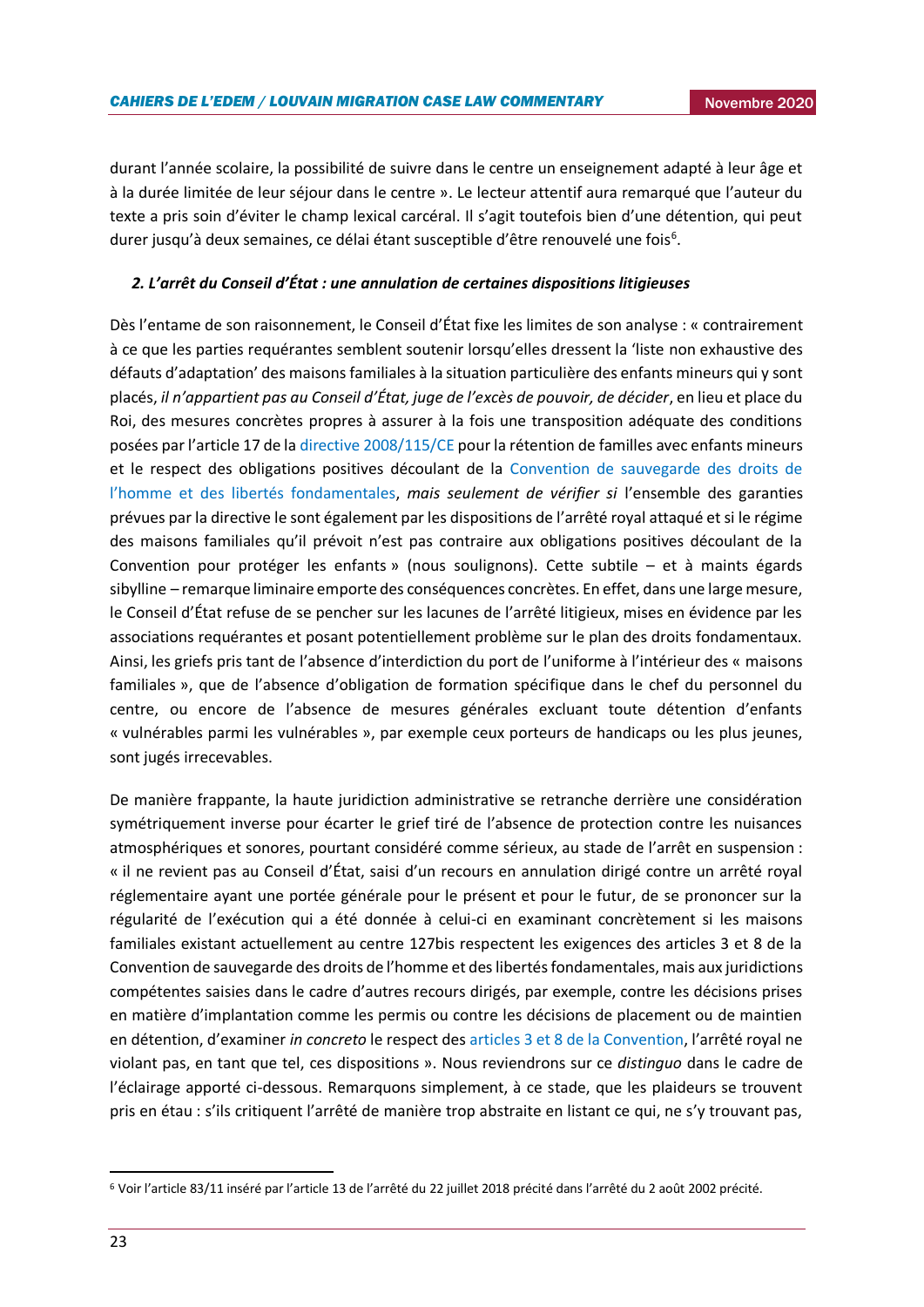pourrait engendrer des illégalités, ils manquent leur cible ; mais s'ils le critiquent en montrant que certaines lacunes mènent concrètement à des illégalités, ils manquent tout autant leur cible.

Malgré les verres grossissants dont se sont ainsi munis les juges administratifs pour exercer leur examen, l'arrêt commenté annule trois des dispositions de l'arrêté du 22 juillet 2018. La première permettait de restreindre l'accès des familles aux espaces extérieurs desdites « maisons familiales » jusqu'à 22 heures par jour pour assurer l'ordre et la sécurité. Le Conseil d'État considère que rendre une telle restriction possible apparente la détention à un régime carcéral, ce qui contrevient aux enseignements strasbourgeois relatifs à l'enfermement des enfants. En effet, « selon la Cour européenne des droits de l'homme, des périodes de détente en plein air sont une nécessité pour les enfants détenus en vue de leur éloignement et le régime de détention doit leur être le moins carcéral possible ». Or, aux yeux du Conseil d'État, « vu la durée maximale possible de la restriction, celle-ci n'est pas justifiée à suffisance, aucun éclairage n'étant en outre donné quant aux incidents susceptibles de mettre en danger non seulement la 'sécurité' mais également 'l'ordre' ».

La seconde disposition censurée permettait au personnel des centres où sont situées lesdites « maisons » d'y pénétrer, sans condition, entre 6 et 22h. Cette possibilité porte atteinte à la vie privée et familiale de ces familles dès lors que, pour la durée de la détention, la « maison familiale » constitue leur « domicile » au sens de l'article 8 de la CEDH. Pour cette raison, « l'intimité et la tranquillité » de la famille doit y être garantie.

La troisième permet d'isoler pendant 24 heures un adolescent de plus de 16 ans qui engendre une menace pour la sécurité. Le Conseil d'État condamne ce régime dans la mesure où « l'isolement du mineur peut, le cas échéant, avoir lieu durant un jour et une nuit, dans un 'local' dont il n'est pas même spécifié qu'il soit équipé d'un lit et aménagé pour qu'il n'ait pas l'apparence d'un cachot ». Les modalités d'isolement n'étant pas adaptées à la situation d'un adolescent, elles ne garantissent pas le respect de l'article 3 de la CEDH ni des droits de l'enfant. A ce propos, le Conseil d'État note au passage que « pour un enfant étranger maintenu dans une maison familiale, le fait d'être séparé de ses parents et isolé dans un local implique une restriction supplémentaire de ses droits, déjà limités par le fait du maintien de la famille en une maison familiale ».

En résumé, seules des dispositions édictant certaines prérogatives du personnel des centres fermés sont annulées. En revanche, les griefs des associations requérantes mettant en évidence des lacunes dans la protection à prévoir, et en particulier celui tiré de l'absence de protection contre les nuisances atmosphériques et sonores ayant fait l'objet de discussions approfondies devant le Conseil d'État, sont écartés pour des motifs formels.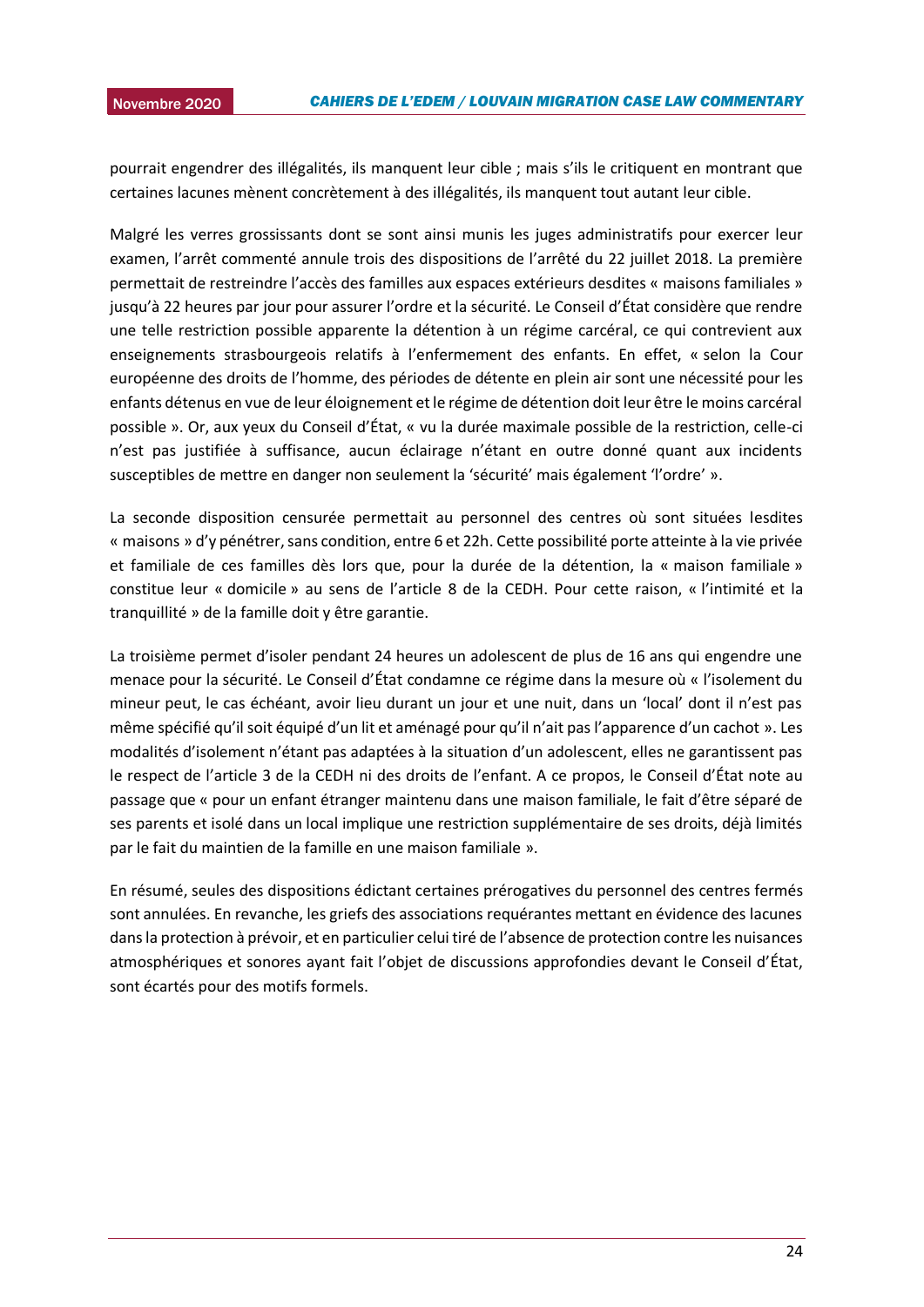### **B. Eclairage**

#### *1. Antécédents : du constat de violation à Strasbourg au brevet constitutionnel*

La Cour européenne des droits de l'homme, à rebours d'un consensus international naissant<sup>7</sup>, a jusqu'ici refusé de reconnaître l'inconventionnalité de principe de la détention d'enfants dont la famille n'a pas le droit de séjourner sur le territoire d'un État et ce, sur le plan tant de l'article 5 (droit à la liberté) que de l'article 3 (interdiction des traitements inhumains et dégradants) de la CEDH <sup>8</sup>. Cette attitude est conforme à sa tendance, en contentieux migratoire, à se retrancher derrière un « principe de droit international bien établi » en vertu duquel les États contrôlent souverainement l'accès à leur territoire et sont, pour cette raison, libres d'expulser les personnes étrangères qui n'ont pas le droit de s'y trouver<sup>9</sup>. Par conséquent, ce n'est bien souvent qu'à la lumière des circonstances particulières des espèces qui lui sont soumises que la Cour constate, à la marge du principe de souveraineté et de manière casuistique, des violations de la Convention $^{10}$ .

En matière de détention d'enfants migrants, la Cour s'inquiète surtout des conditions et de la durée de la détention, qu'elle évalue à l'aune de l'âge des enfants concernés<sup>11</sup>. Au titre des premières, outre les cas les plus flagrants où les conditions de détention s'avèrent en elles-mêmes inhumaines, une liste de balises relatives aux besoins spécifiques des enfants se dégage progressivement de sa jurisprudence, toujours susceptible néanmoins d'évoluer selon les cas d'espèce. On y retrouve notamment la présence exigée d'aires de jeu (Cour eur. D.H., 19 janvier 2012, *[Popov c. France](https://hudoc.echr.coe.int/fre#{"fulltext":["popov"],"respondent":["FRA"],"documentcollectionid2":["CHAMBER"],"itemid":["001-108708"]})*, req. n os 39472/07 et 39474/07, §95 ; 17 octobre 2019, *[G.B. et autres c. Turquie](https://hudoc.echr.coe.int/eng#{"languageisocode":["ENG"],"appno":["4633/15"],"documentcollectionid2":["CHAMBER"],"itemid":["001-196612"]})*, req. n° 4633/15, §116) ainsi que le bannissement des nuisances génératrices d'angoisse telles qu'une présence policière ou des grillages visibles (Cour eur. D.H., 19 janvier 2012, *[Popov c. France](https://hudoc.echr.coe.int/fre#{"fulltext":["popov"],"respondent":["FRA"],"documentcollectionid2":["CHAMBER"],"itemid":["001-108708"]})*, req. n<sup>os</sup> 39472/07 et 39474/07, §§95 et 102. Voir aussi : Cour eur. D.H., 12 juillet 2016, *[A.B. et autres](https://www.refworld.org/pdfid/5784e34e4.pdf) c. France*, req. n° 11593/12, §113), ou le bruit continu des avions lorsque le centre se situe en bordure d'aéroport, voire celui des haut-parleurs du centre fermé (Cour eur. D.H., 12 juillet 2016, *[A.B. et autres c. France](https://www.refworld.org/pdfid/5784e34e4.pdf)*, req. n° 11593/12, §113). A propos de ces nuisances génératrices d'angoisse, la Cour ne leur reconnait le niveau de gravité de nature à violer l'article 3 de la Convention que lorsque la détention a dépassé « une brève période », ce qui est le cas lorsque la détention a duré 18 jours (Cour eur. D.H., 12 juillet 2016, *[A.B. et autres c. France](https://www.refworld.org/pdfid/5784e34e4.pdf)*, req. n° 11593/12, §114).

<sup>7</sup> Voir l'analyse de C.M. SMYTH, « Towards a Complete Prohibition on the Immigration Detention of Children », *Human Rights Review*, 2019, pp. 1-36.

<sup>8</sup> Cette position a fait l'objet de vives critiques, y compris dans cette revue (voir par exemple : M. LEARDINI et S. SAROLEA, « L'arrêt *Moustahi* : intérêt supérieur et détention de l'enfant migrant aux frontières de l'Union européenne », Cahiers de l'EDEM, septembre 2020, pp. 10-13 ; Ch. FLAMAND, « Privilégier le statut d'enfant à celui de mineur étranger isolé en situation irrégulière : oui, mais… », Cahiers de l'EDEM, avril 2019, pp. 13-15).

<sup>9</sup> Consacré par Cour eur. D.H. (plénière), 28 mai 1985, *Abdulaziz, Cabales et Balkandali c. Royaume-Uni*, req. nos 9214/80 9473/81 et 9474/81, §67. Pour une application récente, voir Cour eur. D.H. (gde ch.), 13 février 2020, *N.D. et N.T. c. Espagne*, req. nos 8675/15 et 8697/15, §167.

<sup>&</sup>lt;sup>10</sup> Sur cette question méthodologique, qui différencie la Cour eur. D.H. de la C.J.U.E., voir récemment : J. CALLEWAERT, « Interactions migratoires entre Strasbourg et Luxembourg », *Journal de droit européen*, pp. 310-318.

<sup>11</sup> Ce prisme d'analyse se trouve formalisé dans Cour eur. D.H., 12 juillet 2016, *A.B. et autres c. France*, req. n° 11593/12, §109. Voir aussi Cour eur. D.H., 25 juin 2020, *Moustahi c. France*, req. n° 9347/14, §55.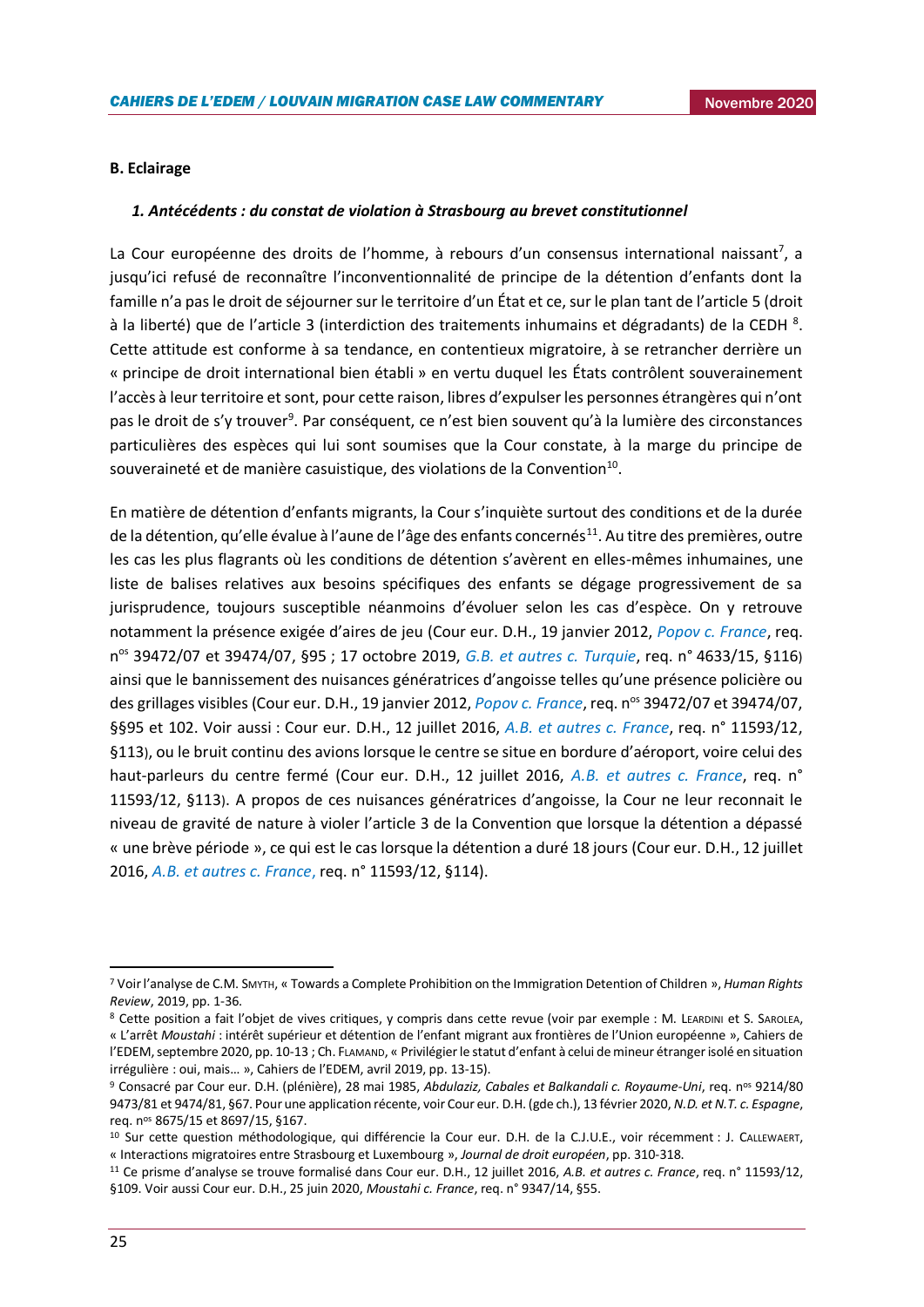Dans un arrêt rendu sur la constitutionnalité de la disposition législative permettant l'enfermement d'enfants en « maisons familiales »<sup>12</sup>[, la Cour constitutionnelle](https://www.const-court.be/public/f/2013/2013-166f.pdf) a dû s'approprier cette jurisprudence casuistique de la Cour européenne des droits de l'homme. Elle y constate que la détention d'enfants migrants n'est pas en soi contraire à la Convention (B.5.4), mais que lesdits enfants ne peuvent pas séjourner dans un lieu inadapté à leur âge (B.5.6), critère qu'elle ne définit que par renvoi à l'article 17 de l[a directive 2008/115/CE](https://eur-lex.europa.eu/legal-content/FR/TXT/?uri=CELEX:32008L0115) du 16 décembre 2008 relative aux normes et procédures communes applicables dans les États membres au retour des ressortissants de pays tiers en séjour irrégulier (B.8.4), qui dispose que :

« 1. Les mineurs non accompagnés et les familles comportant des mineurs ne sont placés en rétention qu'en dernier ressort et pour la période appropriée la plus brève possible.

2. Les familles placées en rétention dans l'attente d'un éloignement disposent d'un lieu d'hébergement séparé qui leur garantit une intimité adéquate.

3. Les mineurs placés en rétention ont la possibilité de pratiquer des activités de loisirs, y compris des jeux et des activités récréatives adaptés à leur âge, et ont, en fonction de la durée de leur séjour, accès à l'éducation.

4. Les mineurs non accompagnés bénéficient, dans la mesure du possible, d'un hébergement dans des institutions disposant d'un personnel et d'installations adaptés aux besoins des personnes de leur âge.

5. L'intérêt supérieur de l'enfant constitue une considération primordiale dans le cadre de la rétention de mineurs dans l'attente d'un éloignement ».

La Cour européenne des droits de l'homme n'a pourtant pas pour habitude de se référer à cette disposition de l'Union européenne et dégage plutôt ses balises au creuset des circonstances particulières des espèces qui lui sont soumises. C'est ce qu'a remarqué la doctrine lorsqu'elle a critiqué la Cour constitutionnelle pour n'avoir pas, en définitive, défini plus précisément ce qu'elle voulait dire par lieux « adaptés aux besoins des familles », compte tenu que la directive elle-même reste évasive<sup>13</sup>. En effet, seules s'y trouvent établies la garantie de l'intimité familiale, qui suppose un logement séparé, et celle d'activités récréatives.

La Cour constitutionnelle a cependant estimé qu'il ne lui appartenait pas, vu le niveau d'abstraction qui caractérise son office, d'aller plus loin : « il appartient au Roi de veiller à ce que les lieux dans lesquels des enfants mineurs peuvent être maintenus remplissent ces conditions [sont ici explicitement visées les conditions de l'article 17 de la directive 2008/115/CE, ndlr] ». Par un premier « renvoi de balle », la Cour constitutionnelle affirme qu'il ne lui appartient pas, « *mais bien au Conseil d'État et aux cours et tribunaux* de veiller au respect de ces exigences par le Roi » (B.8.4, nous soulignons). Ce renvoi nous amène, sans transition, à l'arrêt commenté.

**.** 

<sup>12</sup> C.C., arrêt n°166/2013 du 19 décembre 2013.

<sup>13</sup> Voir H. RIAD, « België opnieuw voor de opsluiting van gezinnen met kinderen », obs. sous C.C., arrêt n°166/2013 du 19 décembre 2013, *Tijdschrift Jeugd- en Kinderrechten*, 2014/2, p. 205.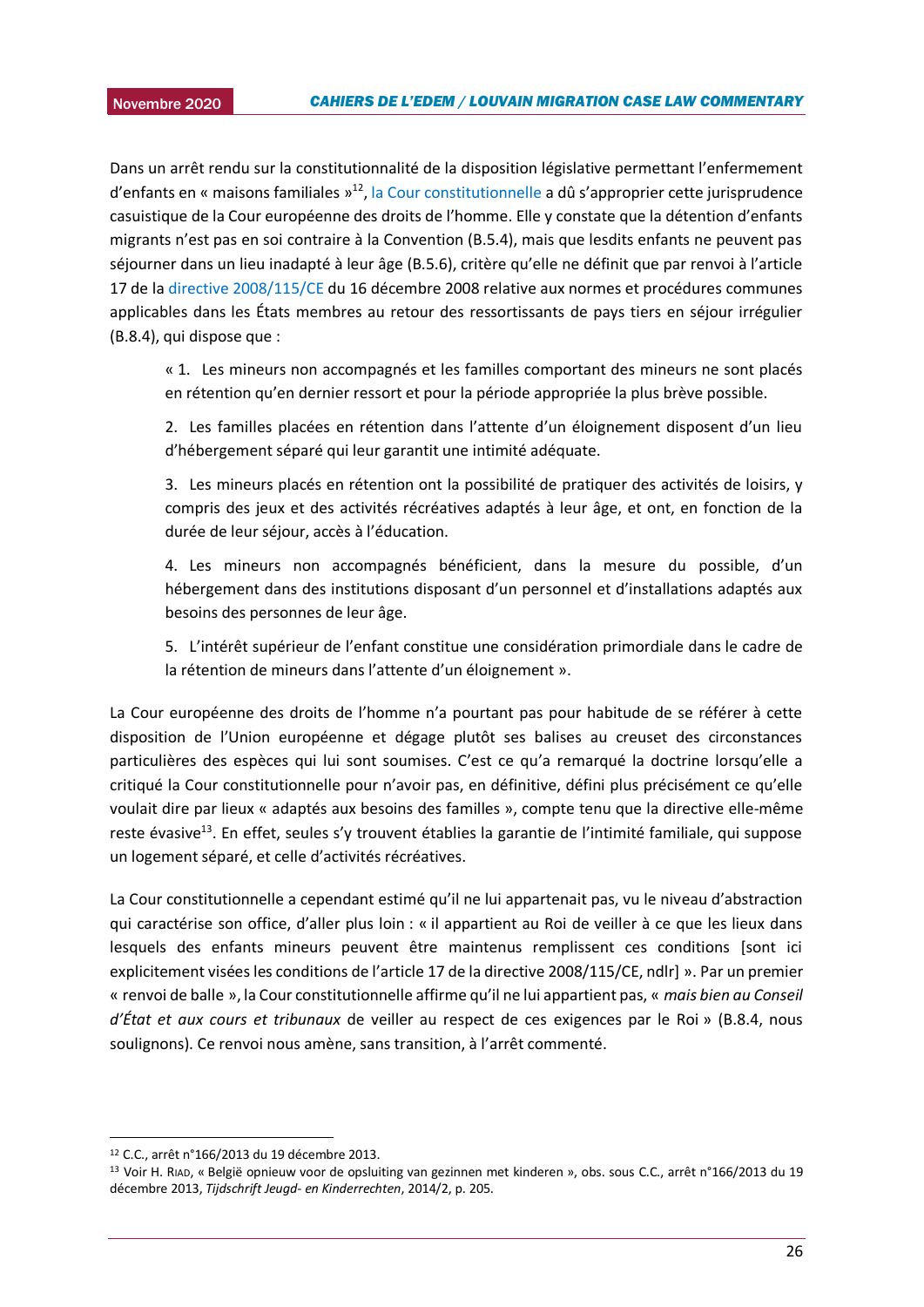### *2. Espoirs et désillusions devant le Conseil d'État*

Jacques Fierens, avocat des associations requérantes dans l'arrêt commenté, résume le contexte juridique dans lequel le Conseil d'État a été saisi de la manière suivante : « les défenseurs de ces enfants et de leur famille (…) ont donc été réduits, à cause notamment de la Cour de Strasbourg et de la Cour constitutionnelle, à attaquer cet arrêté royal devant le Conseil d'État, non sur le principe de l'enfermement, mais sur les modalités de mise en œuvre de cette politique ferme et inhumaine »<sup>14</sup>.

Sur ce plan, nous avons vu que le Conseil d'État n'a accepté de contrôler que les prescriptions positives contenues dans l'arrêté attaqué (« ce qui s'y trouve »), contrairement aux lacunes dénoncées par les requérantes (« ce qui ne s'y trouve pas »). Cette pusillanimité dissipe certains espoirs qu'avait fait naître [l'arrêt en suspension](http://www.raadvst-consetat.be/Arrets/244000/100/244190.pdf#xml=http://www.raadvst-consetat.be/apps/dtsearch/getpdf.asp?DocId=35550&Index=c%3a%5csoftware%5cdtsearch%5cindex%5carrets%5ffr%5c&HitCount=2&hits=20+21+&11150492020917) rendu plus tôt dans la même affaire<sup>15</sup>.

Le Conseil d'État y avait, en particulier, considéré qu'« il se déduit de la jurisprudence de la Cour européenne des droits de l'homme, que celle-ci n'admet la détention d'enfants en bas âge dans un lieu où ils sont exposés à des nuisances aéroportuaires importantes que pour une durée extrêmement courte ». Or, au terme de l'arrêté en cause, « des enfants en bas âge peuvent être détenus pour une durée pouvant aller jusqu'à un mois dans des maisons implantées sur le site du centre 127bis, situé en bordure de pistes de l'important aéroport belge de 'Brussels Airport' ». Le Conseil d'État avait, sur la base de ce constat, suspendu l'arrêté litigieux pour contrariété possible avec l'article 3 de la CEDH.

S'en est suivi un second *round* qui s'est déroulé sous forme de « guerre de rapports ». L'État a, entretemps, procédé à des travaux d'isolation sonore dans les « maisons familiales » et produit deux rapports d'expert, dont l'un démontre de manière peu satisfaisante et frôlant la mauvaise foi que « si les familles ne passent pas ou peu de temps à l'extérieur (par exemple 30 minutes par jour), les recommandations de l'OMS sont respectées ». Les associations requérantes ont, quant à elles, répliqué en déposant « une dern[ière pièce, constituée par les 'notes de travail' d'une étudiante de](http://www.raadvst-consetat.be/arr.php?nr=248424)  [l'UCLouvain](http://www.raadvst-consetat.be/arr.php?nr=248424), Madame Léna Lahaye, active au sein de la Rosa Parks Law Clinic, qui a effectué des recherches très documentées sur le sujet et dont l'étude confirme et renforce les constatations de la requête en annulation ».

Le Conseil d'État s'est manifestement laissé impressionner par le tournant très prosaïque qu'ont pris les débats, qui « montrent (…) que les parties s'opposent sur le respect *in concreto* de ces articles par les maisons familiales telles qu'elles existent au sein du centre 127bis, compte tenu notamment des travaux supplémentaires d'isolation qui y ont été menés ». La haute juridiction administrative en tire comme conclusion que « le respect ou non des articles 3 et 8 de la Convention dépend des circonstances et conditions particulières de chaque lieu d'implantation ». Elle en veut pour preuve que « les arrêts de la Cour européenne des droits de l'homme auxquels se réfèrent les parties requérantes ont, par ailleurs, été rendus dans le cadre de recours concernant des décisions de

<sup>14</sup> J. FIERENS, « L'enfermement des migrants enfants », *Journal du droit des jeunes*, à paraitre en décembre 2020.

<sup>15</sup> C.E., 4 avril 2019, n° 244.190, spéc. §§43-45.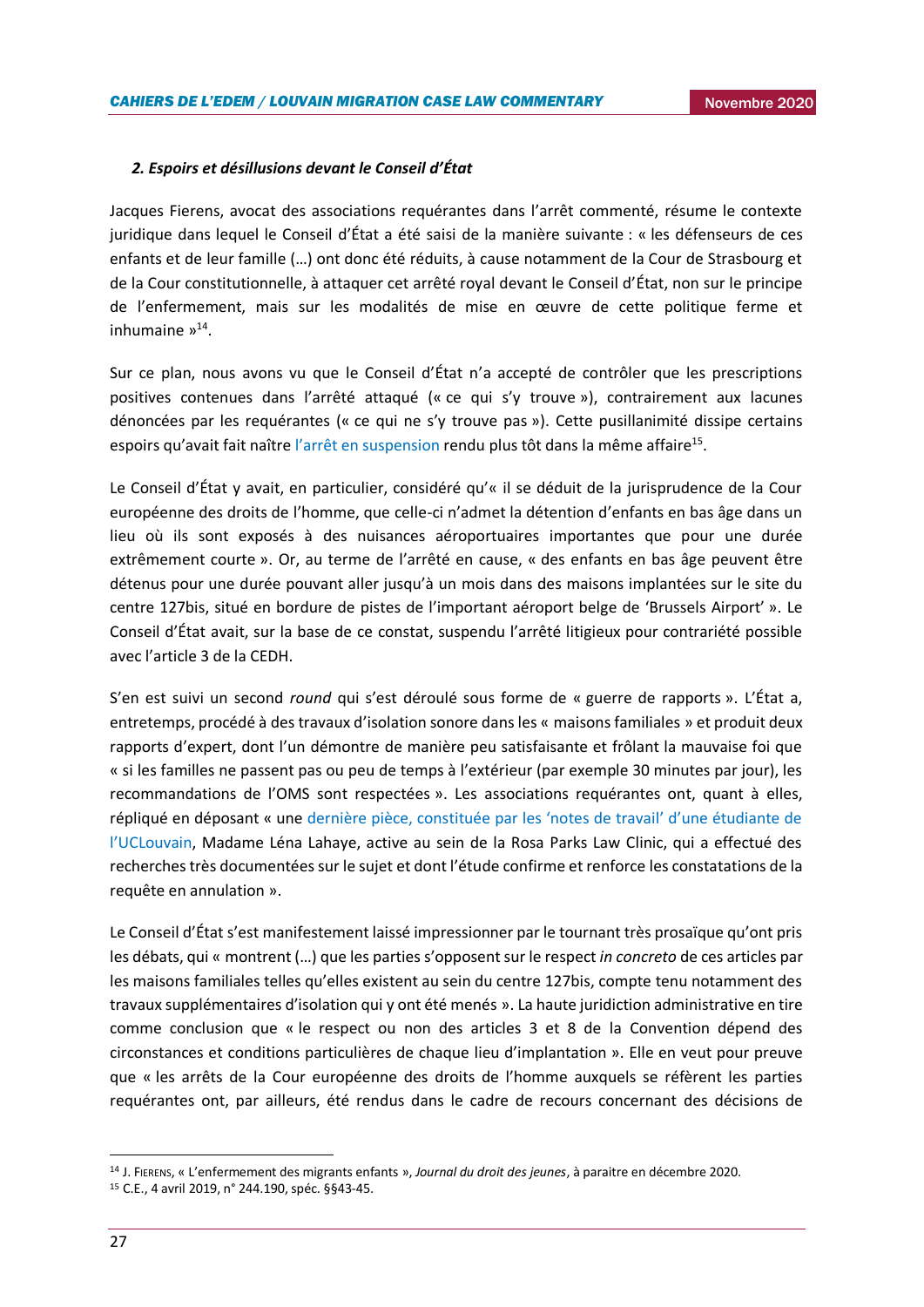2015 placement et ont donné lieu à un examen concret des conditions de détention auxquelles ces familles ont été confrontées pour conclure à une violation de la Convention ».

Que penser de cette motivation ? Premièrement, le fait que les arrêts de la Cour européenne des droits de l'homme soient rendus dans le contexte concret des décisions de placement est inhérent au système de protection mis en place par la CEDH. Les requérants ne peuvent la saisir que s'ils se prétendent victimes d'une violation et s'ils ont épuisé les voies de recours internes. Mais la juridiction strasbourgeoise, au fil de ses arrêts, éclaire toutefois le sens de la Convention, de sorte que ses interprétations s'imposent aux autorités internes – auxquelles il appartient, en premier lieu, de mettre en œuvre la Convention. Il va de soi que cette mission revient également aux juridictions de contentieux objectif. Pour ces dernières, se retrancher derrière le contexte concret des arrêts rendus à Strasbourg relève donc, du moins pour une part, d'une stratégie d'évitement.

Certes, dans le cadre du contentieux migratoire, la Cour européenne des droits de l'homme a tendance à se reposer davantage sur les circonstances particulières des espèces qui lui sont soumises que sur des principes abstraits et aisément réitérables. Mais il reste que, même en cette matière « d'exception », c'est « l'ordre juridique interne » qui doit fournir les garanties suffisantes pour éviter que des violations des droits humains soient perpétrées<sup>16</sup>. Dans le cadre de la détention d'enfants migrants, la Cour a ainsi eu l'occasion de critiquer les textes légaux servant de base à une détention en raison du manque de précision des garanties fournies *par ce texte*. Elle a, par exemple, pu constater qu'un « texte se contente de mentionner la nécessité de fournir des 'chambres spécialement équipées, et notamment du matériel de puériculture adapté' mais n'explicite aucunement les infrastructures nécessaires à l'accueil des familles ». Et de combiner ce constat avec des rapports d'experts dressés à propos de centres particuliers dont il ressort que, « si les autorités ont pris le soin de séparer les familles des autres détenus, il n'en demeure pas moins que les infrastructures disponibles dans la zone 'familles' du centre ne sont pas adaptées à la présence d'enfants » (Cour eur. D.H., 19 janvier 2012, *[Popov c. France](https://hudoc.echr.coe.int/fre#{"fulltext":["popov"],"respondent":["FRA"],"documentcollectionid2":["CHAMBER"],"itemid":["001-108708"]})*, req. n<sup>os</sup> 39472/07 et 39474/07, §§93 et 95).

En l'espèce, le Conseil d'État disposait donc du matériau nécessaire, tant jurisprudentiel que factuel (rapports d'experts produits par les parties), pour mener plus avant son analyse, sur le modèle de ce qu'avait laissé espérer l'arrêt en suspension.

Deuxièmement, renvoyer la balle aux juges judiciaires s'avère foncièrement inefficace en termes de protection des familles et enfants concernés. En effet, cela suppose que des détentions soient effectivement ordonnées pour que soient mises en branle des procédures particulières. A nouveau c'est ce que soulignait le Conseil d'État, dans le recours en suspension, quand il relevait, pour justifier l'urgence, que « l'introduction de recours juridictionnels à l'encontre de décisions individuelles prises en exécution de l'arrêté royal attaqué, n'empêcherait pas la réalisation du préjudice allégué (violation des articles 3 et 8 de la CEDH), qu'il convient pourtant de prévenir dès que possible, singulièrement lorsqu'il est subi par des personnes vulnérables, tels les enfants mineurs d'âge »<sup>17</sup>.

<sup>16</sup> Voir, pour un exemple récent : Cour eur. D.H., 30 juin 2020, *Muhammad Saqawat c. Belgique*, req. n° 54962/18, §73.

<sup>17</sup> C.E., 4 avril 2019, n° 244.190, §16.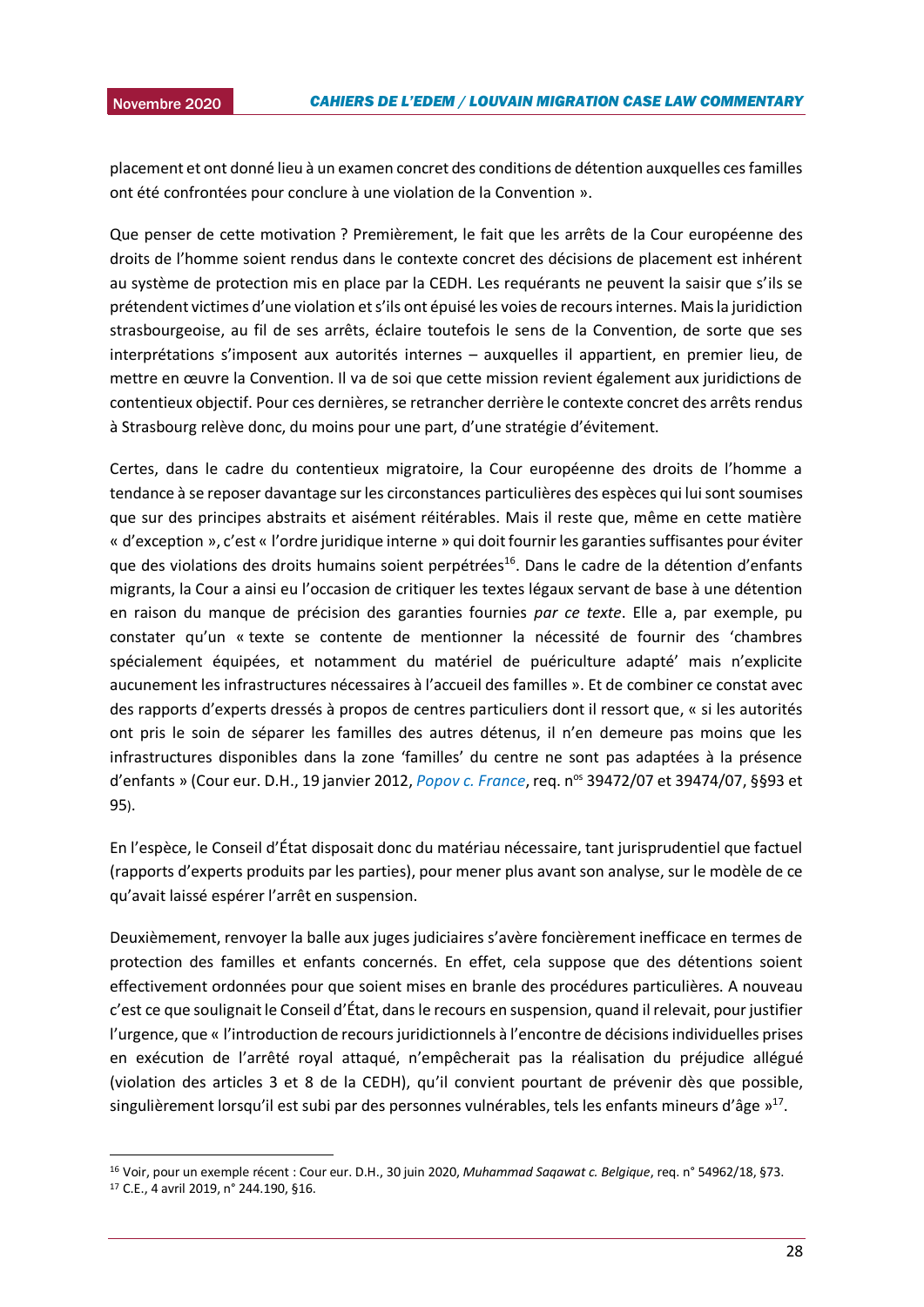Qui plus est, en son temps, la Cour constitutionnelle avait déjà renvoyé la balle au Conseil d'État, qui la renvoie donc à nouveau, ce qui génère sans aucun doute chez les acteurs des reflux kafkaïens. C'est, pourtant, l'atout-même du contentieux objectif que de purger l'ordre juridique des normes contraires aux droits fondamentaux et ce, précisément pour éviter que des violations incarnées de ces droits ne surviennent. Or, dans l'arrêt commenté, le Conseil d'État décide en substance que, dès lors que l'arrêté prévoit par principe que la détention sera conforme aux besoins des enfants, il faut attendre que des détentions soient effectivement ordonnées (comprendre : que des enfants soient effectivement enfermés) pour constater si tel est bien le cas, plutôt que d'examiner si ce texte contient suffisamment de garanties pour éviter que, dans les faits, des illégalités soient commises. En ce qui concerne les nuisances sonores et atmosphériques, force est de constater qu'aucune garantie n'est prévue, alors qu'il s'agit effectivement d'un point d'attention de la Cour européenne des droits de l'homme (Cour eur. D.H., 12 juillet 2016, *[A.B. et autres c. France](https://www.refworld.org/pdfid/5784e34e4.pdf)*, req. n° 11593/12, §113). Combiné à la durée possible de l'enfermement (1 mois), ce constat suffisait à justifier l'annulation.

### *3. Du (non-)usage de la jurisprudence de la Cour européenne des droits de l'homme en contentieux objectif*

En conclusion, nous retiendrons surtout de cet arrêt son utilisation minimaliste de la jurisprudence strasbourgeoise relativement aux lacunes de l'arrêté mises en évidence par les associations requérantes, et la protection amoindrie et fragmentaire des droits de l'enfant qui en résulte.

L'arrêt en suspension avait pourtant auguré une autre voie d'analyse en critiquant le texte réglementaire litigieux à l'aune des applications concrètes qu'il rend possible. Ceci avait mené le Conseil d'État à comparer le centre fermé 127bis, dans l'enceinte duquel ont effectivement été construites les premières « maisons familiales », avec le centre fermé de Toulouse-Cornebarrieu dont la Cour européenne des droits de l'homme avait stigmatisé les nuisances atmosphériques et sonores. L'État belge avait d'ailleurs réagi en améliorant l'isolation sonore desdites « maisons » du 127bis, ce qui a mené Christine Flamand à poser dans cette revue la question suivante : « cela suffira-t-il pour que la Belgique se conforme aux droits de l'enfant et trouve un équilibre entre deux éléments inconciliables que sont la protection sonore et le droit à prendre l'air » <sup>18</sup> ? Décevant toutes attentes, le Conseil d'État a finalement fui le débat.

Cette attitude pousse à s'interroger sur l'usage des arrêts de la Cour européenne des droits de l'homme en contentieux objectif, en particulier lorsque sont en cause des questions de droit des étrangers, matière où les juges strasbourgeois déploient une méthode hautement casuistique. L'arrêt commenté illustre une première alternative, à savoir une intégration minimaliste de ces arrêts qui ne retient que les enseignements de principe, par exemple que les conditions de détention des enfants ne peuvent pas être les mêmes que celles des adultes. Par contraste, une intégration maximaliste suppose pour les juges d'entrer dans le détail de la casuistique strasbourgeoise et de l'intégrer dans un raisonnement adapté aux circonstances d'espèce. En contentieux objectif, ceci

<sup>18</sup> Ch. FLAMAND, « Privilégier le statut d'enfant à celui de mineur étranger isolé en situation irrégulière : oui, mais… », Cahiers de l'EDEM, avril 2019, p. 17.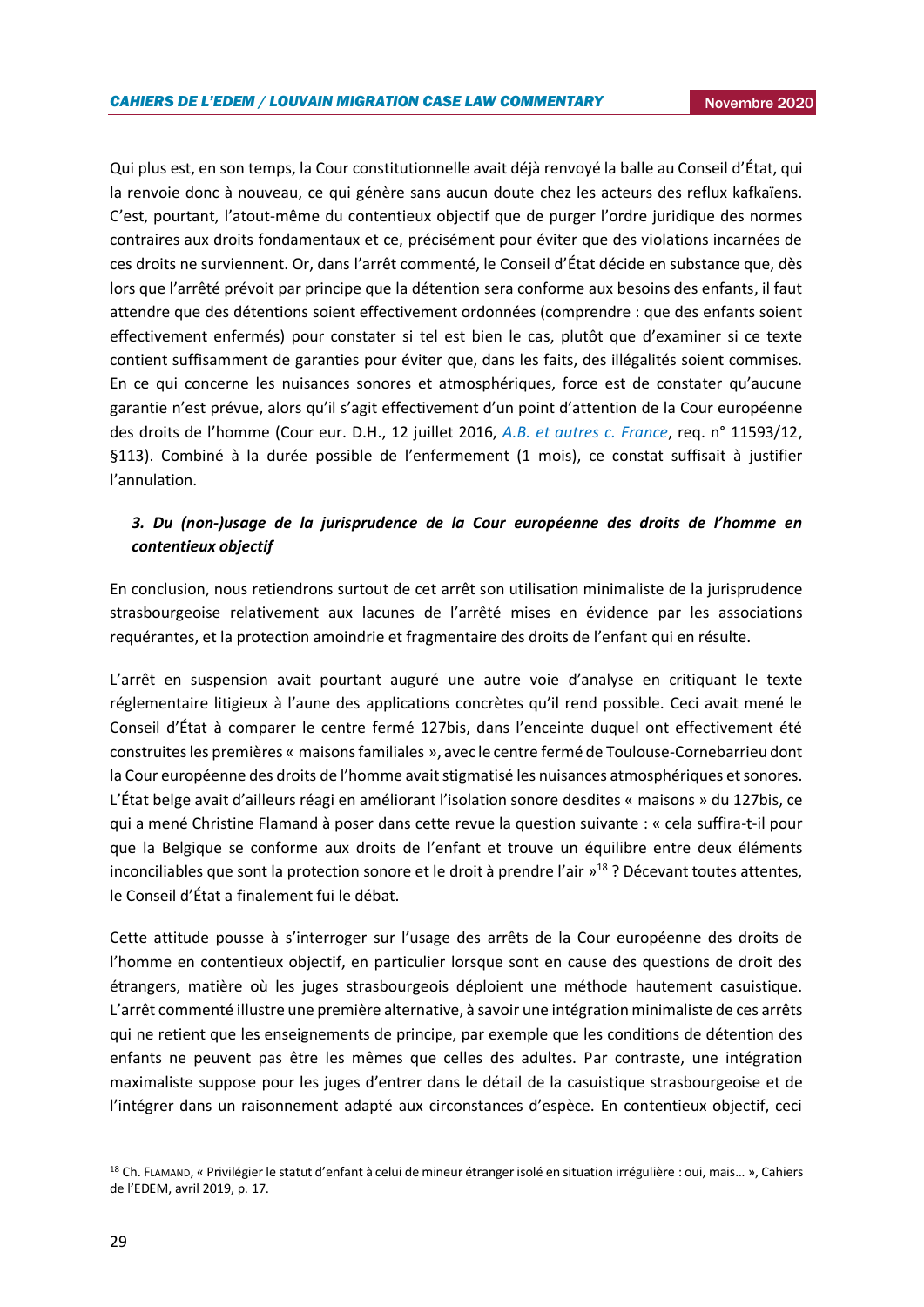2015 peut avoir pour conséquence de « déranger » les juges dans leurs méthodes habituelles. Des débats plus concrets devront par exemple avoir lieu, débats dans le cadre desquels des rapports d'experts ou des enquêtes de cliniques juridiques seront le cas échéant mobilisés. A cet égard, rien n'interdit aux juges de la légalité de considérer les illégalités concrètes qu'a déjà engendrées l'acte attaqué sur le terrain. Celles-ci sont en effet susceptibles de révéler les problèmes structurels – ou les lacunes – de l'acte attaqué.

Le postulat qui fonde cette alternative « maximaliste » est que la forte dose d'abstraction qui caractérise le contentieux objectif ne devrait jamais dégénérer en œillères formalistes. Autrement dit, il s'agit de veiller à ce que, même dans un cadre objectif, les droits humains demeurent, selon le mot d'ordre usuel à Strasbourg, des garanties non pas théoriques et illusoires, mais concrètes et effectives.

### **C. Pour aller plus loin**

**Lire l'arrêt :** C.E., 1<sup>er</sup> [octobre, n° 248.424.](http://www.raadvst-consetat.be/Arrets/248000/400/248424.pdf#xml=http://www.raadvst-consetat.be/apps/dtsearch/getpdf.asp?DocId=37839&Index=c%3a%5csoftware%5cdtsearch%5cindex%5carrets%5ffr%5c&HitCount=2&hits=17+18+&01113442020917)

### **Jurisprudence :**

Cour eur. D.H., 25 juin 2020, *[Moustahi c. France](https://hudoc.echr.coe.int/fre#%7B%22itemid%22:%5B%22001-203163%22%5D%7D)*, req. n° 9347/14. Cour eur. D.H., 17 octobre 2019, *[G.B. et autres c. Turquie](https://hudoc.echr.coe.int/eng#{"languageisocode":["ENG"],"appno":["4633/15"],"documentcollectionid2":["CHAMBER"],"itemid":["001-196612"]})*, req. n° 4633/15. Cour eur. D.H., 12 juillet 2016, *[A.B. et autres c. France](https://www.refworld.org/pdfid/5784e34e4.pdf)*, req. n° 11593/12. Cour eur. D.H., 19 janvier 2012, *[Popov c. France](https://hudoc.echr.coe.int/fre#{"fulltext":["popov"],"respondent":["FRA"],"documentcollectionid2":["CHAMBER"],"itemid":["001-108708"]})*, req. n<sup>os</sup> 39472/07 et 39474/07. Cour eur. D.H., 13 décembre 2011, *[Kanagaratnam et autres c. Belgique,](https://hudoc.echr.coe.int/eng#%7B%22itemid%22:%5B%22001-107895%22%5D%7D)* req. n° 15297/09. Cour eur. D.H., 19 janvier 2010, *[Muskhadzhiyeva et autres c. Belgique,](https://hudoc.echr.coe.int/eng#%7B%22dmdocnumber%22:%5B%22861160%22%5D,%22itemid%22:%5B%22001-96774%22%5D%7D)* req. n° 41442/07. Cour eur. D.H., 12 octobre 2006, *[Mubilanzila Mayeka et Kaniki Mitunga](https://hudoc.echr.coe.int/eng#%7B%22itemid%22:%5B%22001-77447%22%5D%7D) c. Belgique*[,](https://hudoc.echr.coe.int/eng#%7B%22itemid%22:%5B%22001-77447%22%5D%7D) req. n° 13178/03.

C.C.[, arrêt n°166/2013](https://www.const-court.be/public/f/2013/2013-166f.pdf) du 19 décembre 2013.

C.E., [4 avril 2019,](http://www.raadvst-consetat.be/Arrets/244000/100/244190.pdf#xml=http://www.raadvst-consetat.be/apps/dtsearch/getpdf.asp?DocId=35550&Index=c%3a%5csoftware%5cdtsearch%5cindex%5carrets%5ffr%5c&HitCount=2&hits=20+21+&11150492020917) n° 244.190.

### **Doctrine :**

J. CALLEWAERT, « Interactions migratoires entre Strasbourg et Luxembourg », *Journal de droit européen*, pp. 310-318.

J.-Y. CARLIER et S. SAROLEA, « 'On n'enferme pas un enfant. Point' Jacques Fierens, une voix pour les sans-voix » in *[L'étranger, la veuve et l'orphelin… Le droit protège](https://www.larcier.com/fr/l-etranger-la-veuve-et-l-orphelin-le-droit-protege-t-il-les-plus-faibles-2020-9782807918825.html)-t-il les plus faibles?*, Bruxelles, Larcier, 2020, pp. 209-218.

J. FIERENS, « La [privation de liberté des enfants et la Convention européenne des droits de l'homme](https://orbi.uliege.be/bitstream/2268/200636/1/La%20privation%20de%20liberté%20des%20enfants.pdf) », *J.T*., 2010, pp. 357-362.

J. FIERENS, « L'enfermement des migrants enfants », *Journal du droit des jeunes*, à paraitre en décembre 2020.